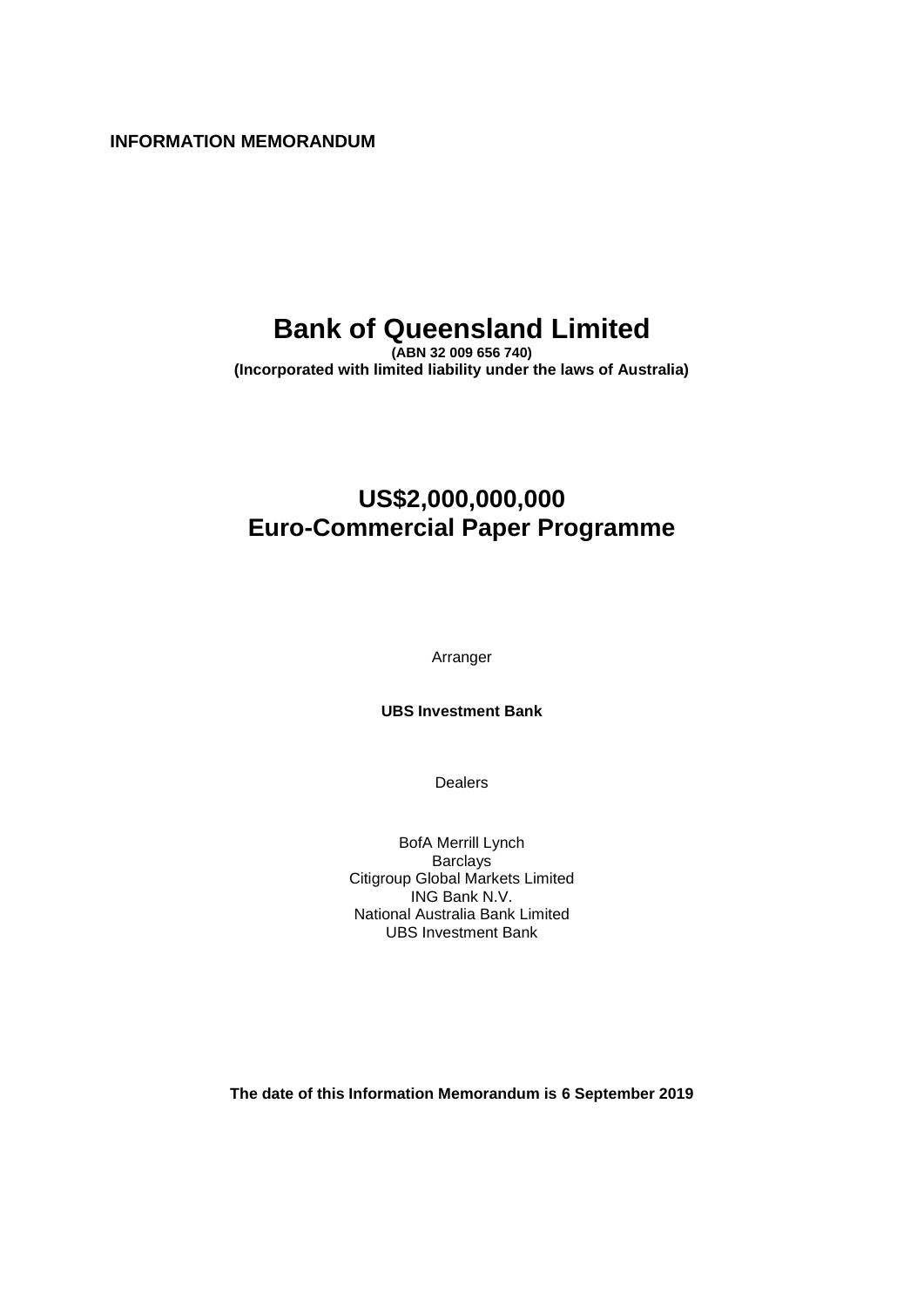## **Contents**

| <b>IMPORTANT NOTICE</b>                                                                     | $\mathbf{2}$ |
|---------------------------------------------------------------------------------------------|--------------|
| <b>INFORMATION RELATING TO THE ISSUER</b>                                                   | 7            |
| <b>SUMMARY OF THE PROGRAMME</b>                                                             | 9            |
| <b>TAXATION</b>                                                                             | 12           |
| <b>U.S. FOREIGN ACCOUNT TAX COMPLIANCE ACT AND OECD COMMON</b><br><b>REPORTING STANDARD</b> | 16           |
| <b>SELLING RESTRICTIONS</b>                                                                 | 17           |
| <b>FORMS OF NOTES</b>                                                                       | 22           |
| <b>DIRECTORY</b>                                                                            | 39           |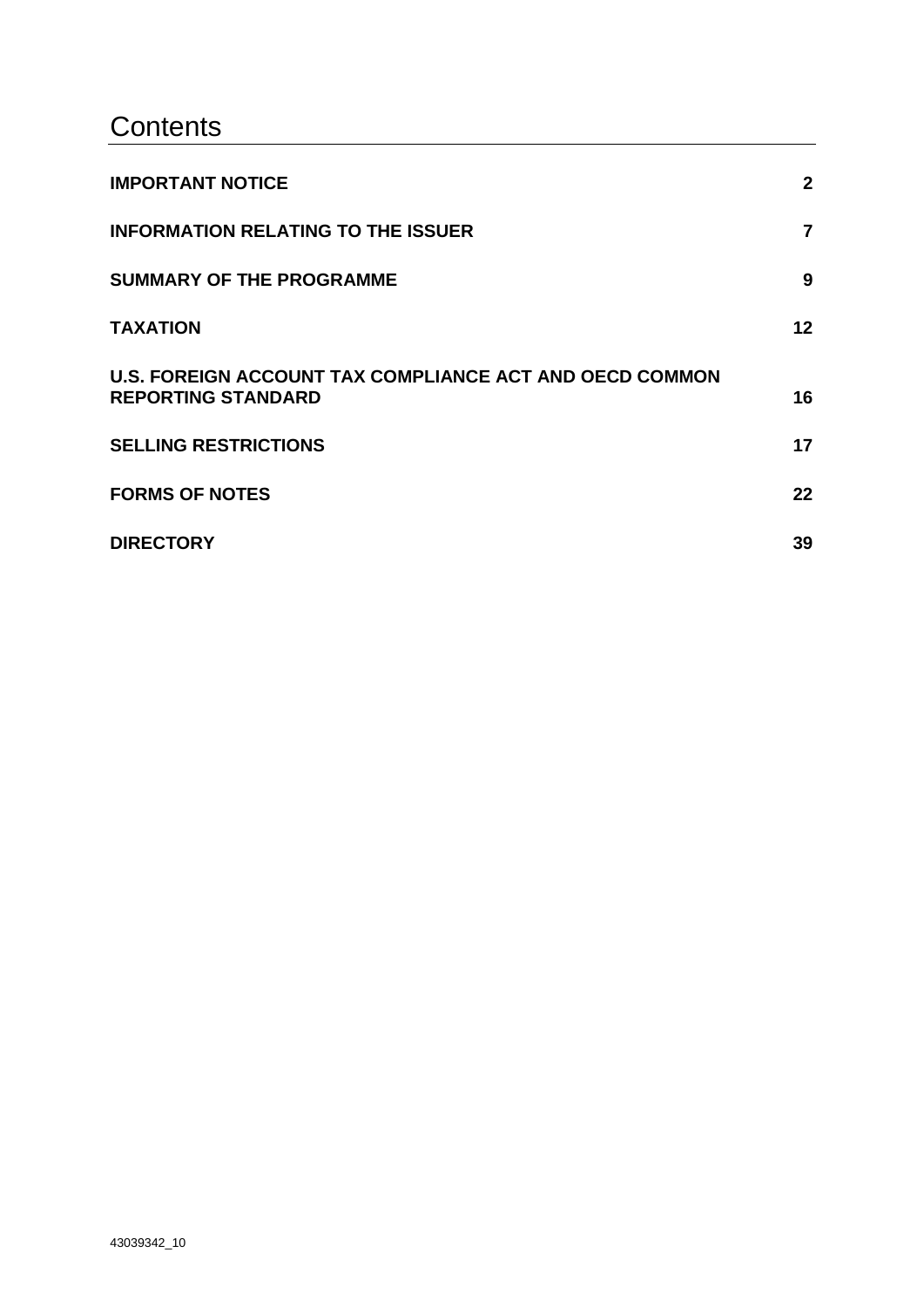## <span id="page-2-0"></span>Important Notice

#### **This Information Memorandum replaces the Information Memorandum dated 21 December 2017 in its entirety.**

## **Introduction**

This Information Memorandum (together with any supplementary information memorandum and information incorporated herein by reference, the "**Information Memorandum**") contains summary information provided by Bank of Queensland Limited ("**Issuer**") in connection with a euro-commercial paper programme ("**Programme**") under which the Issuer may issue and have outstanding at any time euro-commercial paper ("**Notes**") up to a maximum aggregate amount of US\$2,000,000,000 or its equivalent in other currencies.

Under the Programme, the Issuer may issue Notes outside the United States pursuant to Regulation S ("**Regulation S**") of the United States Securities Act of 1933, as amended (the "**Securities Act**"). The Issuer has, pursuant to a dealer agreement dated 28 February 2005, as amended and restated by an amending and restating agreement dated 21 December 2017, and as may be amended, replaced or supplemented from time to time (the "**Dealer Agreement**"), appointed UBS AG London Branch as arranger for the Programme (the "**Arranger**"), appointed Bank of America Merrill Lynch International DAC, Barclays Capital Asia Limited, Citigroup Global Markets Limited, ING Bank N.V., National Australia Bank Limited and UBS AG London Branch as dealers for the Notes (the "**Dealers**") and authorised and requested the Dealers to circulate the Information Memorandum in connection with the Programme on their behalf to purchasers or potential purchasers of the Notes.

**THE NOTES HAVE NOT BEEN AND WILL NOT BE REGISTERED UNDER THE SECURITIES ACT OR ANY U.S. STATE SECURITIES LAWS AND MAY NOT BE OFFERED, SOLD OR DELIVERED WITHIN THE UNITED STATES OR TO, OR FOR THE ACCOUNT OR BENEFIT OF, U.S. PERSONS (AS DEFINED IN REGULATION S) ("U.S. PERSONS") UNLESS AN EXEMPTION FROM THE REGISTRATION REQUIREMENTS OF THE SECURITIES ACT IS AVAILABLE AND IN ACCORDANCE WITH ALL APPLICABLE SECURITIES LAWS OF ANY STATE OF THE UNITED STATES AND ANY OTHER JURISDICTION.**

**The Notes have not been approved or disapproved by the United States Securities and Exchange Commission or any other securities commission or other regulatory authority in the United States, nor have the foregoing authorities approved this Information Memorandum or confirmed the accuracy or determined the adequacy of the information contained in this Information Memorandum. Any representation to the contrary is unlawful.**

Solely by virtue of appointment as Arranger or Dealer, as applicable, on this Programme, neither the Arranger nor the Dealers nor any of their respective affiliates will be a manufacturer for the purpose of EU Delegated Directive 2017/593.

#### **Notification under Section 309B(1)(c) of the Securities and Futures Act (Chapter 289) of Singapore**

Solely for the purposes of its obligations pursuant to sections 309B(1)(a) and 309B(1)(c) of the Securities and Futures Act (Chapter 289 of Singapore) (the "**Securities and Futures Ac**t"), the Issuer has determined, and hereby notifies all relevant persons (as defined in section 309A of the Securities and Futures Act) that the Notes are "prescribed capital markets products" (as defined in the Securities and Futures (Capital Markets Products) Regulations 2018) and Excluded Investment Products (as defined in MAS Notice SFA 04-N12: Notice on the Sale of Investment Products and MAS Notice FAA-N16: Notice on Recommendations on Investment Products).This Information Memorandum has been prepared by and issued with the authority of the Issuer. The Issuer accepts responsibility for the information contained in this Information Memorandum other than the information provided by the Arranger, the Dealers and the Issuing and Paying Agent (each as defined below) in relation to their respective details in the sections entitled "*Summary of the Programme*" and "*Directory*" below.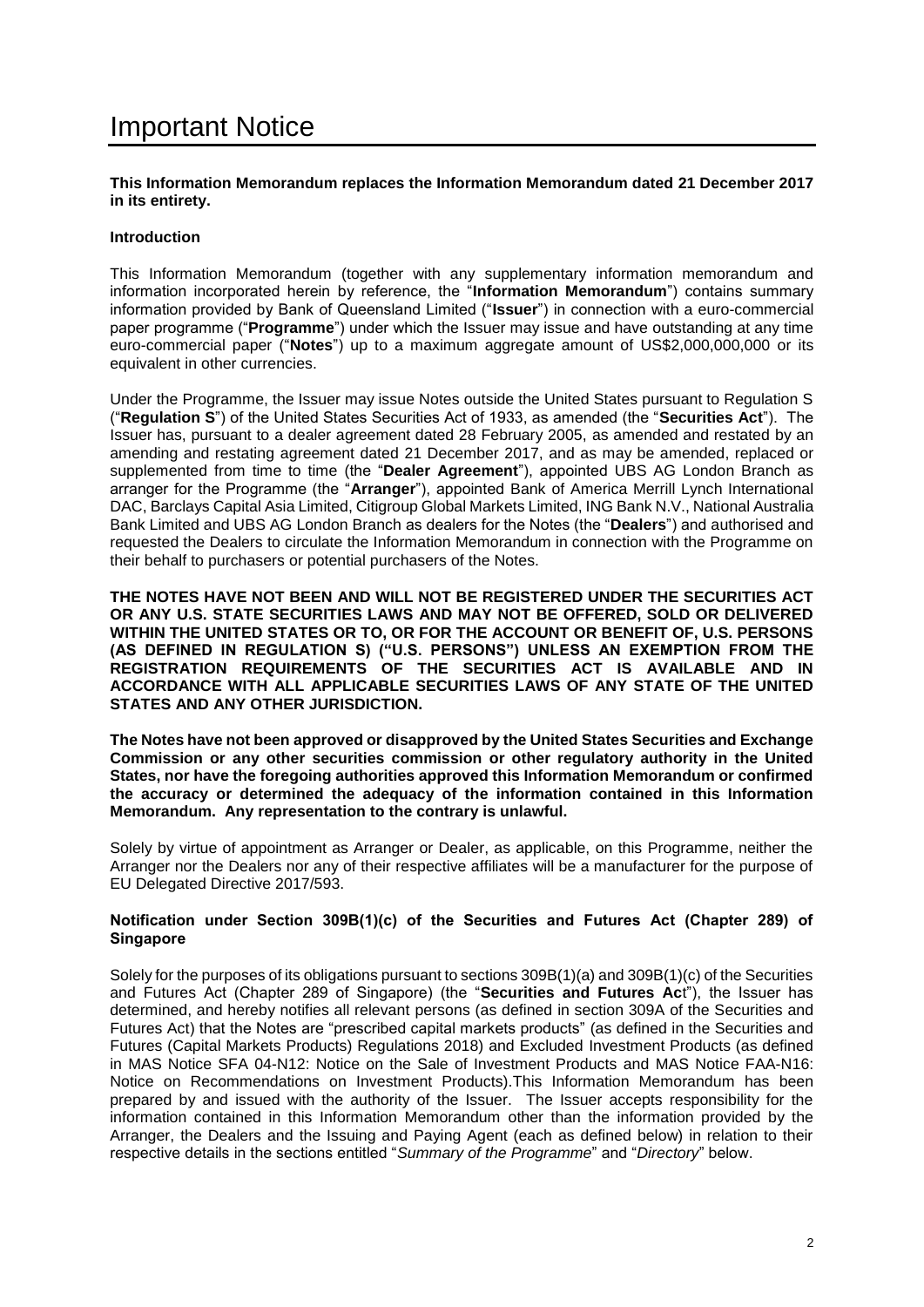The Issuer has confirmed to the Arranger and the Dealers that the information contained or incorporated by reference in the Information Memorandum is true and accurate in all material respects and not misleading and that there are no other facts the omission of which makes the Information Memorandum as a whole or any such information contained or incorporated by reference therein misleading.

Neither the Issuer, the Arranger nor the Dealers accept any responsibility, express or implied, for updating the Information Memorandum and neither the delivery of the Information Memorandum nor any offer or sale made on the basis of the information in the Information Memorandum shall under any circumstances create any implication that the Information Memorandum is accurate at any time subsequent to the date thereof with respect to the Issuer or that there has been no change in the business, financial condition or affairs of the Issuer since the date thereof.

No person is authorised by the Issuer to give any information or to make any representation not contained in the Information Memorandum and any information or representation not contained therein must not be relied upon as having been authorised.

Neither the Arranger nor any Dealer has independently verified the information contained in the Information Memorandum. Accordingly, no representation or warranty or undertaking (express or implied) is made, and no responsibility or liability is accepted by the Arranger or the Dealers as to the authenticity, origin, validity, accuracy or completeness of, or any errors in or omissions from, any information or statement contained in the Information Memorandum or in or from any accompanying or subsequent material or presentation.

The information contained in this Information Memorandum is not and should not be construed as a recommendation or a statement of opinion (or a report of either of these things) by the Arranger, the Dealers or the Issuer that any recipient should purchase Notes. Each such recipient must make and shall be deemed to have made its own independent assessment and investigation of the financial condition, affairs and creditworthiness of the Issuer and of the Programme as it may deem necessary and must base any investment decision as to the suitability of any such purchases with particular reference to its own investment objectives and experience, its own independent assessment and investigation and not on the Information Memorandum.

Neither the Arranger nor any Dealer undertakes to review the business or financial condition or affairs of the Issuer or its affiliates during the life of the Programme, nor undertakes to advise any recipient of the Information Memorandum or any holder of Notes of any information or change in such information coming to the Arranger's or any Dealer's attention, nor represents as to the ability of the Issuer to comply with its obligations under the Notes.

Neither the Arranger nor any of the Dealers accepts any liability in relation to this Information Memorandum or its distribution by any other person. This Information Memorandum does not, and is not intended to, constitute an offer or invitation by or on behalf of the Issuer, the Arranger, the Dealers or the Issuing and Paying Agent to any person to subscribe for, purchase or otherwise deal in any Notes nor is it intended to be used for the purpose of or in connection with offers or invitations to subscribe for, purchase or otherwise deal in any Notes. The distribution of this Information Memorandum and the offering for sale of Notes or any interest in such Notes or any rights in respect of such Notes, in certain jurisdictions, may be restricted by law. Persons obtaining this Information Memorandum or any Notes or any interest in such Notes or any rights in respect of such Notes are required by the Issuer, the Arranger and the Dealers to inform themselves about and to observe any such restrictions. In particular, but without limitation, such persons are required to comply with the restrictions on offers or sales of Notes and on distribution of this Information Memorandum and other information in relation to the Notes and the Issuer set out under the section entitled "*Selling Restrictions*" below.

Neither this Information Memorandum nor any other disclosure document in relation to the Notes or the Programme has been, or will be, lodged with the Australian Securities and Investments Commission ("**ASIC**") or any other government agency. The Information Memorandum is not a prospectus or other disclosure document for the purposes of the Corporations Act 2001 of Australia ("**Corporations Act**").

No application will be made at any time to list the Notes on any stock exchange. A communication of an invitation or inducement to engage in investment activity (within the meaning of Section 21 of the U.K. Financial Services and Markets Act 2000 ("**FSMA**")) received in connection with the issue or sale of any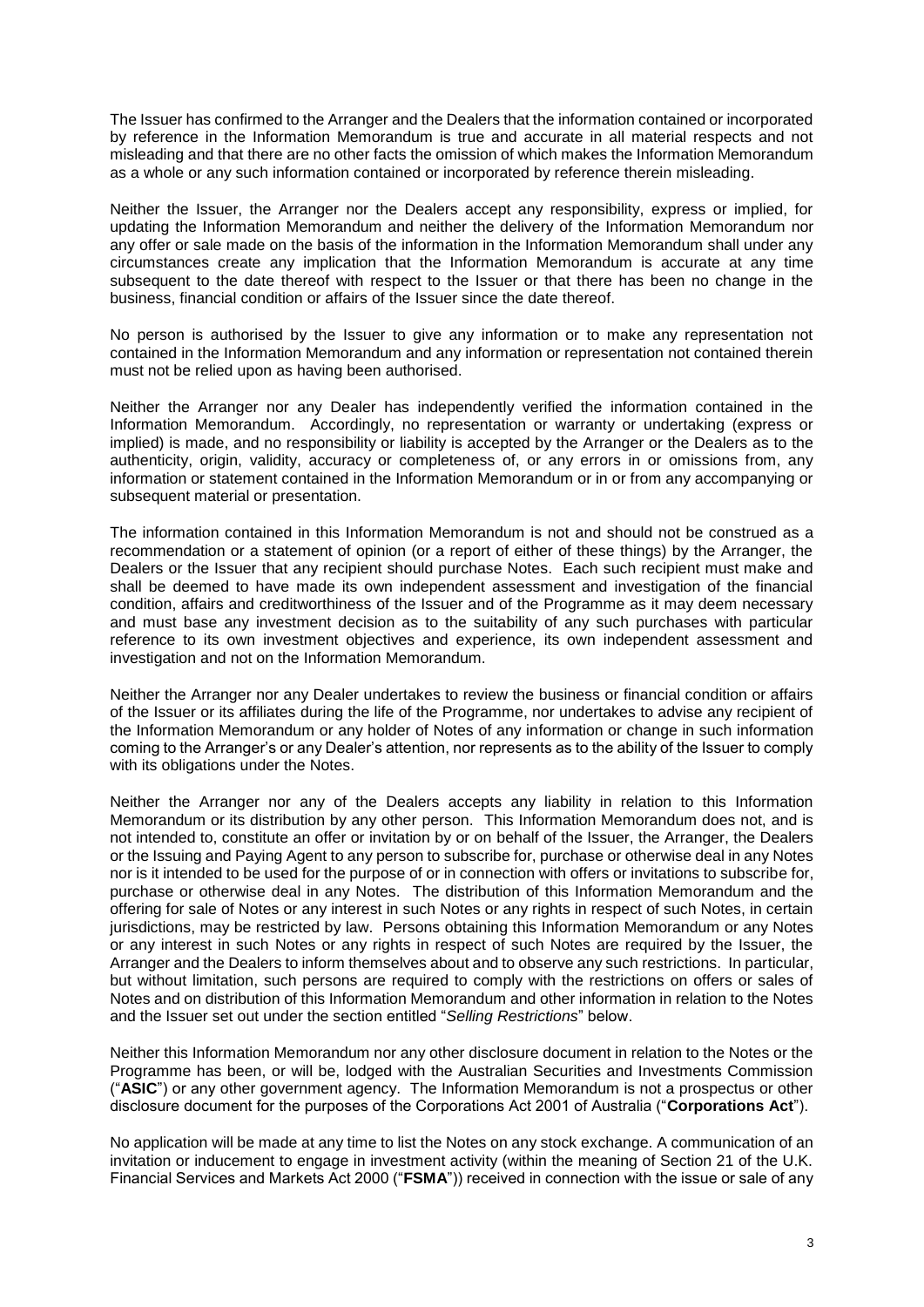Notes will only be made in circumstances in which Section 21(1) of the FSMA does not apply to the Issuer.

## **Ratings**

This Information Memorandum contains references to ratings. A rating is not a recommendation to buy, sell or hold Notes and may be subject to suspension, cancellation, reduction or withdrawal at any time by the assigning rating agency. Each rating should be evaluated independently of any other rating.

## **Fees**

The Arranger, each Dealer, and their respective subsidiaries, directors and employees may have pecuniary or other interests in the Notes and may also have interests pursuant to other arrangements and may receive fees, brokerage and commissions and may act as a principal in dealing in any Notes.

## **Australian banking legislation**

The Issuer is an "authorised deposit-taking institution" ("**ADI**") as that term is defined under the Banking Act 1959 of Australia ("**Banking Act**"). Section 13A of the Banking Act provides that if an ADI becomes unable to meet its obligations or suspends payment, the assets of the ADI in Australia are to be available to meet the ADI's liabilities in the following order, in priority to all other liabilities of that ADI:

- first, certain obligations of the ADI to Australian Prudential Regulation Authority ("**APRA**") arising under the financial claims scheme established by Division 2 of Part II of the Banking Act in respect of amounts payable by APRA to holders of protected accounts (within the meaning of the Banking Act);
- second, APRA's costs in exercising its powers and performing its functions relating to the ADI in connection with the financial claims scheme described in the paragraph above;
- third, the ADI's deposit liabilities in Australia (other than any liabilities described under the first paragraph above) in relation to protected accounts;
- fourth, the ADI's liabilities to the Reserve Bank of Australia;
- fifth, the ADI's liabilities under an industry support contract that is certified in accordance with the Banking Act; and
- sixth, the ADI's other liabilities.

Under section 16 of the Banking Act, other debts due to APRA shall in a winding-up of an ADI have, subject to section 13A of the Banking Act, priority over all other unsecured debts of that ADI. Further, under section 86 of the Reserve Bank Act 1959 of Australia ("**Reserve Bank Act**"), debts due by a bank (which includes the Issuer) to the Reserve Bank of Australia shall in a winding-up of that bank have, subject to section 13A of the Banking Act, priority over all other debts of that bank.

The Notes would **not** constitute deposit liabilities in Australia under such statutory provisions.

## **Interpretation**

In this Information Memorandum, unless otherwise specified or the context otherwise requires:

- references to "**euro**" and "**€**" are to the lawful currency introduced at the start of the third stage of European Economic and Monetary Union pursuant to the Treaty on the Functioning of the European Union, as amended from time to time;
- references to "**Sterling**" and "**£**" are to pounds sterling;
- references to "**US Dollars**" and "**US\$**" are to United States dollars; and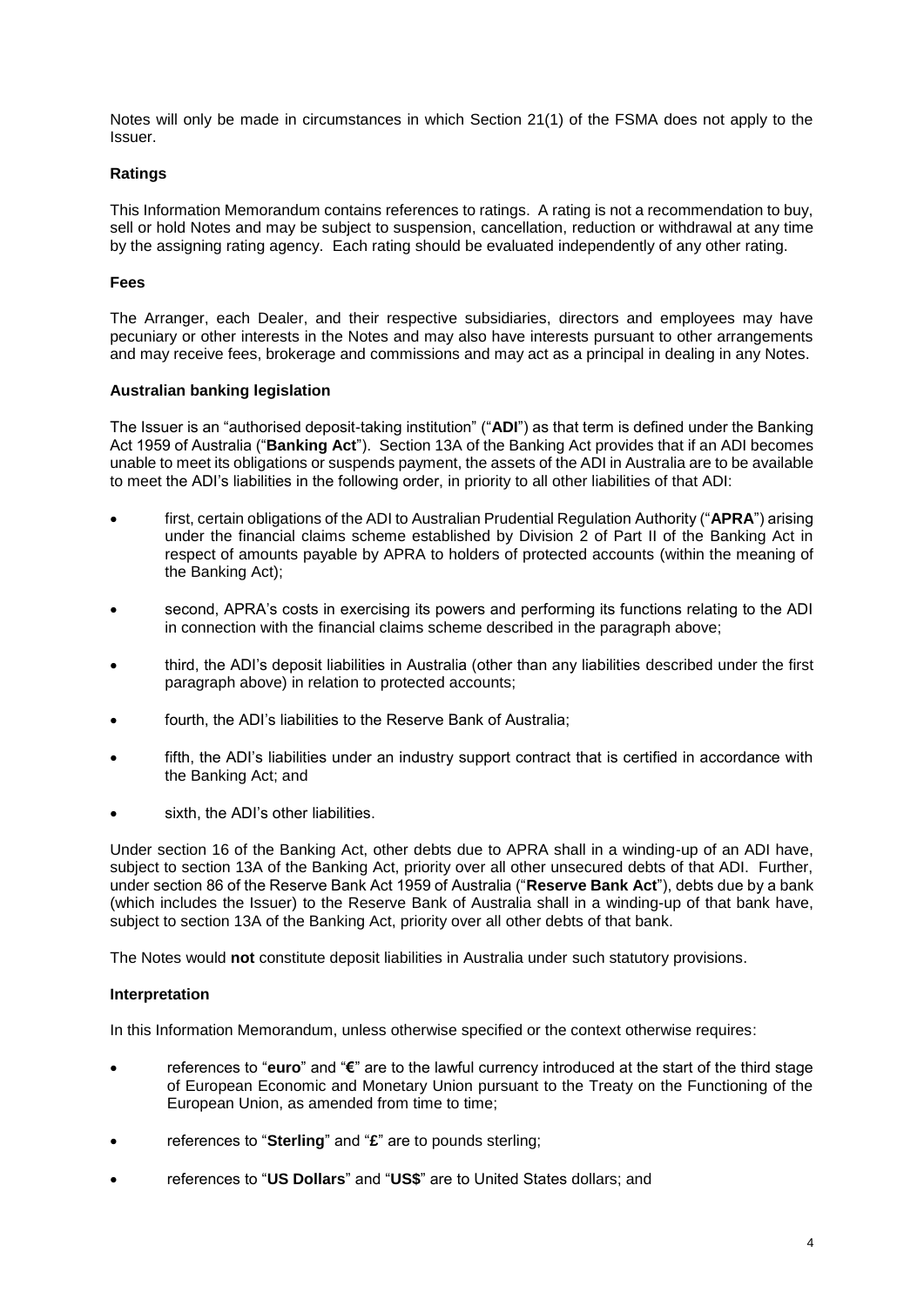• references to "**Australian Dollars**" and "**A\$**" are to Australian dollars.

The terms and conditions applicable to the Notes ("**Conditions**") are set out in the relevant Global Note (as defined below). Each Global Note will be substantially in the form as set out in the section entitled "*Form of Notes*" below.

Where the Information Memorandum refers to the provisions of any other document, such reference should not be relied upon and the document must be referred to for its full effect.

## **Date and currency of information**

The information contained in this Information Memorandum is prepared as of the Preparation Date. Neither the delivery of this Information Memorandum or any other offering material nor any offer, purchase, sale or other dealing in Notes made in connection with this Information Memorandum at any time implies that the information contained in this Information Memorandum is correct at any time subsequent to the Preparation Date or that any other information supplied in connection with the Notes or the Programme is correct as of any time subsequent to the Preparation Date. In particular, none of the Issuer, the Arranger nor any Dealer nor any of their affiliates is under any obligation to the holders of Notes issued by the Issuer to update this Information Memorandum at any time after an issue of such Notes.

In this Information Memorandum, "**Preparation Date**" means:

- in relation to this Information Memorandum, the date indicated on its face or, if the Information Memorandum has been amended or supplemented, the date indicated on the face of that amendment or supplement;
- in relation to the Annual Report or any financial statements incorporated in this Information Memorandum, the date up to, or as at, the date on which that Annual Report or statement relates; and
- in relation to any other item of information which is to be read in conjunction with this Information Memorandum, the date indicated on its face as being its date of release.

None of the Arranger, the Dealers and the Issuing and Paying Agent undertakes to review the financial condition or affairs of the Issuer during the life of the Programme or to advise any holders of Notes of any information coming to their attention with respect to the Issuer. Investors should review, amongst other things, the documents deemed to be incorporated in this Information Memorandum by reference when deciding whether or not to purchase any Notes. In addition, the Issuer makes filings with ASIC and the Australian Securities Exchange ("**ASX**") from time to time, which may include information material to investors. Copies of such filings are available from the Issuer on request.

#### **Documents incorporated by reference**

This Information Memorandum is to be read in conjunction with all documents which are deemed to be incorporated by reference. This Information Memorandum shall, unless otherwise expressly stated, be read and construed on the basis that such documents are so incorporated and form part of this Information Memorandum. References to "**Information Memorandum**" are to this Information Memorandum and to any other document incorporated by reference collectively and to any of them individually.

The following documents are incorporated in, and taken to form part of, this Information Memorandum:

- all amendments and supplements to this Information Memorandum prepared by the Issuer from time to time;
- the most recently published Annual Report and financial statements of the Issuer from time to time which are publicly available;
- the announcements released by the Issuer on the ASX; and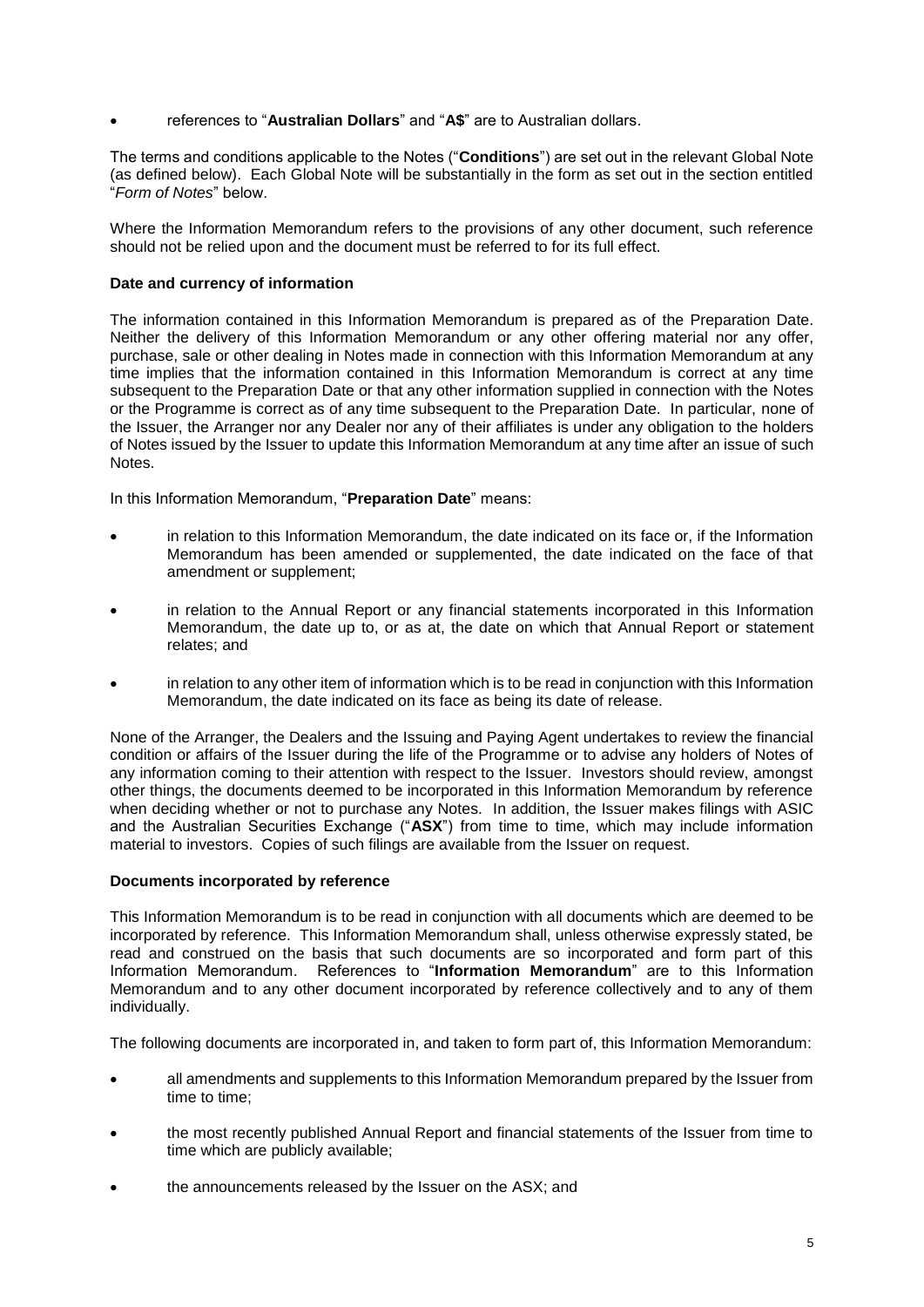all documents issued by the Issuer and stated to be incorporated in this Information Memorandum by reference.

Any statement contained in a document incorporated by reference in this Information Memorandum or contained in any supplementary information memorandum or in any document incorporated by reference therein shall, to the extent applicable (whether expressly, by implication or otherwise), be deemed to modify or supersede earlier statements contained in this Information Memorandum or in a document which is incorporated by reference in this Information Memorandum. Any statement so modified or superseded shall not be deemed, except as so modified or superseded, to constitute a part of this Information Memorandum.

Except as provided above, no other information, including information on the web sites of the Issuer, is incorporated by reference into this Information Memorandum.

Each Dealer will, following receipt of such documentation from the Issuer, provide to each person to whom a copy of this Information Memorandum has been delivered, upon request of such person, a copy of any or all the documents incorporated herein by reference unless such documents have been modified or superseded as specified above. Written requests for such documents should be directed to the relevant Dealer at its office as set out at the end of the Information Memorandum.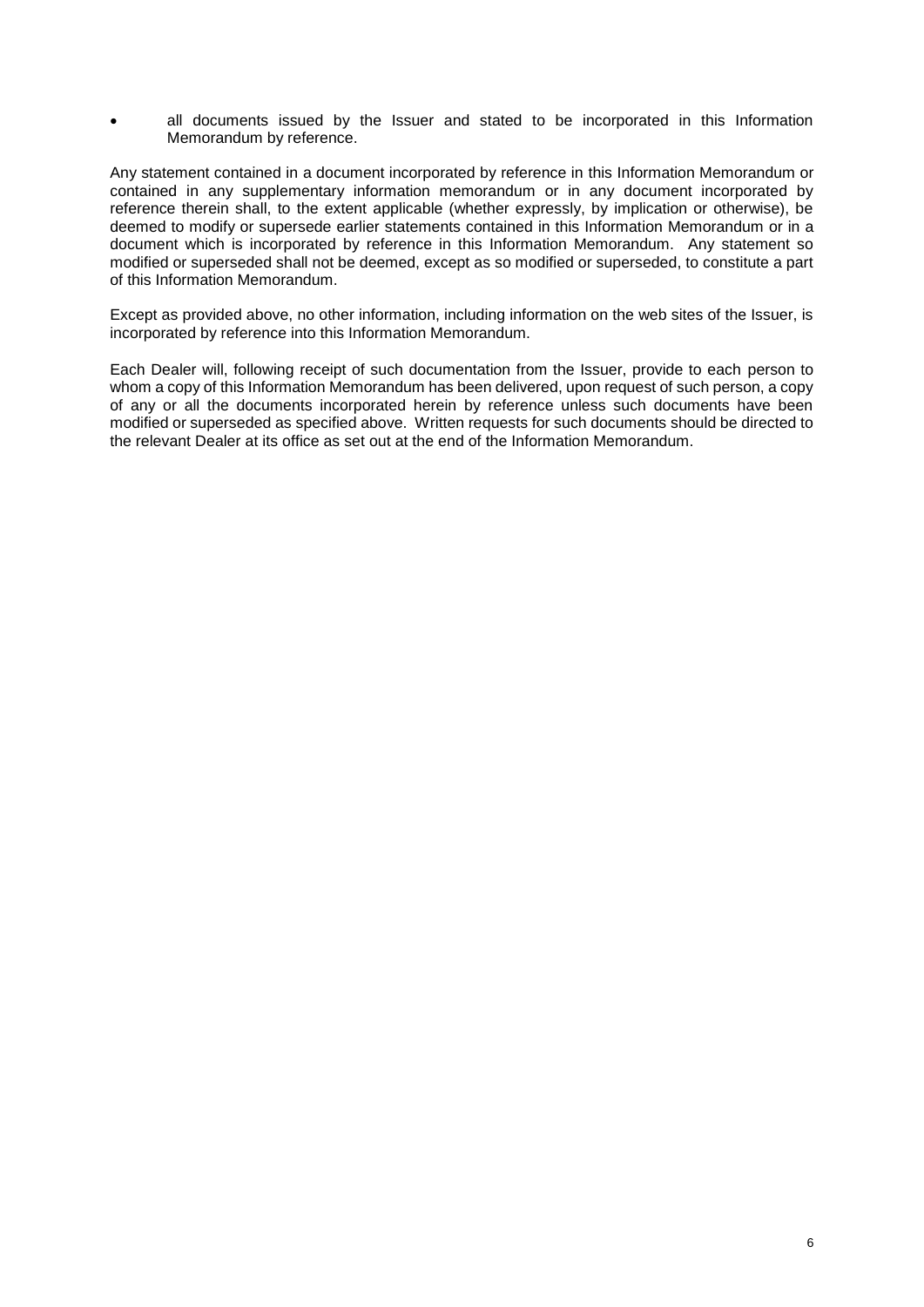## <span id="page-7-0"></span>Information relating to the Issuer

### **Bank of Queensland Limited**

The Bank of Queensland Limited (ABN 32 009 656 740) ("**BOQ**" or the "**Bank**") is a financial institution whose primary function is gathering deposits and lending. It is listed on the Australian Securities Exchange ("**ASX**") and regulated by the Australian Prudential Regulation Authority ("**APRA**") as an authorised deposit-taking institution.

BOQ was established in 1874 and was the first Permanent Building Society in Queensland. It has evolved into a national institution with a network of retail branches and brokers across Australia. The BOQ Group is now comprised of a number of brands including BOQ, BOQ Specialist, BOQ Finance, Virgin Money (Australia) ("**VMA**") and St Andrew's Insurance. BOQ's registered office is located at Level 6, 100 Skyring Terrace, Newstead, Queensland 4006 and its telephone number is +61 7 3212 3333.

As one of Australia's leading regional banks, BOQ aims to build a differentiated position in the Australian financial services sector by focusing on niche customer segments that value a more intimate banking relationship. Many of BOQ's retail branches are run by local owner-managers, meaning the person running the branch owns the branch. As small business owners, owner-managers know what it means to deliver personal service. Through specialisation and deep industry knowledge in niche commercial segments, including medical & dental, corporate healthcare & retirement living, hospitality and tourism, and agribusiness, BOQ provides a level of support to business banking customers unique to that offered by other banks.

BOQ's corporate strategy is delivered through four strategic pillars: Customer in Charge; Grow the Right Way; There's Always a Better Way; and Loved Like No Other.

**Customer in Charge** is about improving customers' experience and expanding BOQ's avenues for growth by putting customers in charge of when, where and how they choose to engage with BOQ. This is regardless of whether they come into a branch, use online services, call on the phone or buy products through a third party intermediary.

BOQ's home loan products, including VMA home loans, are distributed by more than 6,000 accredited brokers, making BOQ more accessible to customers who prefer to use brokers. BOQ continues to expand its distribution into the mortgage broker market. BOQ has also been working to streamline customer experience across channels through the development of a new customer engagement platform and consolidation of customer touchpoints. A number of projects are also underway to improve the digital experience for BOQ customers, including upgrades to internet and mobile banking platforms.

**Grow the Right Way** is about building a strong and profitable business by making the right decisions about where and how to grow. This includes focusing on niche customer segments that value an intimate banking relationship.

BOQ continued its prudent approach to lending, maintaining a high quality lending portfolio. BOQ adheres to a robust application of APRA's serviceability and validation guidelines and the delivery of the lending transformation program will deliver an improved customer experience. BOQ has also been selective in the commercial industry segments it lends to. It has clearly defined risk appetite statements which take into account geographic, industry and a number of other risk factors.

**There's Always a Better Way** is about BOQ's commitment to making its systems and processes simpler, faster and smarter. The aim is to improve efficiency, reduce costs, deliver better customer service and establish a nimble organisation positioned to take advantage of a rapidly changing landscape. BOQ is continuing to make improvements to retail, commercial and lease management lending systems. On-going focus on efficiency across the BOQ Group has contained expense growth, whilst investing in new technology aligned to a simplified and business enabled target architecture will enable BOQ to respond more quickly to emerging opportunities than has been possible in the past.

**Loved Like No Other** is about how BOQ maintains positive stakeholder relationships by living its values, creating a place where people love to work and contributing to the communities in which it operates.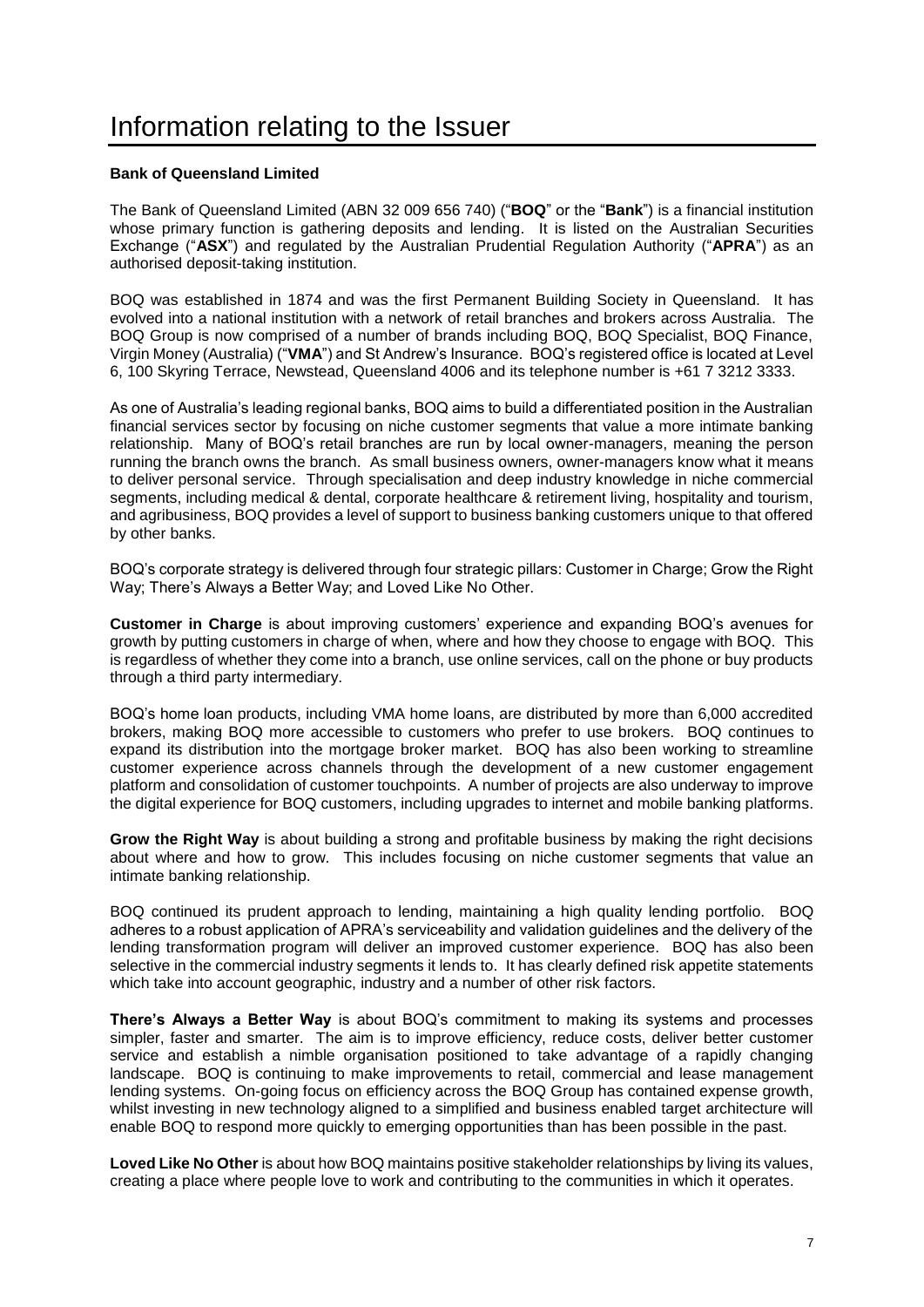In recent years, BOQ has reinforced its commitment to ethical conduct through a commitment to the Banking and Finance Oath. The Bank also built on its internal ethics training and conduct reporting. It has also introduced a range of initiatives that brings BOQ's purpose to life, embed BOQ's values and drive a customer centric culture. BOQ continues to demonstrate its commitment to a diverse and inclusive workforce through a number of internal diversity initiatives and by making significant progress on its reconciliation journey.

By focusing on the four strategic pillars, BOQ aims to deliver robust and sustainable financial performance, consistent growth in returns to shareholders and superior service to customers and the wider community.

BOQ is committed to engaging positively with all stakeholders in a fair and transparent way to create value for customers, employees, investors and the communities in which it operates. More information on BOQ's approach to sustainability is available in the sustainability section of the BOQ website<br>(https://www.bog.com.au/Shareholder-centre/sustainability). Information on BOQ's corporate [\(https://www.boq.com.au/Shareholder-centre/sustainability\)](https://www.boq.com.au/Shareholder-centre/sustainability). governance practices can be located in BOQ's Corporate Governance Statement available on the corporate governance page of the BOQ website (https://www.boq.com.au/About-governance page of the BOQ website [\(https://www.boq.com.au/About](https://www.boq.com.au/About-us/corporategovernance)[us/corporategovernance\)](https://www.boq.com.au/About-us/corporategovernance).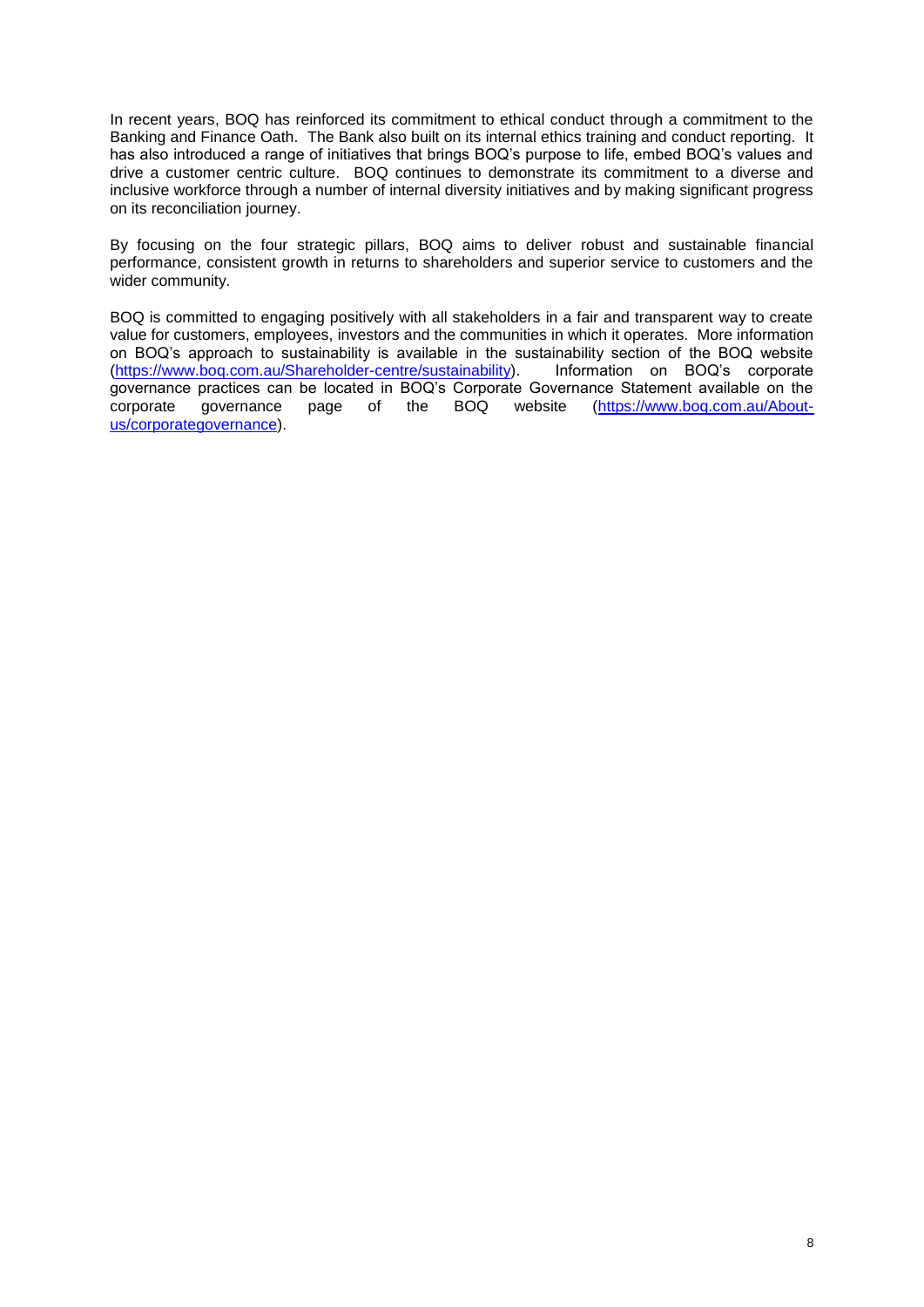## <span id="page-9-0"></span>Summary of the Programme

*The following is a brief summary only and is qualified in its entirety by the remainder of this Information Memorandum. It should be read in conjunction with the rest of this Information Memorandum and, to the extent applicable, the terms and conditions of the Notes.*

| <b>Issuer:</b>                                  | Bank of Queensland Limited (ABN 32 009 656 740)                                                                                                                                                                                                                                                                                                                                                                                                                               |  |  |  |
|-------------------------------------------------|-------------------------------------------------------------------------------------------------------------------------------------------------------------------------------------------------------------------------------------------------------------------------------------------------------------------------------------------------------------------------------------------------------------------------------------------------------------------------------|--|--|--|
| <b>Issuer Legal Entity</b><br>Identifier (LEI): | 549300WFIN7T02UKDG08                                                                                                                                                                                                                                                                                                                                                                                                                                                          |  |  |  |
| Arranger:                                       | <b>UBS AG London Branch</b>                                                                                                                                                                                                                                                                                                                                                                                                                                                   |  |  |  |
| Dealers:                                        | Bank of America Merrill Lynch International DAC<br><b>Barclays Capital Asia Limited</b><br><b>Citigroup Global Markets Limited</b><br>ING Bank N.V.<br>National Australia Bank Limited<br><b>UBS AG London Branch</b>                                                                                                                                                                                                                                                         |  |  |  |
|                                                 | Contact details and, if relevant, particulars of the Australian Business<br>Number and Australian Financial Services Licence number for the Arranger<br>and each Dealer are set out in the section entitled "Directory" below.                                                                                                                                                                                                                                                |  |  |  |
|                                                 | The Issuer may, from to time to time, terminate the appointment of any<br>Dealer under the Programme and/or appoint additional dealers either in<br>respect of one or more issues of Notes or in respect of the Programme in<br>general.                                                                                                                                                                                                                                      |  |  |  |
| <b>Issuing and Paying</b><br>Agent:             | Citibank, N.A., London Branch                                                                                                                                                                                                                                                                                                                                                                                                                                                 |  |  |  |
| <b>Programme Limit:</b>                         | The outstanding principal amount of the Notes will not exceed<br>US\$2,000,000,000 (or its equivalent in other currencies) at any time. The<br>Programme Limit may be increased from time to time in accordance with<br>the provisions of the Dealer Agreement dated 28 February 2005, as<br>amended and restated by the Amending and Restating Agreement dated<br>21 December 2017, and as may be amended, replaced or supplemented<br>from time to time.                    |  |  |  |
| <b>Ratings:</b>                                 | The Issuer expects that Notes issued under the Programme will be rated<br>by S&P Global Ratings.                                                                                                                                                                                                                                                                                                                                                                              |  |  |  |
|                                                 | A rating is not a recommendation to buy, sell or hold Notes and may<br>be subject to suspension, reduction or withdrawal at any time by the<br>Each rating should be evaluated<br>relevant rating agency.<br>independently of any other rating.                                                                                                                                                                                                                               |  |  |  |
|                                                 | Credit ratings are for distribution only to a person (a) who is not a "retail<br>client" within the meaning of section 761G of the Corporations Act and is<br>also a person in respect of whom disclosure is not required under Parts<br>6D.2 or 7.9 of the Corporations Act, and (b) who is otherwise permitted to<br>receive credit ratings in accordance with applicable law in any jurisdiction<br>in which the person may be located. Anyone who is not such a person is |  |  |  |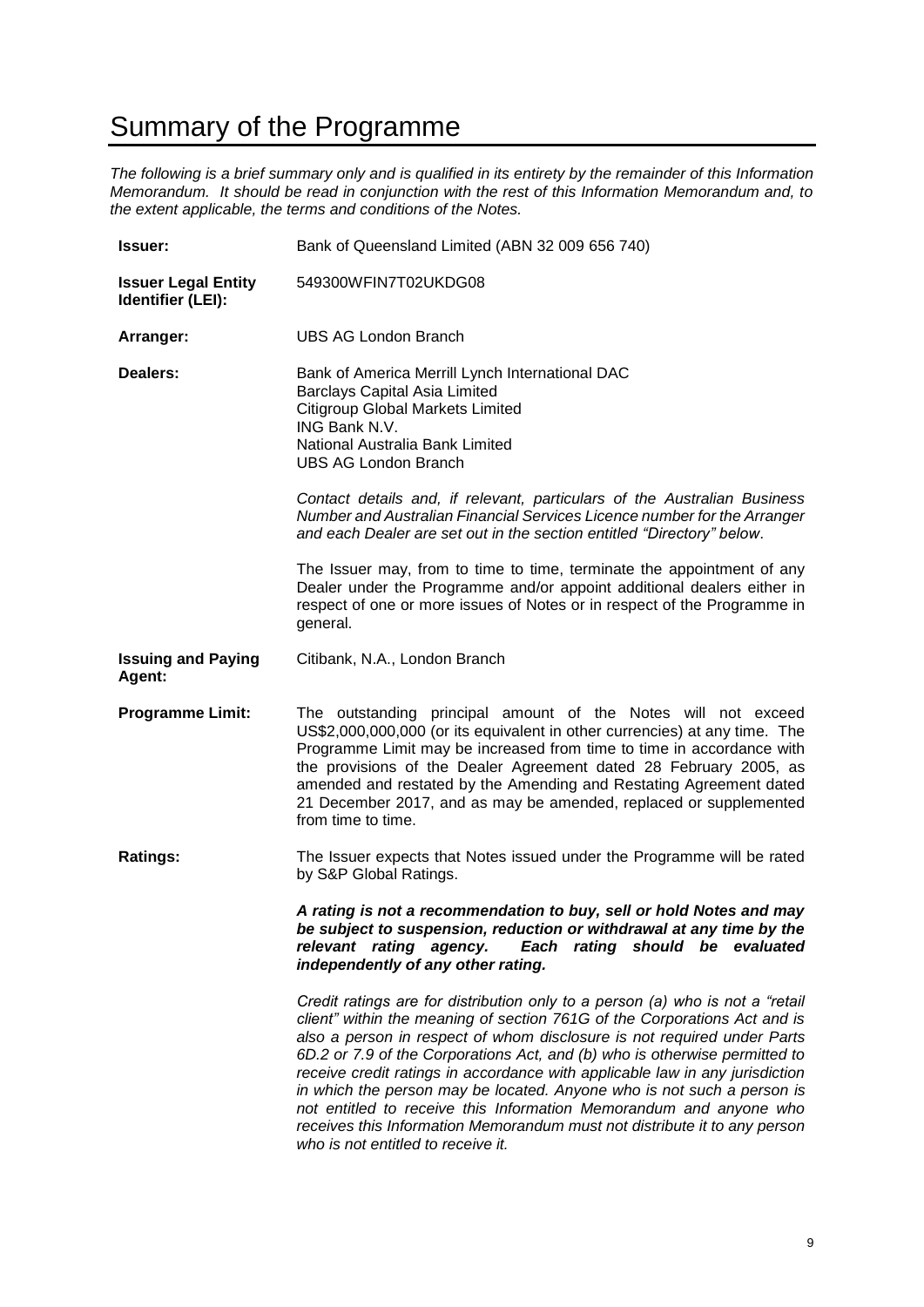- **Form of the Notes:** The Notes will be in bearer form. The Notes will initially be in global form ("**Global Notes**"). A Global Note will be exchangeable into definitive notes ("**Definitive Notes**") only in the circumstances set out in that Global Note.
- **Delivery:** Global Notes will be deposited with a common depository for Euroclear Bank SA/NV ("**Euroclear**") and Clearstream Banking S.A. ("**Clearstream, Luxembourg**") or with any other clearing system.

Accountholders will, in respect of Global Notes, have the benefit of a Deed of Covenant given by the Issuer dated 28 February 2005 ("**Deed of Covenant**"), copies of which may be inspected during normal business hours at the specified office of the Issuing and Paying Agent. Definitive Notes (if any are printed) will be available in London for collection or for delivery to Euroclear, Clearstream, Luxembourg or any other applicable clearing system.

- **Currencies:** Notes may be denominated in Australian Dollars, euro, US Dollars, Sterling and any other currency which is freely transferable and freely convertible into Australian Dollars, euro or US Dollars or as may be otherwise agreed subject, in all cases, to compliance with any applicable legal and regulatory requirements.
- **Term of the Notes:** The tenor of the Notes shall be not less than one day or more than 364 days from and including the date of issue, to (but excluding) the maturity date, subject to compliance with any applicable legal and regulatory requirements.
- **Denomination of the Notes:** Notes may have any denomination, subject to compliance with any applicable legal and regulatory requirements.

The initial minimum denominations for Notes are A\$1,000,000, EUR500,000, US\$500,000, £100,000 (or a denomination not less than the equivalent in any other currency) or such other amount as the Issuer and the relevant Dealer(s) may agree, subject to any applicable legal and regulatory requirements.

Minimum denominations may be changed from time to time.

- **Listing:** The Notes will not be listed on any stock exchange.
- **Yield Basis:** The Notes may be issued at a discount or bear interest at a fixed or floating rate.
- **Redemption:** The Notes may be redeemed as specified in the Notes.
- **Status of the Notes:** The Issuer's obligations under the Notes will rank at least *pari passu* with all present and future unsecured and unsubordinated obligations of the Issuer, other than obligations mandatorily preferred by law applying to companies generally (including the claims referred to in section 13A of the Banking Act and section 86 of the Reserve Bank Act).
- **Selling restrictions:** Offers and sales of Notes and the distribution of this Information Memorandum and other information relating to the Issuer and the Notes are subject to certain selling restrictions, details of which are set out under the section entitled "*Selling Restrictions*" below.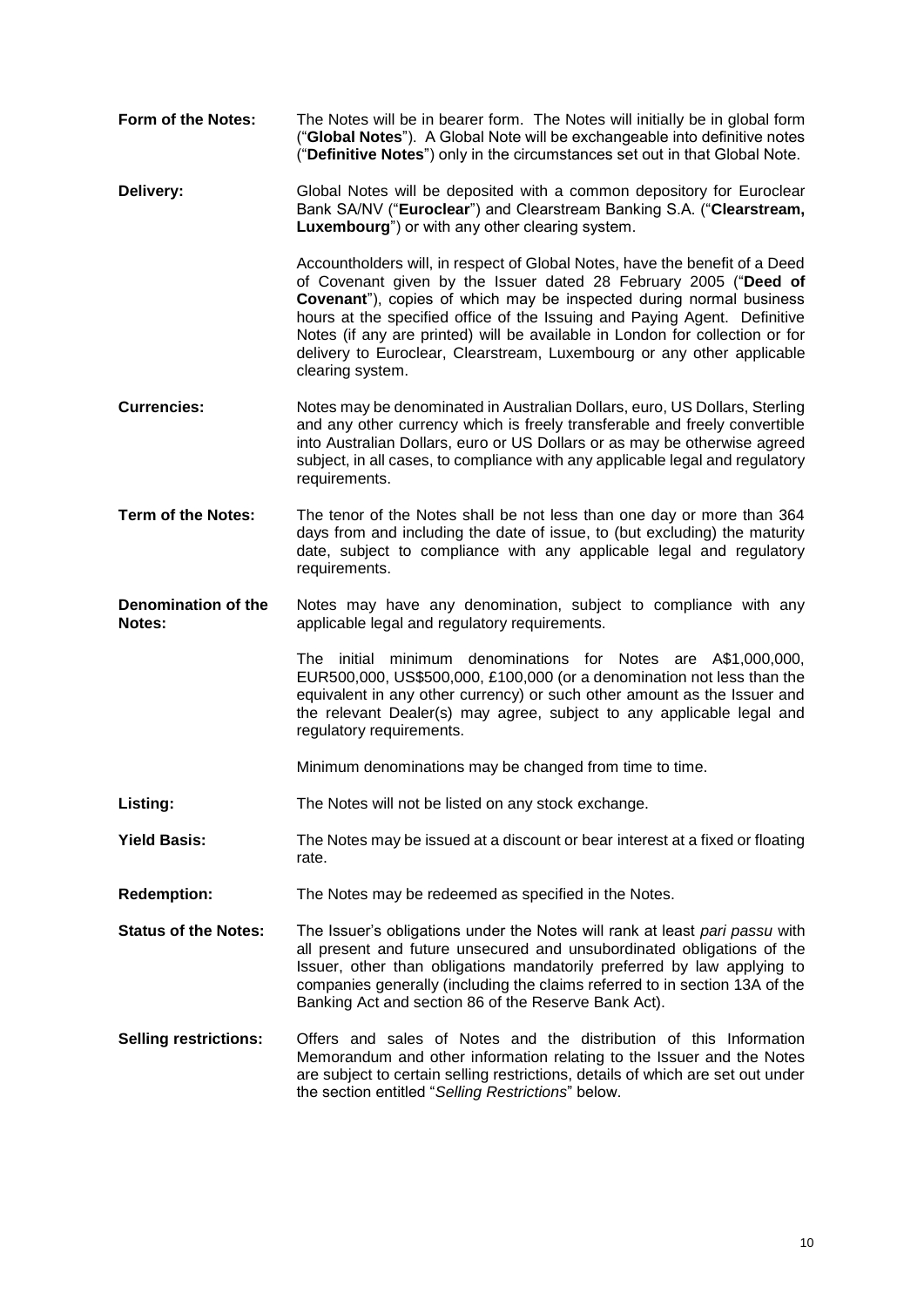| Taxation:             | All payments in respect of the Notes shall be made without withholding or<br>deduction for or on account of any taxes imposed by the Commonwealth<br>of Australia or the State of Queensland, unless such withholding or<br>deduction is required by law. If such withholding or deduction is required<br>by law, the Issuer shall, subject to certain exceptions, be required to pay<br>such additional amounts as shall result in receipt by the holder of such<br>amounts as would have been received by it had no such withholding or<br>deduction been required. |  |  |  |  |
|-----------------------|-----------------------------------------------------------------------------------------------------------------------------------------------------------------------------------------------------------------------------------------------------------------------------------------------------------------------------------------------------------------------------------------------------------------------------------------------------------------------------------------------------------------------------------------------------------------------|--|--|--|--|
|                       | A brief overview of the Australian taxation treatment of payments of interest<br>on Notes is set out in the section entitled " <i>Taxation</i> " below.                                                                                                                                                                                                                                                                                                                                                                                                               |  |  |  |  |
|                       | Investors should obtain their own independent taxation and other<br>applicable advice regarding the taxation and other fiscal status of<br>investing in any Notes.                                                                                                                                                                                                                                                                                                                                                                                                    |  |  |  |  |
| <b>Governing law:</b> | The Notes, the Deed of Covenant and any non-contractual obligations<br>arising out of or in connection with them will be governed by and construed<br>in accordance with English law.                                                                                                                                                                                                                                                                                                                                                                                 |  |  |  |  |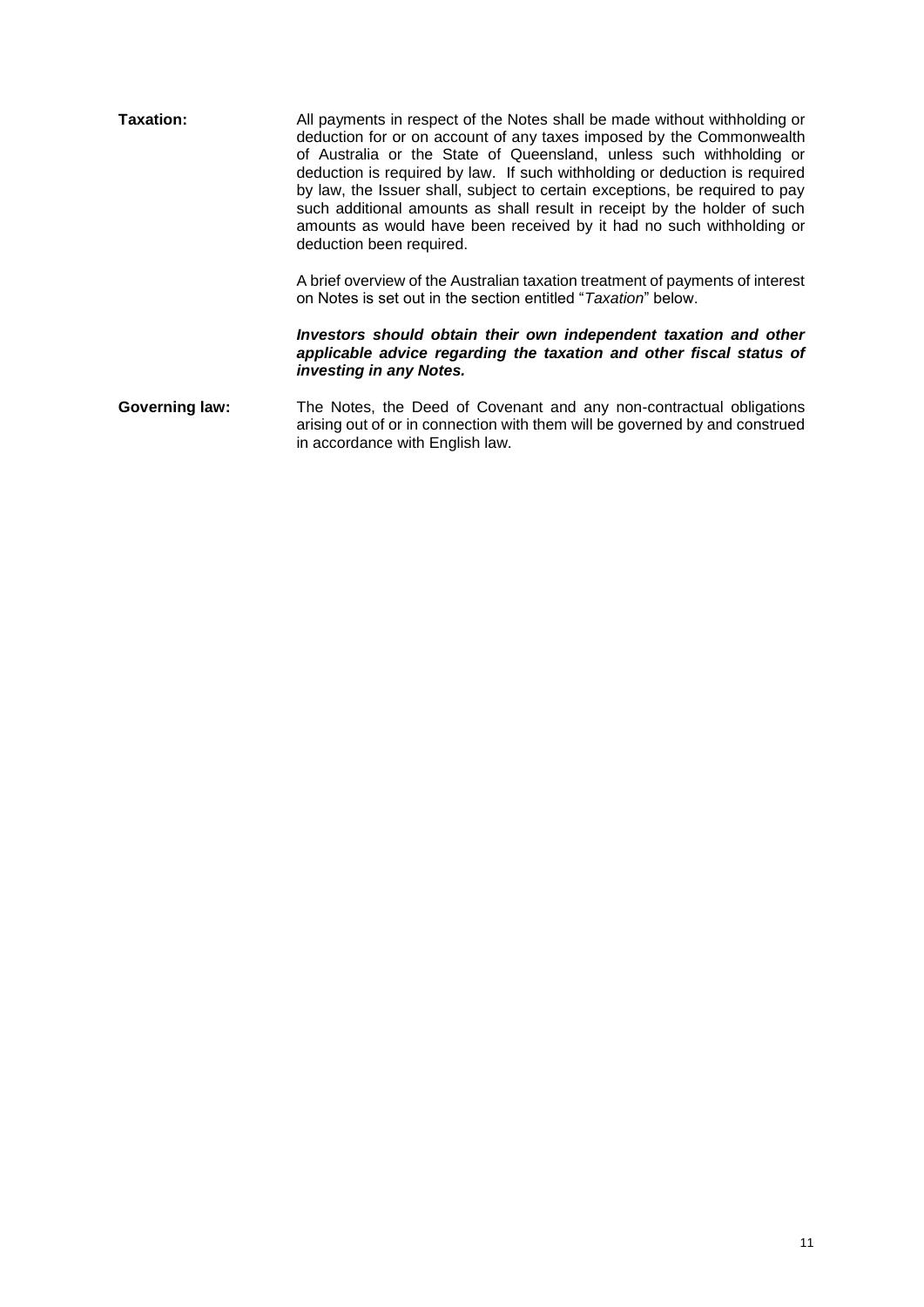# <span id="page-12-0"></span>Taxation

*The following is a summary of the Australian withholding tax treatment under the Income Tax Assessment Acts of 1936 and 1997 of Australia (together, "Australian Tax Act") and the Taxation Administration Act 1953 of Australia, at the date of this Information Memorandum, of payments of interest (as defined in the Australian Tax Act) by the Issuer on the Notes and certain other Australian tax matters.*

*A term used below but not otherwise defined has the meaning given to it in the Conditions.*

*This summary applies to holders that are:*

- *residents of Australia for tax purposes that do not hold their Notes, and do not derive any payments under the Notes, in carrying on a business at or through a permanent establishment outside of Australia, and non-residents of Australia for tax purposes that hold their Notes, and derive all payments under the Notes, in carrying on a business at or through a permanent establishment in Australia ("Australian Holders"); and*
- *non-residents of Australia for tax purposes that do not hold their Notes, and do not derive any payments under the Notes, in carrying on a business at or through a permanent establishment in Australia, and residents of Australia for tax purposes that hold their Notes, and derive all payments under the Notes, in carrying on a business at or through a permanent establishment outside of Australia ("Non-Australian Holders").*

*This summary is not exhaustive and, in particular, does not deal with the position of certain classes of holders (including, without limitation, dealers in securities, custodians or other third parties who hold Notes on behalf of any person). Information regarding taxes in respect of Notes may also be set out in a relevant supplement.*

*This summary is not intended to be, nor should it be construed as, legal or tax advice to any particular holder of Notes. Each holder should consult their professional advisers on the tax implications of an investment in the Notes for their particular circumstances.*

## **1 Australian interest withholding tax**

The Australian Tax Act characterises securities as either "debt interests" (for all entities) or "equity interests" (for companies), including for the purposes of Australian interest withholding tax imposed under Division 11A of Part III of the Australian Tax Act ("**Australian IWT**") and dividend withholding tax. For Australian IWT purposes, "interest" is defined to include amounts in the nature of, or in substitution for, interest and certain other amounts. The Issuer intends to issue Notes which are to be characterised as "debt interests" for the purposes of the tests contained in Division 974 and the returns paid on the Notes are to be "interest" for the purpose of section 128F of the Australian Tax Act.

## **Australian Holders**

Payments of interest in respect of the Notes to Australian Holders will not be subject to Australian IWT.

#### **Non-Australian Holders**

Australian IWT is payable at a rate of 10% of the gross amount of interest paid by the Issuer to a Non-Australian Holder, unless an exemption is available.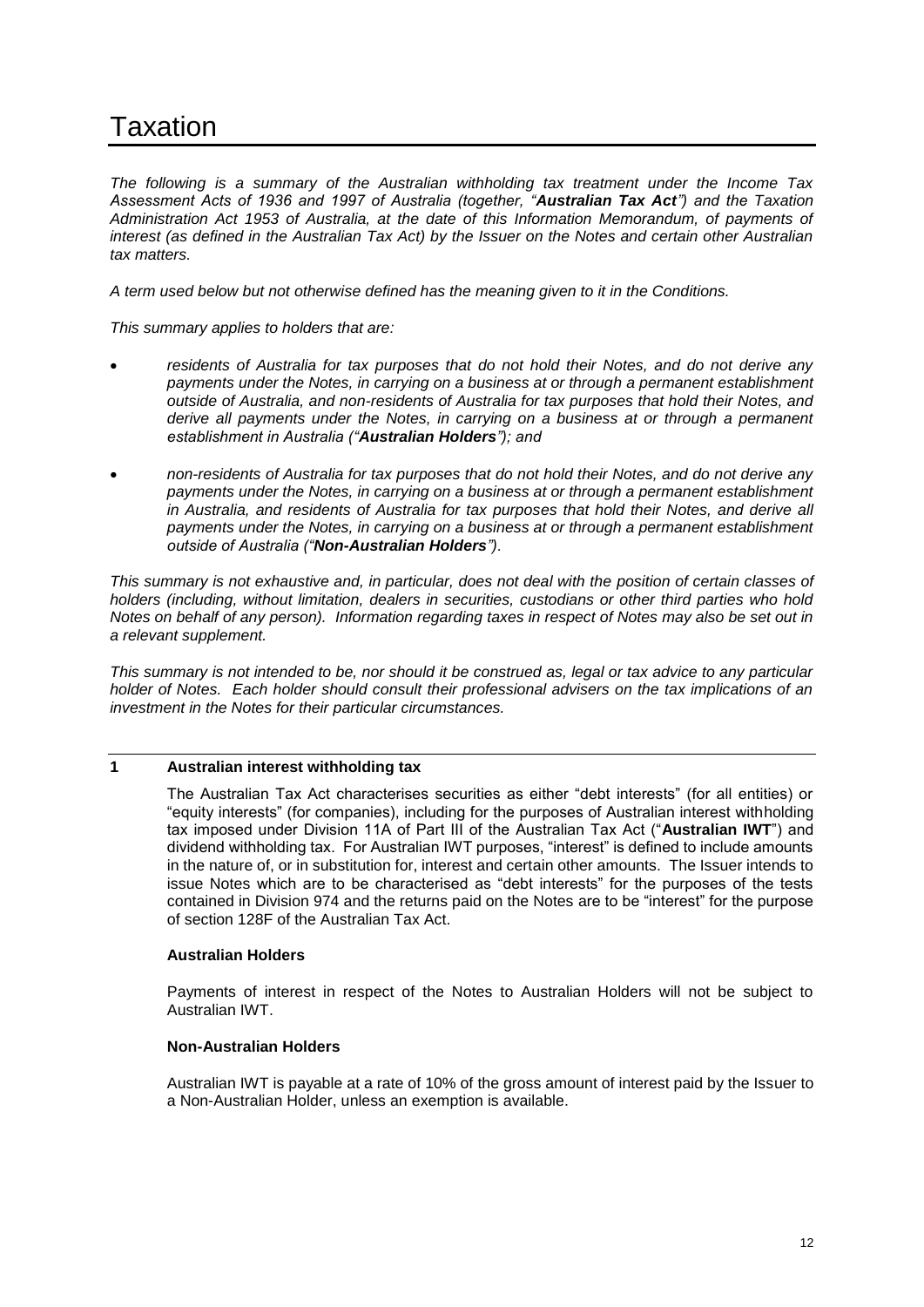#### *(a) Section 128F exemption from Australian IWT*

An exemption from Australian IWT is available in respect of interest paid on the Notes if the requirements of section 128F of the Australian Tax Act are satisfied.

Unless otherwise specified in any relevant supplement to this Information Memorandum, the Issuer intends to issue the Notes in a manner which will satisfy the requirements of section 128F of the Australian Tax Act.

In broad terms, the requirements are as follows:

- (i) the Issuer is a resident of Australia and a company (as defined in section 128F(9) of the Australian Tax Act) when it issues the Notes and when interest is paid;
- (ii) the Notes are issued in a manner which satisfies the "public offer" test in section 128F of the Australian Tax Act.

In relation to the Notes, there are five principal methods of satisfying the public offer test, the purpose of which is to ensure that lenders in capital markets are aware that the Issuer is offering the Notes for issue. In summary, the five methods are:

- offers to 10 or more unrelated persons carrying a business of providing finance, or investing or dealing in securities in the course of operating in financial markets;
- offers to 100 or more investors of a certain type;
- offers of listed Notes;
- offers via publicly available information sources; or
- offers to a dealer, manager or underwriter who offers to sell the Notes within 30 days by one of the preceding methods.

A Note may also satisfy the public offer test if it qualifies as a "global bond" within the meaning of section 128F(10) of the Australian Tax Act;

- (iii) the Issuer does not know, or have reasonable grounds to suspect, at the time of issue, that the Notes (or interests in the Notes) were being, or would later be, acquired, directly or indirectly, by an "associate" of the Issuer, except as permitted by section 128F(5) of the Australian Tax Act (see below); and
- (iv) at the time of the payment of interest, the Issuer does not know, or have reasonable grounds to suspect, that the payee is an "associate" of the Issuer, except as permitted by section 128F(6) of the Australian Tax Act (see below).

An "associate" of the Issuer for the purposes of section 128F of the Australian Tax Act includes:

- (i) a person or entity which holds more than 50% of the voting shares of, or otherwise controls, the Issuer;
- (ii) an entity in which more than 50% of the voting shares are held by, or which is otherwise controlled by, the Issuer;
- (iii) a trustee of a trust where the Issuer is capable of benefiting (whether directly or indirectly) under that trust; and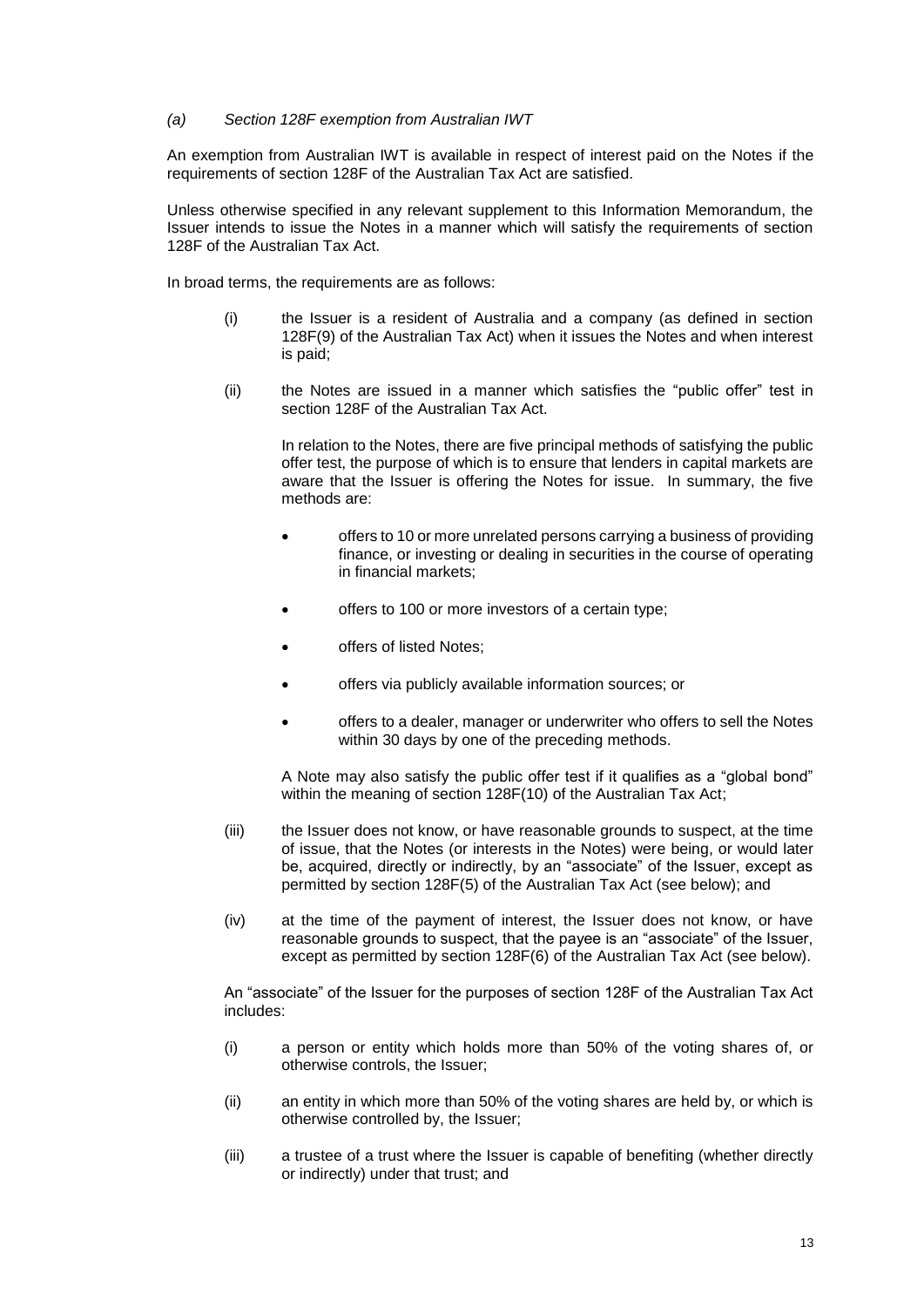(iv) a person or entity who is an "associate" of another person or company which is an "associate" of the Issuer under paragraph (i) above.

However, for the purposes of sections 128F(5) and (6) of the Australian Tax Act (see paragraphs (iii) and (iv) above), an "associate" of the Issuer does not include:

- (A) an Australian Holder; or
- (B) a Non-Australian Holder that is acting in the capacity of:
	- (I) in the case of section 128F(5), a dealer, manager or underwriter in relation to the placement of the relevant Notes, or a clearing house, custodian, funds manager or responsible entity of a registered scheme (for the purposes of the Corporations Act); or
	- $(II)$  in the case of section 128F $(6)$ , a clearing house, paying agent, custodian, funds manager or responsible entity of a registered scheme (for the purposes of the Corporations Act).

#### *(b) Exemptions under certain double tax conventions*

The Australian government has signed double tax conventions ("**Specified Tax Treaties**") with particular countries (each a "**Specified Country**") that contain certain exemptions from Australian IWT. The Specified Tax Treaties effectively prevent Australian IWT applying to interest derived by:

- governments of the Specified Countries and certain governmental authorities and agencies in a Specified Country; and
- a "financial institution" resident in a Specified Country which is unrelated to and dealing wholly independently with the Issuer. The term "financial institution" refers to either a bank or any other enterprise which substantially derives its profits by carrying on a business of raising and providing finance. However, interest paid under a back-to-back loan or an economically equivalent arrangement will not qualify for this exemption.
- *(c) Bearer Notes – section 126 of the Australian Tax Act*

Section 126 of the Australian Tax Act imposes a type of withholding tax (see below in relation to the rate of withholding tax) on the payment of interest on bearer Notes if the Issuer fails to disclose the names and addresses of the holders of those bearer Notes to the Australian Taxation Office. However, as the Australian Taxation Office has confirmed that for the purpose of section 126 of the Australian Tax Act, the holder of debentures in bearer form is the person in possession of the debentures, section 126 of the Australian Tax Act is limited in its application to persons in possession of the bearer Notes who are residents of Australia or non-residents who are engaged in carrying on business in Australia at or through a permanent establishment in Australia. Where interests in the relevant Notes are held through Euroclear or Clearstream, Luxembourg or another clearing system, the Issuer intends to treat the operators of those clearing systems as the holder of those Notes for the purposes of section 126 of the Australian Tax Act.

The rate of withholding tax is currently 45%.

*(d) Payment of additional amounts*

As set out in more detail in the terms and conditions for the Notes, and unless expressly provided to the contrary in a relevant supplement to this Information Memorandum, if the Issuer is at any time compelled by law to withhold or deduct an amount in respect of any Australian withholding taxes imposed or levied by the Commonwealth of Australia or the State of Queensland in respect of the Notes, the Issuer must, subject to certain exceptions, pay such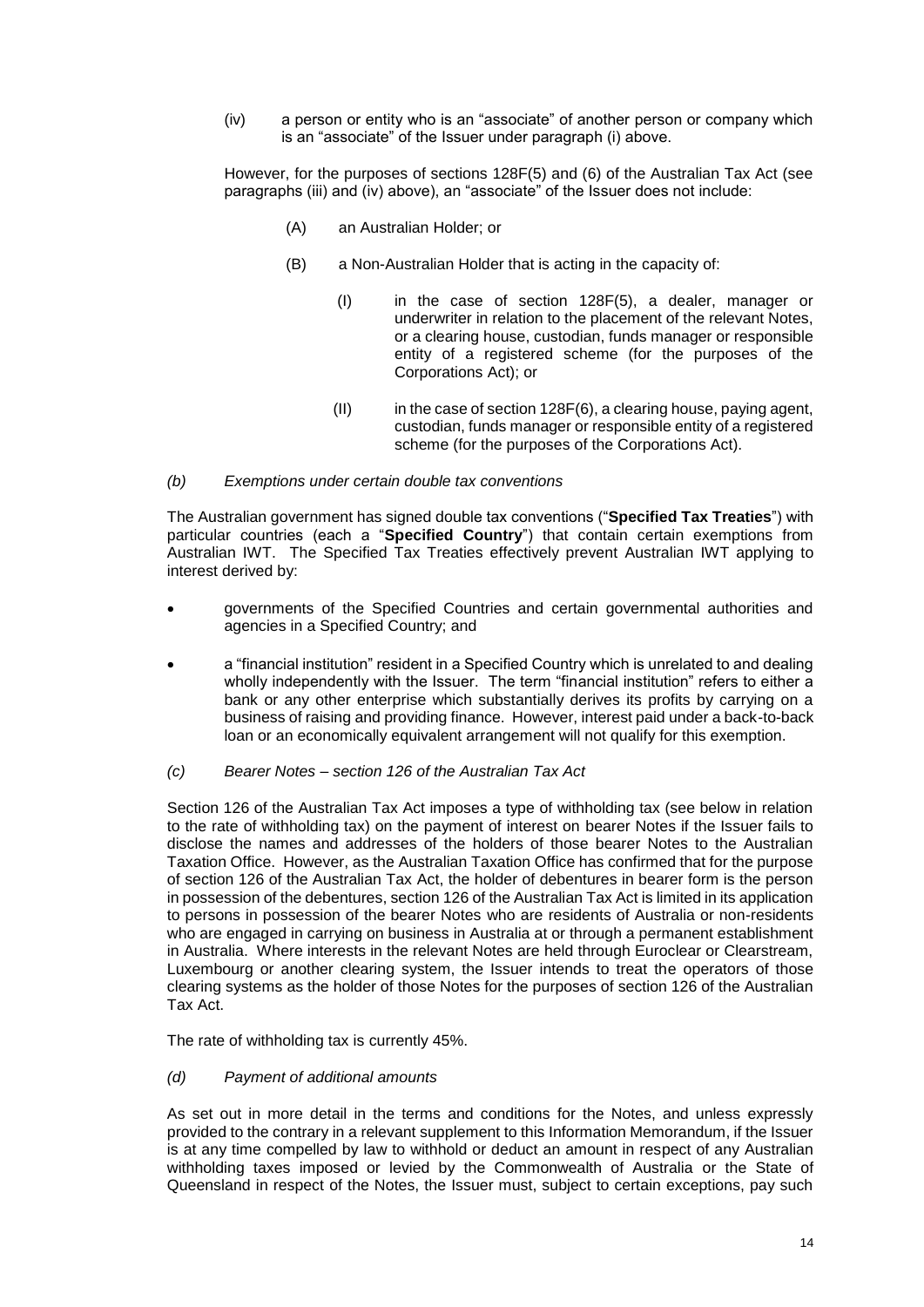additional amounts as may be necessary in order to ensure that each holder is entitled to receive (at the time the payment is due) the amount it would have received if no withholdings or deductions had been required to be made.

### **2 Other Australian tax matters in relation to Notes**

Under Australian laws as presently in effect:

- (a) *death duties* no Notes will be subject to death, estate or succession duties imposed by Australia, or by any political subdivision or authority therein having power to tax, if held at the time of death;
- (b) *stamp duty and other taxes* no *ad valorem* stamp duty, issue, registration or similar taxes are payable in Australia on the issue or the transfer of any Note;
- (c) *supply withholding tax* payments by the Issuer in respect of the Notes can be made free and clear of any "supply withholding tax";
- (d) *garnishee directions by the Commissioner of Taxation* the Commissioner of Taxation may give a direction requiring the Issuer to deduct from any payment to a holder of the Notes any amount in respect of Australian tax payable by the holder. If the Issuer is served with such a direction, then the Issuer will comply with that direction and make any deduction required by that direction;
- (e) *additional withholdings from certain payments to non-residents* the Governor-General may make regulations requiring withholding from certain payments to non-residents of Australia (other than payments of interest and other amounts which are already subject to the current Australian IWT rules or specifically exempt from those rules). Regulations may only be made if the responsible Minister is satisfied the specified payments are of a kind that could reasonably relate to assessable income of foreign residents. The possible application of any future regulations to the proceeds of any sale of the Notes will need to be monitored; and
- (f) *goods and services tax ("GST")* none of the issue or receipt of the Notes will give rise to a liability for GST in Australia on the basis that the supply of Notes will comprise either an input taxed financial supply or (in the case of an offshore subscriber that is a non-resident) a GST-free supply. Furthermore, neither the payment of principal or interest by the Issuer, nor the disposal of the Notes, would give rise to any GST liability in Australia.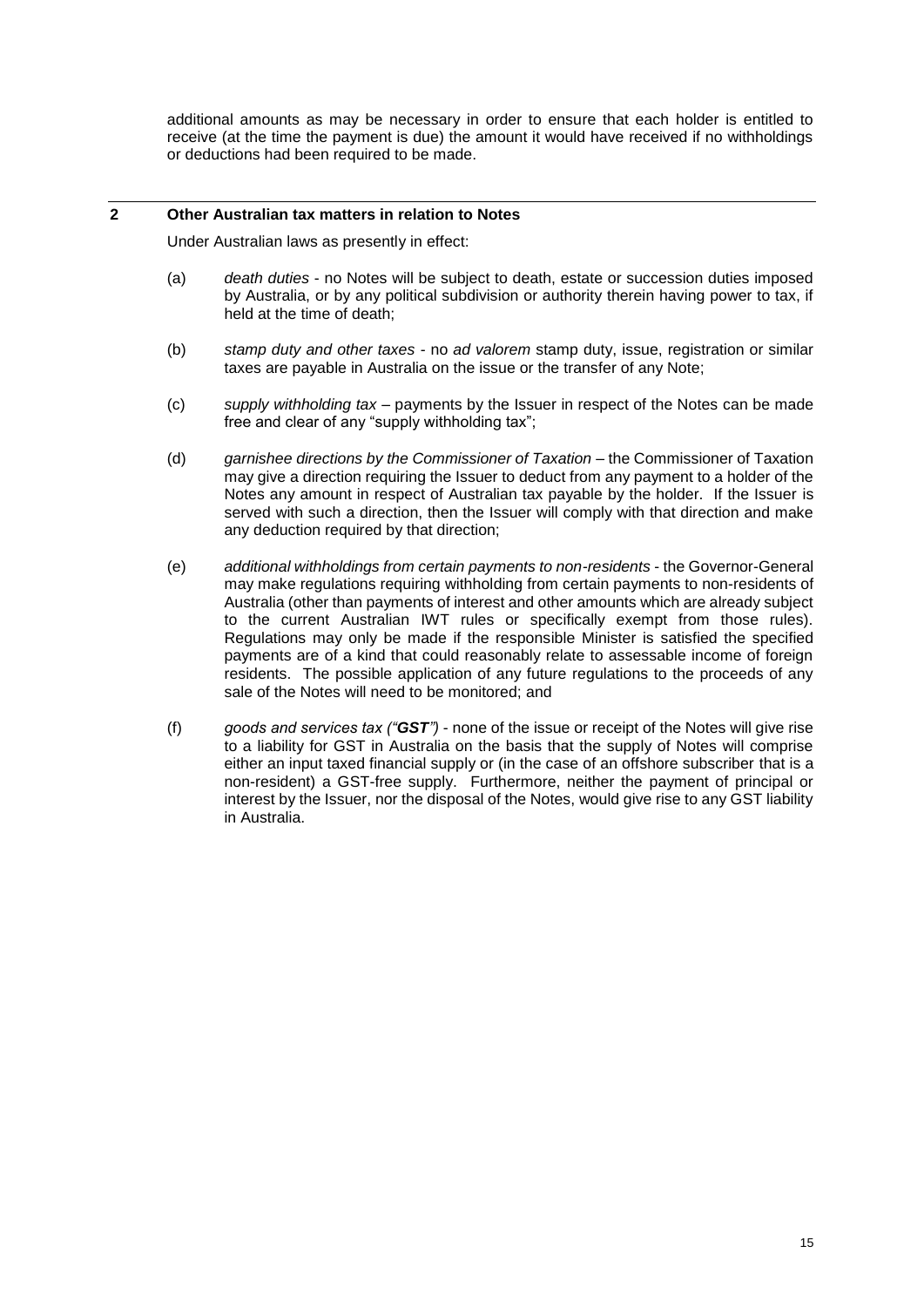# <span id="page-16-0"></span>U.S. Foreign Account Tax Compliance Act and OECD Common Reporting Standard

Under sections 1471 through 1474 of the U.S. Internal Revenue Code of 1986 ("**FATCA**"), a 30% withholding ("**FATCA withholding**") may be required if (i)(A) an investor does not provide information sufficient for any non-U.S. financial institution ("**FFI**") through which payments on the Notes are made to determine the Noteholder's status under FATCA, or (B) an FFI to or through which payments on the Notes are made is a "non-participating FFI"; and (ii) the Notes are treated as debt for U.S. federal income tax purposes and the payment is made in respect of Notes issued or modified after the date that is six months after the date on which final regulations defining the term "foreign passthru payment" are filed with the U.S. Federal Register, or the Notes are treated as equity for U.S. federal income tax purposes, whenever issued. This withholding is not expected to apply on payments made before the date that is two years after the date on which final regulations defining the term "foreign passthru payment" are filed with the U.S. Federal Register.

Reporting Australian Financial Institutions ("**RAFIs**") under the Australia–U.S. FATCA Intergovernmental Agreement dated 28 April 2014 ("**Australian IGA**") must comply with specific due diligence procedures to identify their account holders and provide the Australian Taxation Office ("**ATO**") with information on financial accounts held by U.S. persons and recalcitrant account holders. The ATO is required to provide such information to the U.S. Internal Revenue Service. Consequently, Noteholders may be requested to provide certain information and certifications to RAFIs through which payments on the Notes are made. A RAFI that complies with its obligations under the Australian IGA will not be subject to FATCA withholding on amounts it receives, and will not be required to deduct FATCA withholding from payments it makes, other than in certain prescribed circumstances.

In the event that any amount is required to be withheld or deducted from a payment on the Notes as a result of FATCA, pursuant to the terms and conditions of the Notes, no additional amounts will be paid by the Issuer as a result of the deduction or withholding.

## **Common Reporting Standard**

The OECD Common Reporting Standard for Automatic Exchange of Financial Account Information ("**CRS**") requires certain financial institutions to report information regarding certain accounts (which may include the Notes) to their local tax authority and follow related due diligence procedures. Noteholders may be requested to provide certain information and certifications to ensure compliance with the CRS. A jurisdiction that has signed a CRS Competent Authority Agreement may provide this information to other jurisdictions that have signed the CRS Competent Authority Agreement. The Australian Government has enacted legislation amending, among other things, the Taxation Administration Act 1953 of Australia to give effect to the CRS.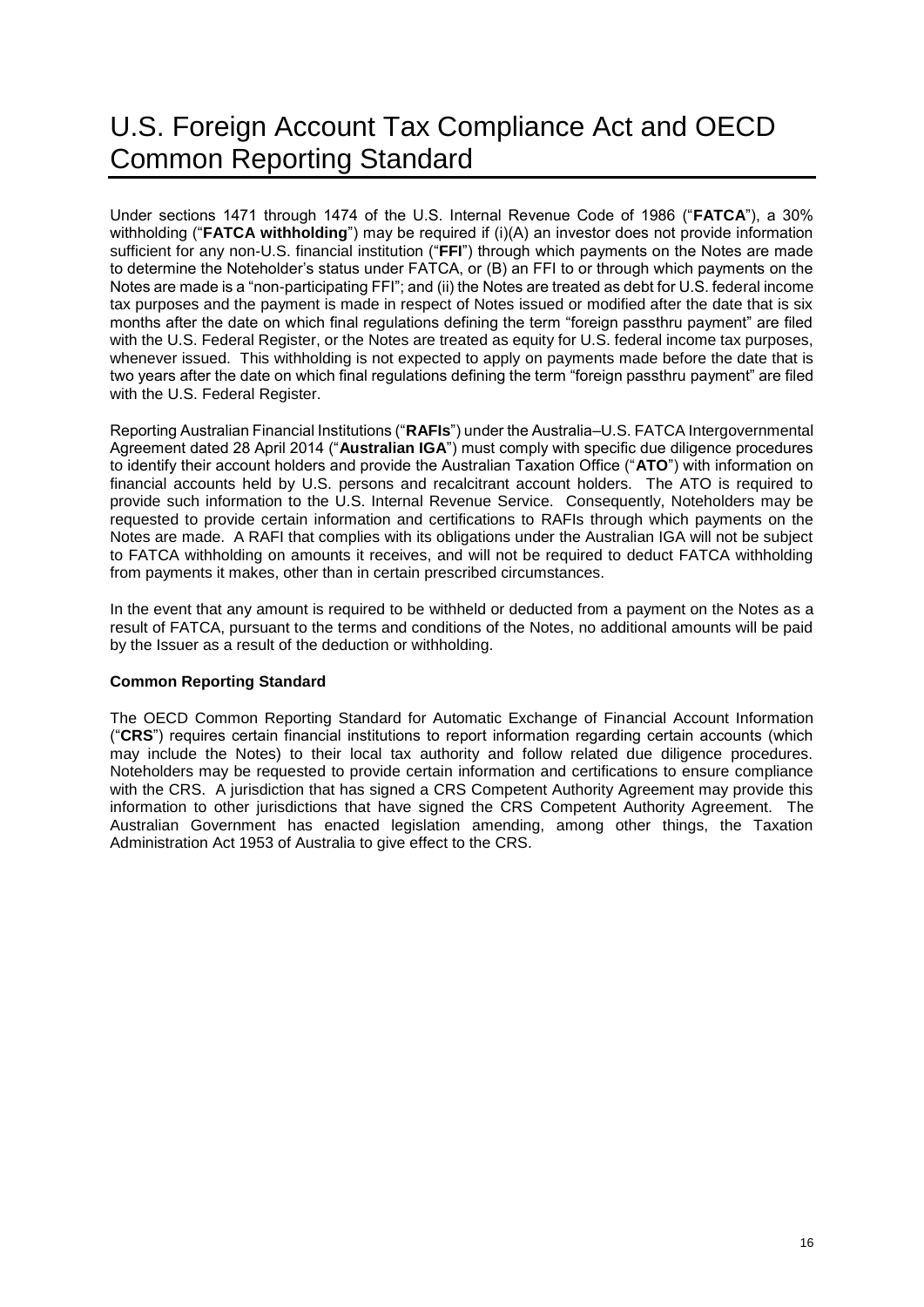## <span id="page-17-0"></span>**1 General**

Each Dealer has represented and agreed (and each further Dealer appointed under the Programme will be required to represent and agree) that it will observe all applicable laws and regulations in any jurisdiction in which it may offer, sell, re-offer or deliver Notes and that it will not directly or indirectly offer, sell, resell, re-offer or deliver Notes or distribute the Information Memorandum, circular, advertisement or other offering material in any country or jurisdiction except under circumstances that will result, to the best of its knowledge and belief, in compliance with all applicable laws and directives.

For the purposes of these selling restrictions, "**directive**" includes a treaty, an official directive, request, regulation, guideline or policy (whether or not having the force of law) with which responsible participants in the relevant market generally comply.

#### **2 Australia**

No prospectus or other disclosure document (as defined in the Corporations Act 2001 of Australia ("**Corporations Act**")) in relation to the Programme or the Notes has been or will be lodged with the Australian Securities and Investments Commission ("**ASIC**"). Each Dealer has represented and agreed, and each further Dealer appointed under the Programme will be required to represent and agree, that it:

- (a) has not offered or invited applications, and will not offer or invite applications, for the issue, sale or purchase of any Notes in Australia (including an offer or invitation which is received by a person in Australia); and
- (b) has not distributed or published, and will not distribute or publish, the Information Memorandum or any other offering material or advertisement relating to any Notes in Australia,

#### unless:

- (i) the aggregate consideration payable by each offeree is at least A\$500,000 (or its equivalent in other currencies, in either case, disregarding moneys lent by the offeror or its associates) or the offer or invitation otherwise does not require disclosure to investors in accordance with Parts 6D.2 or 7.9 of the Corporations Act;
- (ii) the offer or invitation does not constitute an offer to a "retail client" as defined for the purposes of section 761G of the Corporations Act;
- (iii) such action complies with all applicable laws and directives; and
- (iv) such action does not require any document to be lodged with ASIC.

In addition, each Dealer has agreed, and each further Dealer appointed under the Programme will be required to agree that, in connection with the offering and primary distribution of any issue of Notes issued by the Issuer, it will not offer or sell any Notes (or any interest in any Notes) to any person who is known or suspected, by the relevant officer(s) or employee(s) of the Dealer making the offer, effecting the sale or otherwise directly involved in the offer, invitation or sale to be an Offshore Associate of the Issuer or to any person who is notified in writing by the Issuer to it as being an Offshore Associate of the Issuer.

"**Offshore Associate**" means an associate (as defined in section 128F(9) of the Income Tax Assessment Act 1936 of Australia) that is either: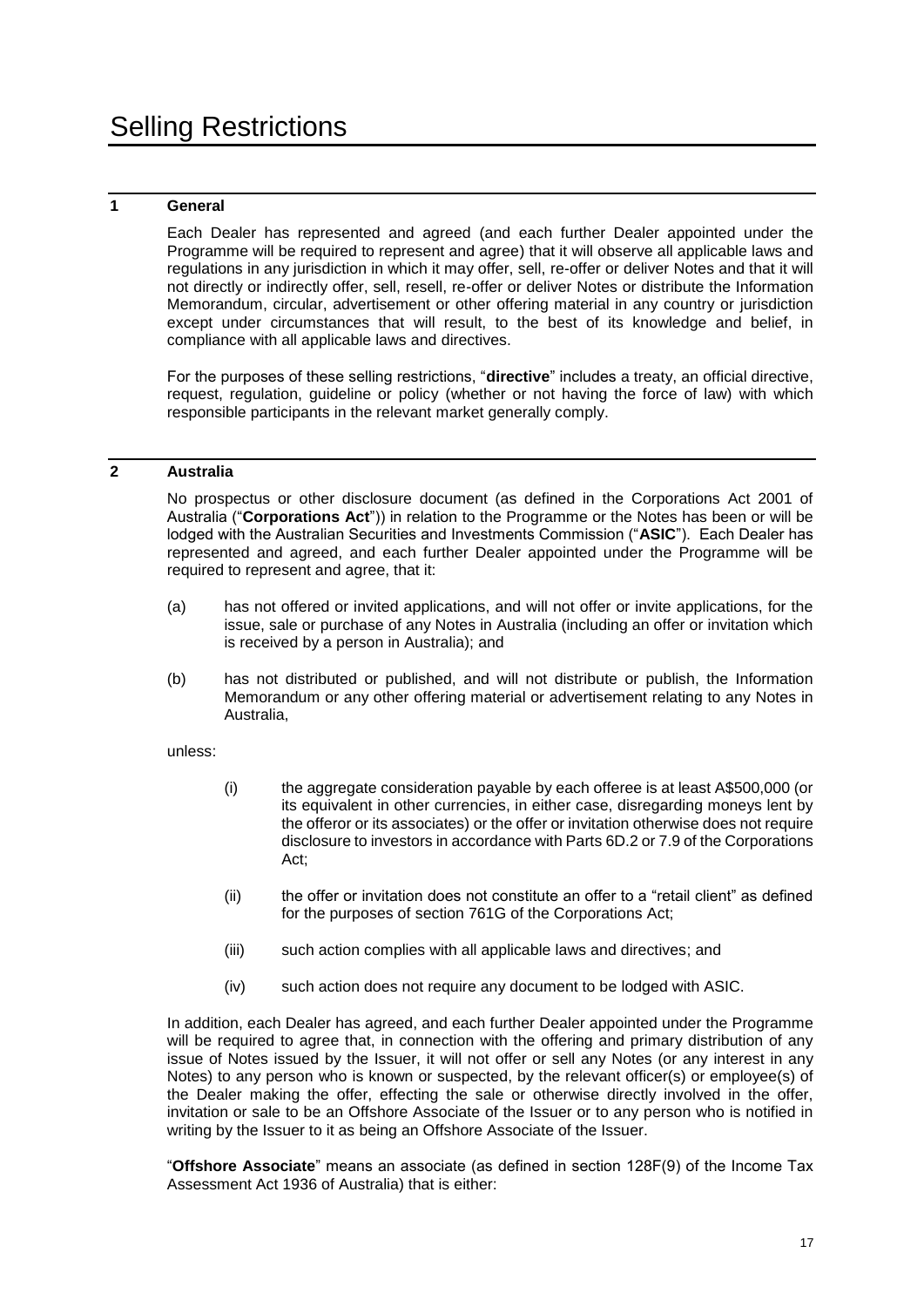- (a) a non-resident of Australia for Australian tax purposes which does not acquire the Note in the course of carrying on a business at or through a permanent establishment in Australia; or
- (b) a resident of Australia for Australian tax purposes that acquires the Note in the course of carrying on a business at or through a permanent establishment outside Australia,

which is not:

- (c) acquiring the Note in the capacity of a dealer, manager or underwriter in relation to the placement of the Notes or in the capacity of a clearing house, custodian, funds manager or responsible entity of a registered scheme; or
- (d) receiving payment under the Note in the capacity of a clearing house, paying agent, custodian, fund manager or responsible entity of a registered scheme.

Section 708(19) of the Corporations Act provides that an offer of debentures for issue or sale does not need disclosure to investors under Part 6D.2 of the Corporations Act if the issuer is an Australian authorised deposit-taking institution ("**ADI**"). As at the date of this Information Memorandum, the Issuer is an ADI.

### **3 The United States of America**

This Information Memorandum may not be released or distributed in the United States. This Information Memorandum does not constitute an offer to sell, or a solicitation of an offer to buy, securities in the United States.

The Notes have not been and will not be registered under the U.S. Securities Act of 1933, as amended ("**Securities Act**") and may not be offered or sold within the United States or to, or for the account or benefit of, U.S. persons except in certain transactions exempt from, or not subject to, the registration requirements of the Securities Act and applicable U.S. state securities laws.

Terms used in this paragraph have the meanings given to them by Regulation S under the Securities Act ("**Regulation S**").

Each Dealer has represented and agreed, and each further Dealer appointed under the Programme will be required to represent and agree, that it has offered and sold and it will offer and sell the Notes only outside the United States to non-U.S. persons in accordance with Rule 903 of Regulation S.

Accordingly, each Dealer has represented and agreed, and each further Dealer appointed under the Programme will be required to represent and agree, that neither it, nor any of its affiliates nor any persons acting on its or their behalf has engaged or will engage in any directed selling efforts with respect to any Notes, and that it and they have complied and will comply with the offering restrictions requirements of Regulation S.

Each Dealer has also agreed, and each further Dealer appointed under the Programme will be required to agree, that, at or prior to confirmation of sale of Notes, it will have sent to each distributor, dealer or person receiving a selling commission, fee or other remuneration that purchases Notes from it a confirmation or notice to substantially the following effect:

"**The Securities covered hereby have not been registered under the U.S. Securities Act of 1933, as amended (the "Securities Act") and may not be offered or sold within the United States or to, or for the account or benefit of U.S. persons. Terms used above have the meaning given to them by Regulation S under the Securities Act.**"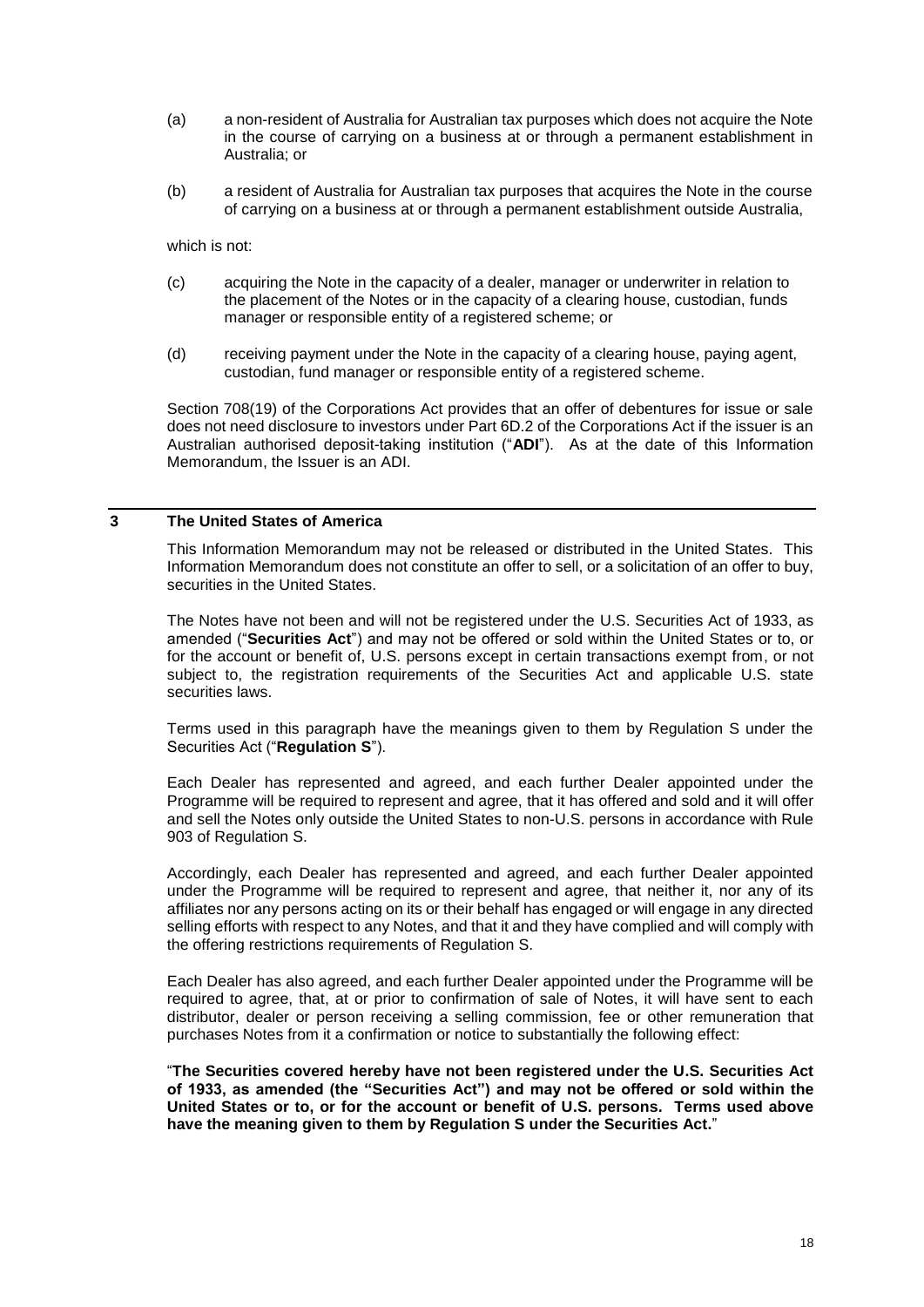#### **4 The United Kingdom**

Each Dealer has represented and agreed, and each further Dealer appointed under the Programme will be required to represent and agree, that:

- (a) it is a person whose ordinary activities involve it in acquiring, holding, managing or disposing of investments (as principal or agent) for the purposes of its business;
- (b) it has not offered or sold and will not offer or sell any Notes other than to persons whose ordinary activities involve them in acquiring, holding, managing or disposing of investments (as principal or as agent) for the purposes of their businesses or who it is reasonable to expect will acquire, hold, manage or dispose of investments (as principal or agent) for the purposes of their businesses where the issue of the Notes would otherwise constitute a contravention of section 19 of the Financial Services and Markets Act 2000 (the "**FSMA**") by the Issuer;
- (c) it has only communicated or caused to be communicated and will only communicate or cause to be communicated an invitation or inducement to engage in investment activity (within the meaning of section 21(1) of the FSMA) received by it in connection with the issue or sale of any Notes in circumstances in which section 21(1) of the FSMA does not apply to the Issuer; and
- (d) it has complied and will comply with all applicable provisions of the FSMA with respect to anything done by it in relation to such Notes in, from or otherwise involving the United Kingdom.

## **5 Hong Kong**

Each Dealer has represented and agreed, and each further Dealer appointed under the Programme will be required to represent and agree, that:

- (a) it has not offered or sold, and will not offer or sell, in Hong Kong, by means of any document, any Notes other than:
	- (i) to "professional investors" within the meaning of the Securities and Futures Ordinance (Cap. 571) (as amended) of Hong Kong ("**SFO**") and any rules made under the SFO; or
	- (ii) in other circumstances which do not result in the document being a "prospectus" as defined in the Companies (Winding Up and Miscellaneous Provisions) Ordinance (Cap. 32) (as amended) of Hong Kong ("**CO**") or which do not constitute an offer to the public within the meaning of the CO; and
- (b) it has not issued, or had in its possession for the purposes of issue, and will not issue or have in its possession for the purposes of issue (in each case, whether in Hong Kong or elsewhere), any advertisement, invitation, information memorandum or other offering material or other document relating to the Notes which is directed at, or the contents of which are likely to be accessed or read by, the public of Hong Kong (except if permitted to do so under the securities laws of Hong Kong) other than with respect to Notes which are or are intended to be disposed of only to persons outside Hong Kong or only to "professional investors" within the meaning of the SFO and any rules made under the SFO.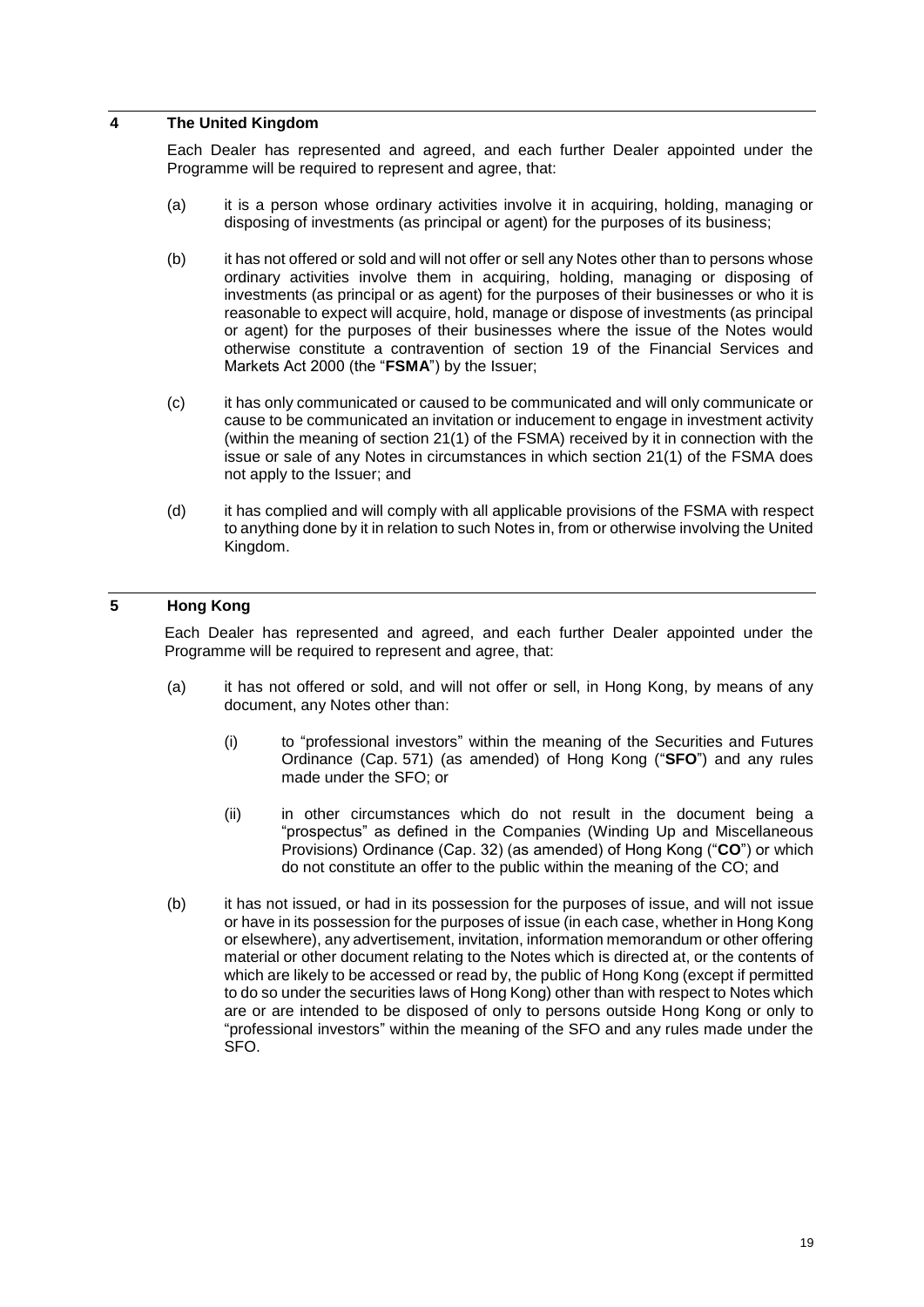## **6 Japan**

The Notes have not been and will not be registered under the Financial Instruments and Exchange Act of Japan (Act No. 25 of 1948, as amended, the "**FIEA**"). Accordingly, each Dealer has represented and agreed, and each further Dealer appointed under the Programme will be required to represent and agree, that it has not, directly or indirectly, offered or sold and will not, directly or indirectly, offer or sell any Notes in Japan or to, or for the benefit of, any resident of Japan (as defined under Item 5, Paragraph 1, Article 6 of the Foreign Exchange and Foreign Trade Act (Act No. 228 of 1949, as amended)) or to others for re-offering or resale, directly or indirectly, in Japan or to, or for the benefit of a resident of Japan, except pursuant to an exemption from the registration requirements of, and otherwise in compliance with, the FIEA and any other applicable laws, directives and ministerial guidelines of Japan.

## **7 Singapore**

Each Dealer has acknowledged, and each further Dealer appointed under the Programme will be required to acknowledge, that the Information Memorandum has not been registered as a prospectus with the Monetary Authority of Singapore.

Accordingly, each Dealer has represented, warranted and agreed, and each further Dealer appointed under the Programme will be required to represent, warrant and agree, that it has not offered or sold any Notes or caused the Notes to be made the subject of an invitation for subscription or purchase and will not offer or sell any Notes or cause the Notes to be made the subject of an invitation for subscription or purchase, and has not circulated or distributed, nor will it circulate or distribute, the Information Memorandum or any other document or material in connection with the offer or sale, or invitation for subscription or purchase, of the Notes, whether directly or indirectly, to any person in Singapore other than:

- (a) to an institutional investor (as defined in Section 4A of the Securities and Futures Act (Chapter 289 of Singapore), as modified or amended from time to time, the "**Securities and Futures Act**"), pursuant to Section 274 of the Securities and Futures Act;
- (b) to a relevant person (as defined in Section 275(2) of the Securities and Futures Act) pursuant to Section 275(1) of the Securities and Futures Act, or any person pursuant to Section 275(1A) of the Securities and Futures Act, and in accordance with the conditions specified in Section 275 of the Securities and Futures Act; or
- (c) otherwise pursuant to, and in accordance with the conditions of, any other applicable provision of the Securities and Futures Act.

Where the Notes are subscribed or purchased under Section 275 of the Securities and Futures Act by a relevant person which is:

- (i) a corporation (which is not an accredited investor (as defined in Section 4A of the Securities and Futures Act)) the sole business of which is to hold investments and the entire share capital of which is owned by one or more individuals, each of whom is an accredited investor; or
- (ii) a trust (where the trustee is not an accredited investor) whose sole purpose is to hold investments and each beneficiary is an individual who is an accredited investor,

securities and securities-based derivatives contracts (each term as defined in Section 2(1) of the Securities and Futures Act) of that corporation or the beneficiaries' rights and interest (however described) in that trust shall not be transferable within six months after that corporation or that trust has acquired the Notes pursuant to an offer made under Section 275 of the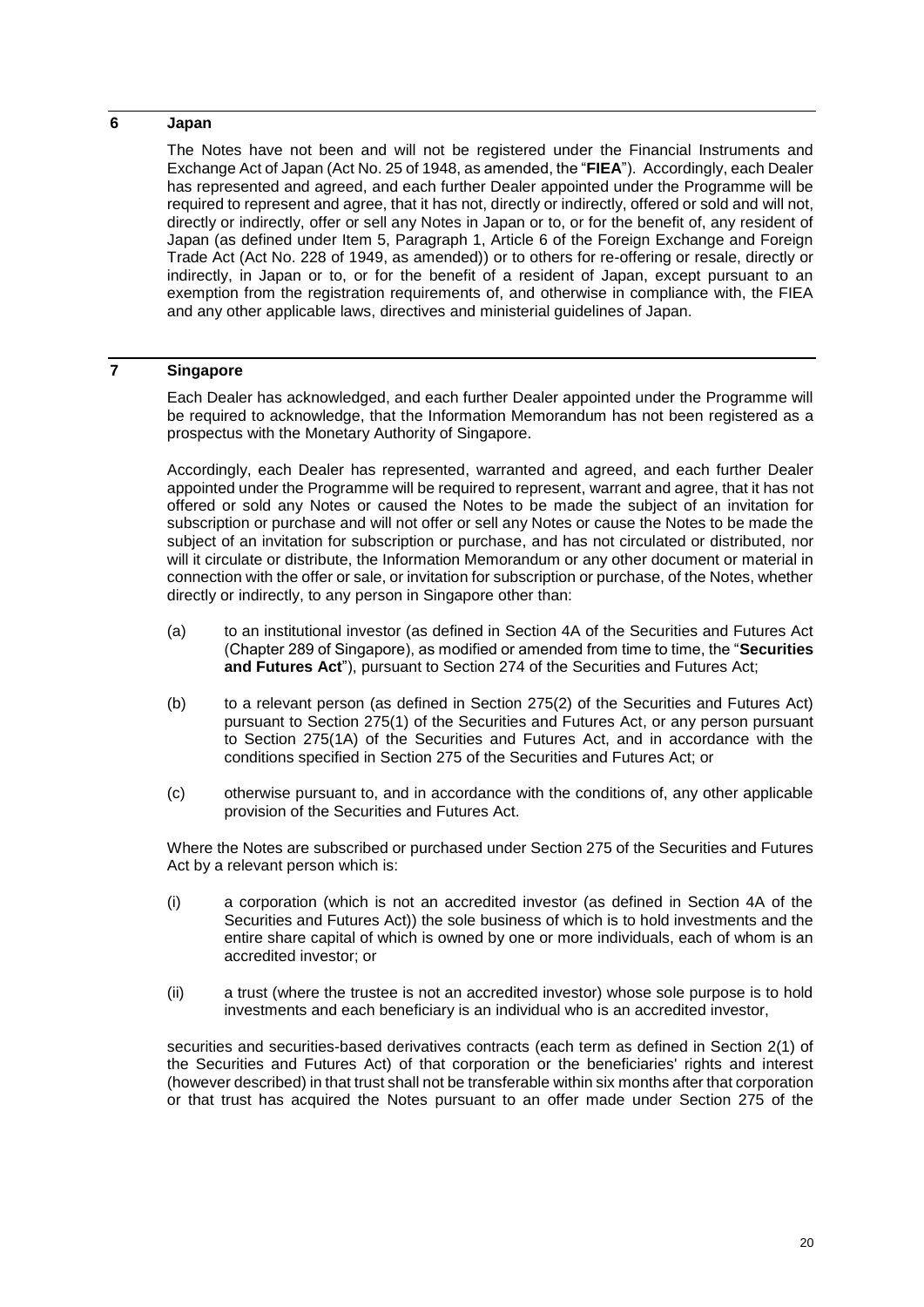Securities and Futures Act except:

- (A) to an institutional investor or to a relevant person or to any person arising from an offer referred to in Section 275(1A) or Section 276(4)(i)(B) of the Securities and Futures Act;
- (B) where no consideration is or will be given for the transfer;
- (C) where the transfer is by operation of law;
- (D) as specified in Section 276(7) of the Securities and Futures Act; or
- (E) as specified in Regulation 37A of the Securities and Futures (Offers of Investments) (Securities and Securities-based Derivatives Contracts) Regulations 2018.

## **8 Variation**

These selling restrictions may be amended, varied, replaced or otherwise updated from time to time in accordance with the Dealer Agreement.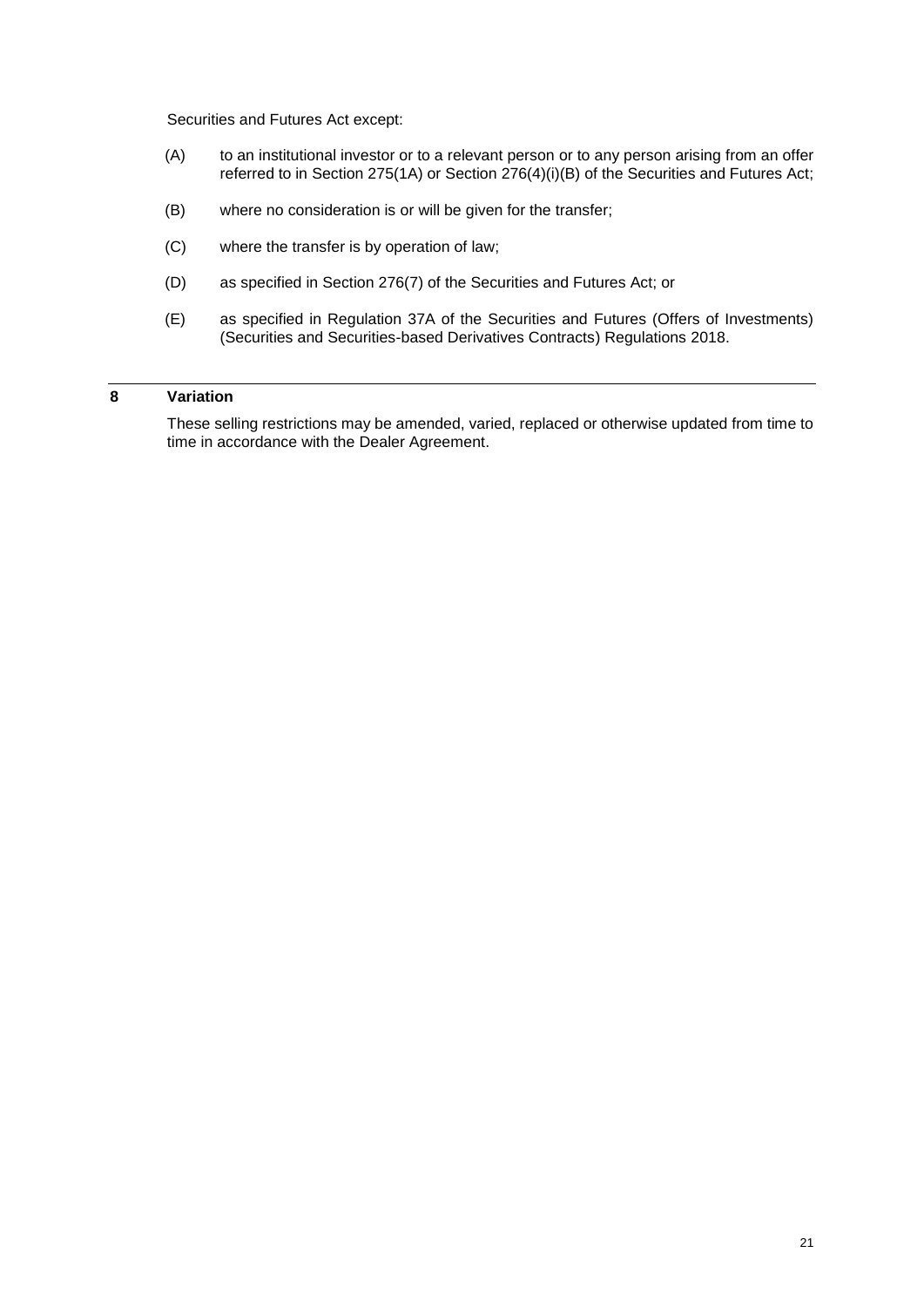## <span id="page-22-0"></span>**Part 1 - Form of Global Note**

## **BANK OF QUEENSLAND LIMITED**

**ABN 32 009 656 740** *(Incorporated with limited liability in Australia)*

### **Legal Entity Identifier (LEI): 549300WFIN7T02UKDG08**

THE SECURITIES REPRESENTED BY THIS GLOBAL NOTE HAVE NOT BEEN AND WILL NOT BE REGISTERED UNDER THE UNITED STATES SECURITIES ACT OF 1933, AS AMENDED ("**SECURITIES ACT**") OR ANY U.S. STATE SECURITIES LAWS AND MAY NOT BE OFFERED, SOLD OR DELIVERED WITHIN THE UNITED STATES OR TO, OR FOR THE ACCOUNT OR BENEFIT OF, U.S. PERSONS (AS DEFINED IN REGULATION S UNDER THE SECURITIES ACT ("**REGULATION S**")) UNLESS AN EXEMPTION FROM THE REGISTRATION REQUIREMENTS OF THE SECURITIES ACT IS AVAILABLE AND IN ACCORDANCE WITH ALL APPLICABLE SECURITIES LAWS OF ANY STATE OF THE UNITED STATES AND ANY OTHER JURISDICTION. THIS LEGEND SHALL CEASE TO APPLY UPON THE EXPIRY OF THE PERIOD OF 40 DAYS AFTER THE COMPLETION OF THE DISTRIBUTION OF ALL THE SECURITIES OF THE TRANCHE OF WHICH THIS SECURITY FORMS PART. TERMS USED IN THIS PARAGRAPH HAVE THE MEANINGS GIVEN TO THEM IN REGULATION S.

| LIBOR/EURIBOR/[OTHER]: <sup>3</sup> |  |
|-------------------------------------|--|
|                                     |  |
|                                     |  |
|                                     |  |
|                                     |  |

1. For value received, Bank of Queensland Limited (ABN 32 009 656 740) ("**Issuer**") promises to pay to the bearer of this Global Note on the Maturity Date the Nominal Amount, together with

<sup>1</sup> Not to be more than 364 days from (and including) the Issue Date. For Hong Kong dollar denominated Fixed Rate Notes consider applying modified following business day convention to the Interest Payment Date and the Maturity Date.

<sup>2</sup> Use words and figures if a Sterling denominated Note.

<sup>3</sup> Complete/delete as appropriate.

Complete for floating rate interest bearing Notes only if a Reference Rate other than LIBOR, EURIBOR is specified. If the specified Reference Rate is LIBOR OR EURIBOR leave blank as these provisions are covered in Condition 11.

<sup>5</sup> Complete for fixed rate interest bearing Notes only.

Complete for floating rate interest bearing Notes only.

<sup>7</sup> Complete for all floating rate interest bearing Notes.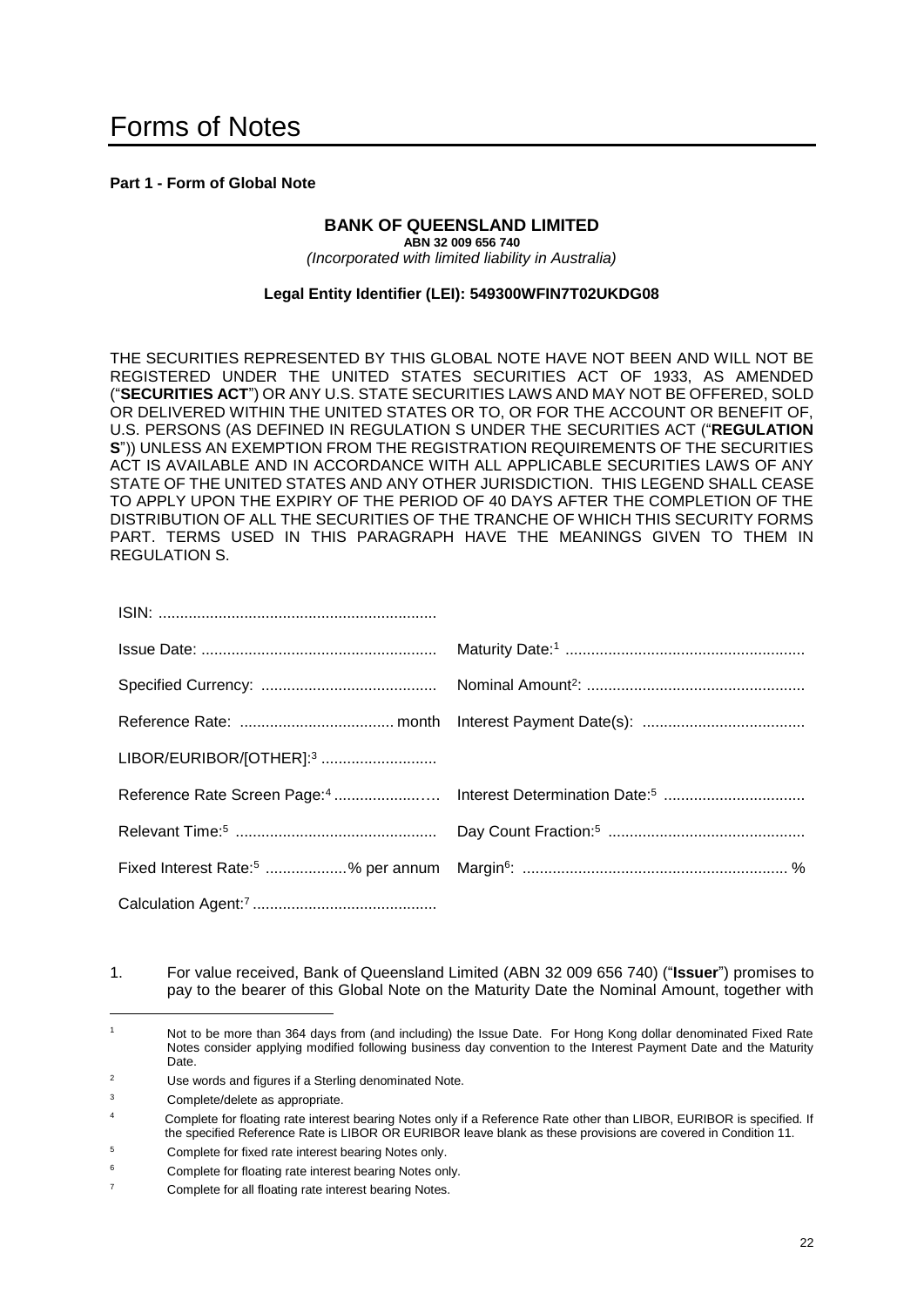interest thereon at the rate and at the times (if any) specified herein.

All such payments shall be made in accordance with an Issuing and Paying Agency Agreement dated 6 September 2019 (as amended, replaced or supplemented from time to time) between. inter alia, the Issuer and Citibank, N.A., London Branch as principal paying agent and as issuing agent ("**Issuing and Paying Agent**"), a copy of which is available for inspection at the office of the Issuing and Paying Agent at Citigroup Centre, Canada Square, Canary Wharf, London E14 5LB, United Kingdom, and subject to and in accordance with the terms and conditions set forth below. All such payments shall be made upon presentation and surrender, of this Global Note at the office of the Issuing and Paying Agent referred to above by transfer to an account denominated in the Specified Currency maintained by the bearer with (a) a bank in the principal financial centre in the country of the Specified Currency or (b) if this Global Note is denominated in or payable in euro by transfer to a euro account (or any other account to which euro may be credited or transferred) maintained by the payee with a bank in the principal financial centre of any member state of the European Union.

Notwithstanding the foregoing, presentation and surrender of this Global Note shall be made outside the United States and no amount shall be paid by transfer to an account in the United States, or mailed to an address in the United States. In the case of a Global Note denominated in U.S. Dollars, payments shall be made by transfer to an account denominated in U.S. Dollars in the principal financial centre of any country outside of the United States that the Issuer or Issuing and Paying Agent so chooses.

- 2. This Global Note is issued in representation of an issue of Notes in the aggregate Nominal Amount.
- 3. All payments in respect of this Global Note by or on behalf of the Issuer shall be made without set-off, counterclaim, fees, liabilities or similar deductions and free and clear of, and without deduction or withholding for or on account of taxes, levies, duties, assessments or charges of any nature now or hereafter imposed, levied, collected, withheld or assessed by or on behalf of the Commonwealth of Australia or the State of Queensland or any political subdivision thereof or by any taxing authority therein or thereof having power to tax and/or any jurisdiction through or from which payments are made ("**Taxes**"), unless the withholding or deduction of Taxes is required by law. In that event, the Issuer shall pay such additional amounts ("**Additional Amounts**") as shall be necessary in order that the net amounts received by the bearer of this Global Note after such deduction or withholding shall equal the respective amount which would have been receivable hereunder in the absence of such deduction or withholding, except that no such Additional Amounts shall be payable with respect to any Note:
	- (a) presented for payment by or on behalf of a holder who is liable for such Taxes in respect of such Note by reason of his having some connection with the Commonwealth of Australia or the State of Queensland other than the mere holding of such Note provided that such holder shall not be regarded as being connected with the Commonwealth of Australia for the reason that such holder is a resident of the Commonwealth of Australia within the meaning of the Income Tax Assessment Act 1936 of Australia ("**Tax Act**") where, and to the extent that, such Tax is payable by reason of section 128B(2A) of the Tax Act;
	- (b) in relation to Taxes imposed on the net income of the holder;
	- (c) presented for payment by or on behalf of a holder who could lawfully avoid (but has not so avoided) such withholding or deduction by complying or procuring that any third party complies with any statutory requirements or by making or procuring that any third party makes a declaration of non-residence or other similar claim for exemption to any tax authority in the place where such Note is presented for payment;
	- (d) presented for payment more than 30 days after the Relevant Date (as defined below) except to the extent that the holder thereof would have been entitled to an Additional Amount on presenting the same for payment on such thirtieth day;
	- (e) where such withholding or deduction is required to be made pursuant to a notice or direction issued by the Commissioner of Taxation under section 255 of the Tax Act or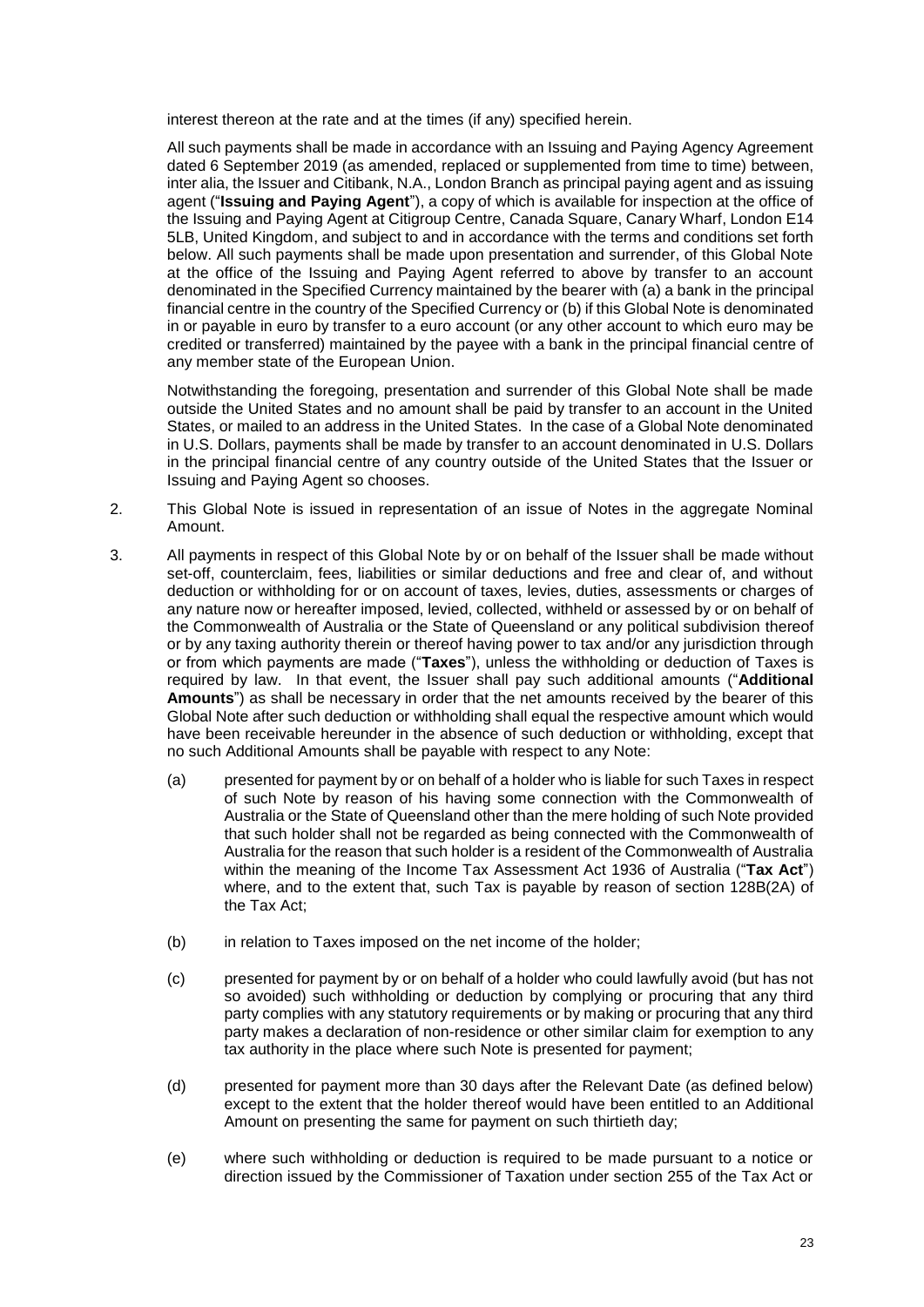section 260-5 of Schedule 1 to the Taxation Administration Act 1953 of Australia or any similar law;

- (f) where such Taxes are payable in respect of a payment to, or to a party on behalf of, a holder of such Note, if that person has not supplied an appropriate tax file number or Australian Business Number (or details of an applicable exemption from these requirements);
- (g) to the extent that the Issuer is obliged to pay tax in respect of a payment made to, or to a party on behalf of, a holder of such Note under section 126 of the Tax Act by reason of the holder being an Australian resident or a non-resident that carries on business at or through a permanent establishment in Australia and not having disclosed to the Issuer its name and address;
- (h) presented for payment by or on behalf of a holder who is liable to such Taxes in respect of the relevant Note by reason of their being an Offshore Associate of the Issuer; or
- (i) to a holder that is not the beneficial owner of such Note to the extent that the beneficial owner thereof would not have been entitled to the payment of such Additional Amounts had such beneficial owner been the holder of such Note.

Notwithstanding any other provision of these terms and conditions, if the Issuer, or any other person through whom payments on the Notes are made, is required to withhold or deduct amounts under or in connection with, or in order to ensure compliance with FATCA, the Issuer or that other person shall be entitled to make such withholding or deduction and shall have no obligation to gross up any payment under these terms and conditions or to pay any Additional Amount or other amount for such withholding or deduction.

As used herein:

"**FATCA**" means:

- (a) sections 1471 to 1474 of the U.S. Internal Revenue Code of 1986 (as amended) or any associated regulations;
- (b) any treaty, law or regulation of any other jurisdiction, or relating to an intergovernmental agreement between the U.S. and any other jurisdiction, which (in either case) facilitates the implementation of any law or regulation referred to in paragraph (a) above; or
- (c) any agreement pursuant to the implementation of any treaty, law or regulation referred to in paragraphs (a) or (b) above with the U.S. Internal Revenue Service, the U.S. government or any governmental or taxation authority in any other jurisdiction;

"**Relevant Date**" means the date on which such payment first becomes due, except that, if the full amount of the moneys payable has not been duly received by the Issuing and Paying Agent on or prior to such due date, it means the date on which, the full amount of such moneys having been so received, notice to that effect is duly given to the holders; and

"**Offshore Associate**" means an associate (as defined in section 128F(9) of the Tax Act) that is either:

- (a) a non-resident of Australia for Australian tax purposes which does not acquire the Note in the course of carrying on a business at or through a permanent establishment in Australia; or
- (b) a resident of Australia for Australian tax purposes that acquires the Note in the course of carrying on a business at or through a permanent establishment outside Australia,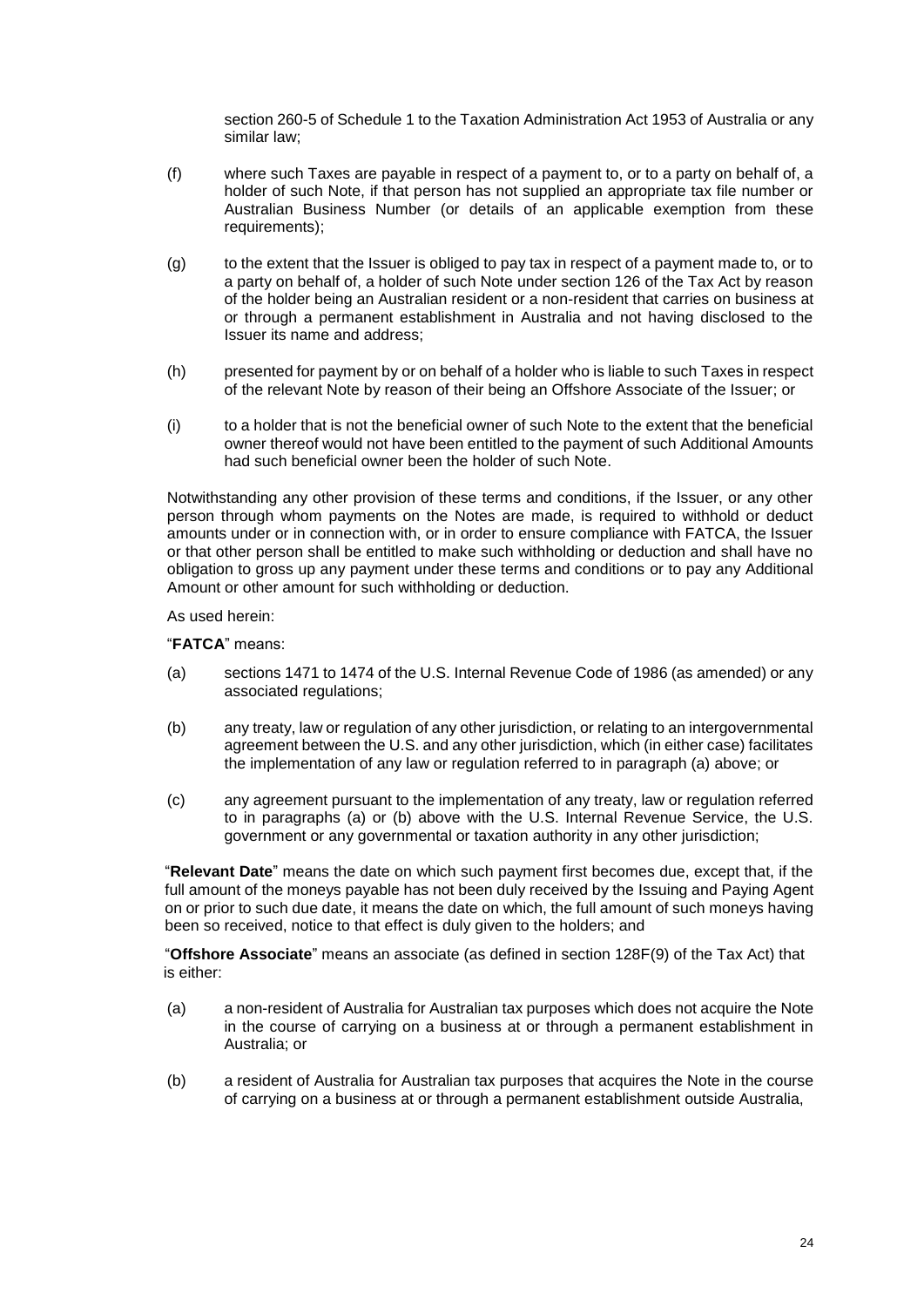which is not:

- (c) acquiring the Note in the capacity of a dealer, manager or underwriter in relation to the placement of the Note, or in the capacity of a clearing house, custodian, fund manager or responsible entity of a registered scheme; or
- (d) receiving payment under the Note in the capacity of a clearing house, paying agent, custodian, fund manager or responsible entity of a registered scheme.
- 4. If the Maturity Date or, if applicable, the relevant Interest Payment Date is not a Payment Business Day (as defined herein), payment in respect hereof will not be made and credit or transfer instructions shall not be given until the next following Payment Business Day (unless that date falls more than 364 days after the Issue Date, in which case payment shall be made on the immediately preceding Payment Business Day) and neither the bearer of this Global Note nor the holder or beneficial owner of any interest herein or rights in respect hereof shall be entitled to any interest or other sums in respect of such postponed payment.

As used in this Global Note:

"**Payment Business Day**" means any day, other than a Saturday or a Sunday, which is either (a) if the above-mentioned Specified Currency is any currency other than euro, a day on which commercial banks and foreign exchange markets settle payments and are open for general business (including dealings in foreign exchange and foreign currency deposits) in the principal financial centre of the country of the relevant Specified Currency (which, in the case of Australian Dollars shall be Sydney) or (b) if the Specified Currency is euro, a day which is a TARGET Business Day; and

"**TARGET Business Day**" means a day on which the Trans-European Automated Real-time Gross Settlement Express Transfer (TARGET2) System, which utilises a single shared platform and which was launched on 19 November 2007, or any successor thereto, is operating credit or transfer instructions in respect of payments in euro.

Provided that if the Issuing and Paying Agent determines with the agreement of the Issuer that the market practice in respect of euro denominated internationally offered securities is different from that specified above, the above shall be deemed to be amended so as to comply with such market practice and the Issuing and Paying Agent shall procure that a notice of such amendment is published in accordance with paragraph 11(g) not less than 15 days prior to the date on which any payment in euro falls due to be made in such manner as the Issuing and Paying Agent may determine.

- 5. The payment obligation of the Issuer represented by this Global Note constitutes and at all times shall constitute a direct and unsecured obligation of the Issuer ranking at least *pari passu* with all present and future unsecured and unsubordinated obligations of the Issuer other than obligations mandatorily preferred by law (which include the claims referred to in section 13A of the Banking Act 1959 of Australia and section 86 of the Reserve Bank Act 1959 of Australia).
- 6. This Global Note is negotiable and, accordingly, title hereto shall pass by delivery and the bearer shall be treated as being absolutely entitled to receive payment upon due presentation hereof free and clear of any equity, set-off or counterclaim on the part of the Issuer against any previous bearer hereof.
- 7. This Global Note is issued in respect of an issue of Notes of the Issuer and is exchangeable (free of charge) in whole (but not in part only) for duly executed and authenticated bearer Notes in definitive form ("**Definitive Notes**") (whether before, on or, subject as provided below, after the Maturity Date):
	- (a) if one or both of Euroclear and Clearstream, Luxembourg or any other relevant clearing system(s) in which this Global Note is held at the relevant time is closed for business for a continuous period of 14 days or more (other than by reason of weekends or public holidays, statutory or otherwise) or if any such clearing system announces an intention to, or does in fact, permanently to cease to do business; or
	- (b) if default is made in the payment of any amount payable in respect of this Global Note.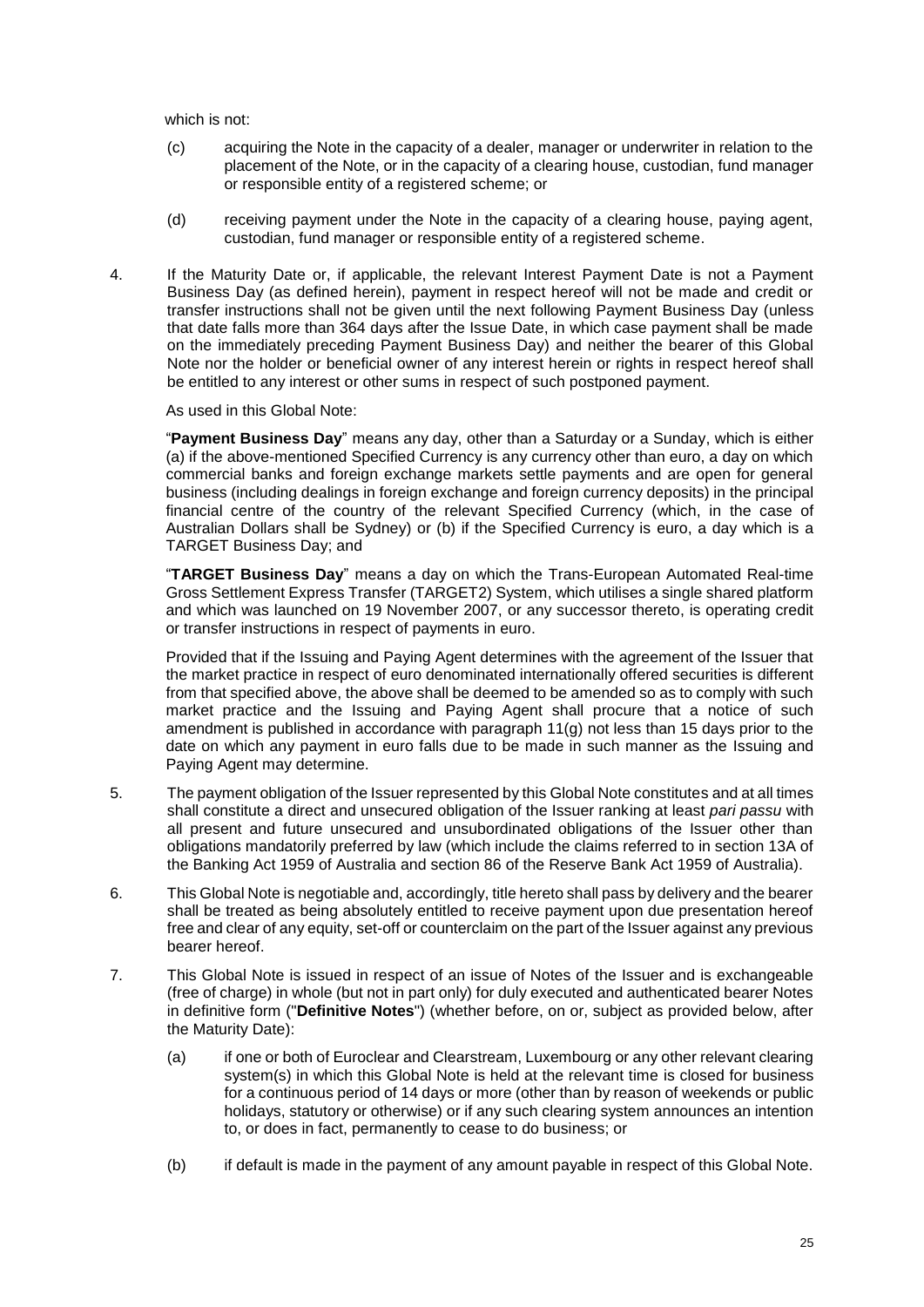Upon presentation and surrender of this Global Note during normal business hours to the Issuer at the above specified office of the Issuing and Paying Agent (or to any other person or at any other office outside the United States as may be designated in writing by the Issuer to the bearer), the Issuer will procure that the Issuing and Paying Agent shall authenticate and deliver, in exchange for this Global Note, bearer Definitive Notes denominated in the Specified Currency in an aggregate nominal amount equal to the Nominal Amount of this Global Note.

- 8. If, upon any such default and following such surrender, Definitive Notes are not issued in full exchange for this Global Note before 5.00 p.m. (London time) on the thirtieth day after surrender, this Global Note (including the obligation hereunder to issue Definitive Notes) will become void and the bearer will have no further rights under this Global Note (but without prejudice to the rights which the bearer or any other person may have under the Deed of Covenant dated 28 February 2005 (as amended, re-stated or supplemented as of the date of issue of the Notes) entered into by the Issuer).
- 9. If this is an interest bearing Global Note, then:
	- (a) notwithstanding the provisions of paragraph 1 above, if any payment of interest in respect of this Global Note falling due for payment prior to the Maturity Date remains unpaid on the fifteenth day after falling so due, the Nominal Amount shall be payable on such fifteenth day or, if earlier, on the Maturity Date;
	- (b) upon each payment of interest (if any) prior to the Maturity Date in respect of this Global Note, the Schedule hereto shall be duly completed by the Issuing and Paying Agent to reflect such payment; and
	- (c) if no Interest Payment Dates are specified on this Global Note, the Interest Payment Date shall be the Maturity Date.
- 10. If this is a fixed rate interest bearing Global Note, interest shall be calculated on the Nominal Amount as follows:
	- (a) interest shall be payable on the Nominal Amount in respect of each successive Interest Period (as defined below) from the Issue Date to the Maturity Date only, in arrear on the relevant Interest Payment Date, on the basis of the actual number of days in such Interest Period and a year of 360 days or, if this Global Note is denominated in Sterling or if market practice so dictates (as determined by the Issuing and Paying Agent), 365 days at the Fixed Interest Rate with the resulting figure being rounded to the nearest amount of the Specified Currency which is available as legal tender in the country or countries (in the case of the euro) of the Specified Currency (with halves being rounded upwards); and
	- (b) the period beginning on (and including) the Issue Date and ending on (but excluding) the first Interest Payment Date and each successive period beginning on (and including) an Interest Payment Date and ending on (but excluding) the next succeeding Interest Payment Date is an "**Interest Period**" for the purposes of this paragraph.
- 11. If this is a floating rate interest bearing Global Note, interest shall be calculated on the Nominal Amount as follows:
	- (a) in the case of a Global Note which specifies LIBOR as the Reference Rate on its face, the Rate of Interest will be the aggregate of LIBOR and the Margin (if any) above or below LIBOR. Interest shall be payable on the Nominal Amount in respect of each successive Interest Period (as defined below) from the Issue Date to the Maturity Date only, in arrear on the relevant Interest Payment Date, on the basis of the actual number of days in such Interest Period and a year of 360 days or, if this Global Note is denominated in Sterling or if market practice so dictates (as determined by the Issuing and Paying Agent), 365 days.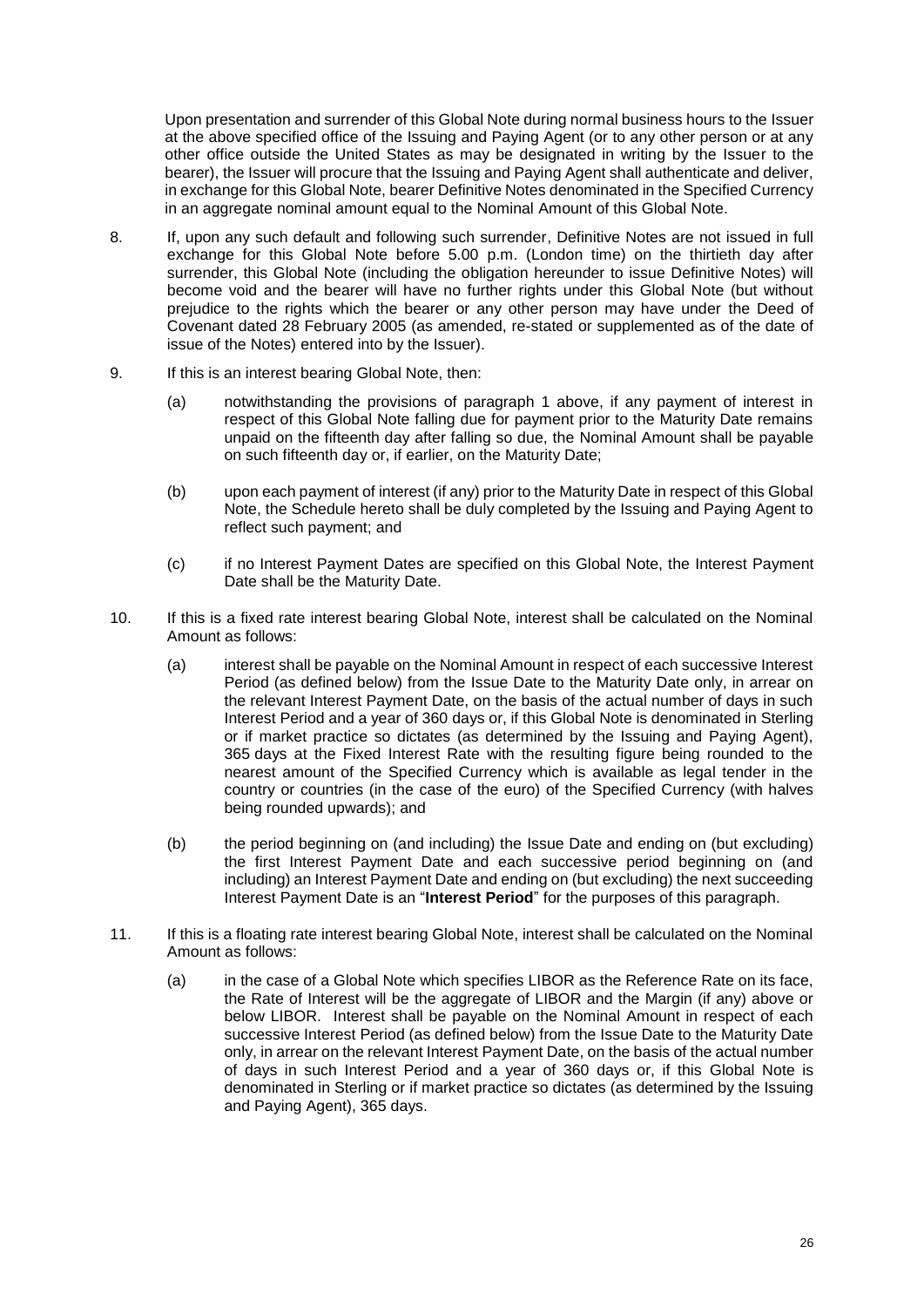As used in this Global Note:

"**LIBOR**" shall be equal to the rate defined as "LIBOR-BBA" in respect of the Specified Currency (as defined in the 2006 ISDA Definitions published by the International Swaps and Derivatives Association, Inc., as amended, updated or replaced as at the date of this Global Note, (the "**ISDA Definitions**")) as at 11.00 a.m. (London time) or as near thereto as practicable on the second London Banking Day before the first day of the relevant Interest Period (or, if this Global Note is denominated in Sterling, on the first day thereof) (a "**LIBOR Interest Determination Date**"), as if the Reset Date (as defined in the ISDA Definitions) was the first day of such Interest Period and the Designated Maturity (as defined in the ISDA Definitions) was the number of months specified on the face of this Global Note in relation to the Reference Rate; and

"**London Banking Day**" shall mean a day on which commercial banks are open for general business (including dealings in foreign exchange and foreign currency deposits) in London;

(b) in the case of a Global Note which specifies EURIBOR as the Reference Rate on its face, the Rate of Interest will be the aggregate of EURIBOR and the Margin (if any) above or below EURIBOR. Interest shall be payable on the Nominal Amount in respect of each successive Interest Period (as defined below) from the Issue Date to the Maturity Date only, in arrear on the relevant Interest Payment Date, on the basis of the actual number of days in such Interest Period and a year of 360 days.

As used in this Global Note, "**EURIBOR**" shall be equal to EUR-EURIBOR-Reuters (as defined in the ISDA Definitions) as at 11.00 a.m. (Brussels time) or as near thereto as practicable on the second TARGET Business Day before the first day of the relevant Interest Period (a "**EURIBOR Interest Determination Date**"), as if the Reset Date (as defined in the ISDA Definitions) was the first day of such Interest Period and the Designated Maturity (as defined in the ISDA Definitions) was the number of months specified on the face of this Global Note in relation to the Reference Rate;

- (c) in the case of a Global Note which specifies any other Reference Rate on its face, the Rate of Interest will be the aggregate of such Reference Rate and the Margin (if any) above or below such Reference Rate. Interest shall be payable on the Nominal Amount in respect of each successive Interest Period (as defined below) from the Issue Date to the Maturity Date only, in arrear on the relevant Interest Payment Date, on the basis of the Day Count Fraction specified hereon. As used in this Global Note, the Reference Rate shall be equal to the Reference Rate which appears on the relevant Screen Page as at the Relevant Time on the Interest Determination Date as each such term is specified hereon;
- (d) the Calculation Agent will, as soon as practicable after 11.00 a.m. (London time) on each LIBOR Interest Determination Date or 11.00 a.m. (Brussels time) on each EURIBOR Interest Determination Date or at the Relevant Time on each other specified Interest Determination Date (as the case may be), determine the Rate of Interest and calculate the amount of interest payable (the "**Amount of Interest**") for the relevant Interest Period. "**Rate of Interest**" means the rate which is determined in accordance with the provisions of paragraph  $11(a)$ , (b) or (c) (as the case may be). The Amount of Interest payable per Note shall be calculated by applying the Rate of Interest to the Nominal Amount, multiplying such product by the actual number of days in the Interest Period concerned divided by 360 or, if this Global Note is denominated in Sterling, by 365 or the relevant Day Count Fraction and rounding the resulting figure to the nearest amount of the Specified Currency which is available as legal tender in the country or countries (in the case of the euro) of the Specified Currency (with halves being rounded upwards). The determination of the Rate of Interest and the Amount of Interest by the Calculation Agent named above shall (in the absence of manifest error) be final and binding upon all parties;
- (e) the period beginning on (and including) the Issue Date and ending on (but excluding) the first Interest Payment Date and each successive period beginning on (and including) an Interest Payment Date and ending on (but excluding) the next succeeding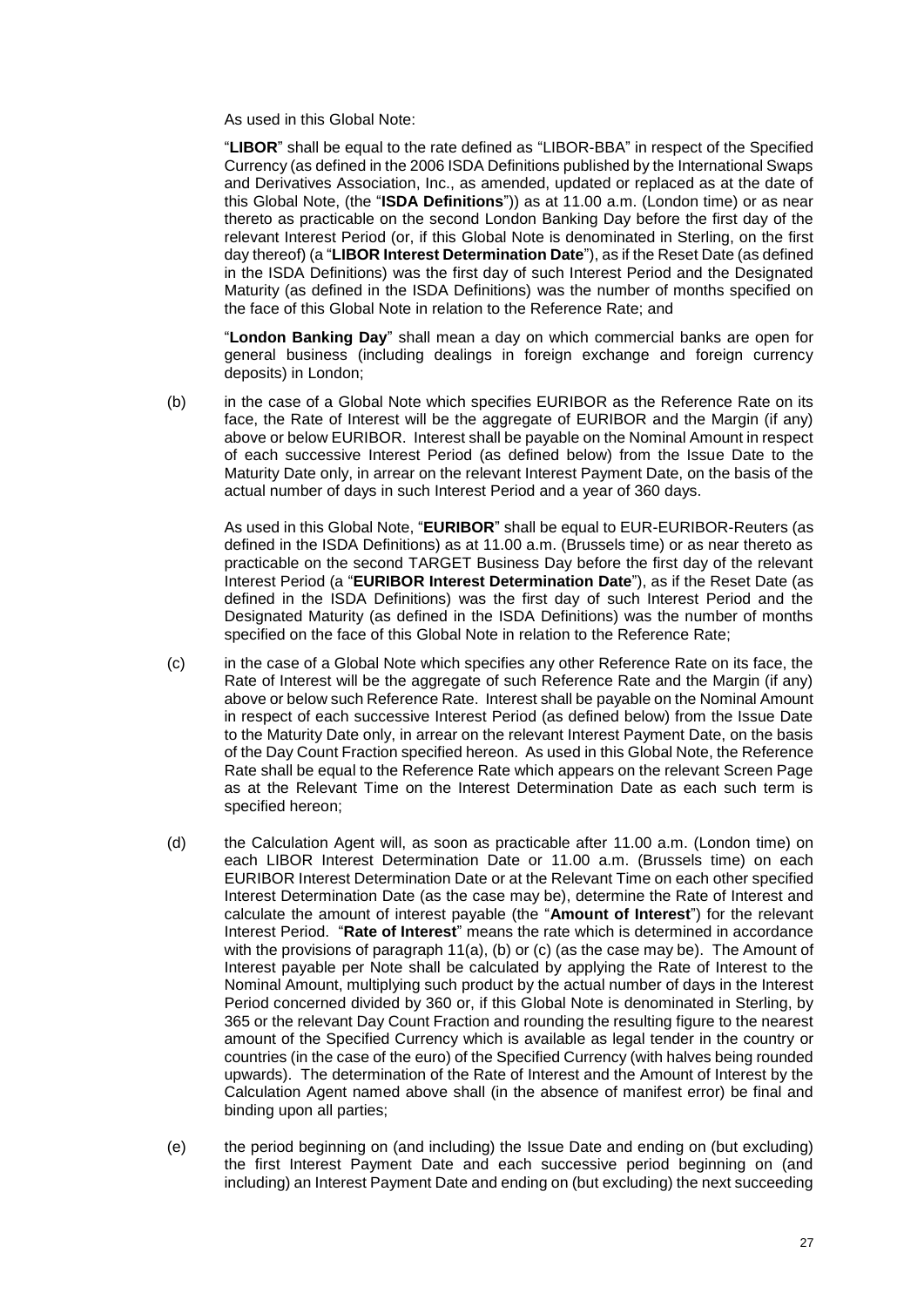Interest Payment Date is called an "**Interest Period**" for the purposes of this paragraph; and

- (f) the Issuer will procure that a notice specifying the Rate of Interest payable in respect of each Interest Period be published as soon as practicable after the determination of the Rate of Interest. Such notice will be delivered to the clearing system(s) in which this Global Note is held at the relevant time or, if this Global Note has been exchanged for bearer Definitive Notes pursuant to paragraph 7, to the bearer of this Global Note, or if that is not practicable, will be published in a leading English language daily newspaper published in London (which is expected to be the *Financial Times*).
- 12. If the proceeds of this Global Note are accepted in the United Kingdom, the Nominal Amount shall not be less than £100,000 (or the equivalent in any other currency).
- 13. Instructions for payment must be received at the offices of the Issuing and Paying Agent referred to above together with this Global Note as follows:
	- (a) if this Global Note is denominated in Australian dollars, at least two Business Days prior to the relevant payment date;
	- (b) if this Global Note is denominated in United States dollars, euro or Sterling, at least one Business Day prior to the relevant payment date; and
	- (c) in all other cases, at least two Business Days prior to the relevant payment date.

As used in this paragraph, "**Business Day**" means:

- (i) a day other than a Saturday or Sunday on which commercial banks are open for general business (including dealings in foreign exchange and foreign currency deposits) in London; and
- (ii) in the case of payments in euro, a TARGET Business Day and, in all other cases, a day on which commercial banks are open for general business (including dealings in foreign exchange and foreign currency deposits) in the principal financial centre in the country of the Specified Currency.
- 14. This Global Note shall not be validly issued unless manually authenticated by the Issuing and Paying Agent.
- 15. This Global Note will become void unless presented for payment within a period of ten years from the Maturity Date.
- 16. This Global Note and any non-contractual obligations arising out of or in connection with it are governed by, and will be construed in accordance with, English law.

The English courts have exclusive jurisdiction to settle any dispute arising out of or in connection with this Global Note (including a dispute regarding the existence, validity or termination of this Global Note). The parties to this Global Note agree that the English courts are the most appropriate and convenient courts to settle any such dispute and accordingly no such party will argue to the contrary.

The Issuer irrevocably appoints Law Debenture Corporate Services Limited at its offices in London (currently at Fifth Floor, 100 Wood Street, London EC2V 7EX) as its agent for service of process in any proceedings before the English courts in connection with this Global Note. If any person appointed as process agent is unable for any reason to act as agent for service of process, the Issuer will appoint another agent, and failing such appointment within 15 days, the bearer shall be entitled to appoint such a person by written notice addressed to the Issuer and delivered to the Issuer or to the Specified Office of the Issuing and Paying Agent. The Issuer agrees that failure by a process agent to notify it of any process will not invalidate the relevant proceedings. This paragraph 16 does not affect any other method of service allowed by law.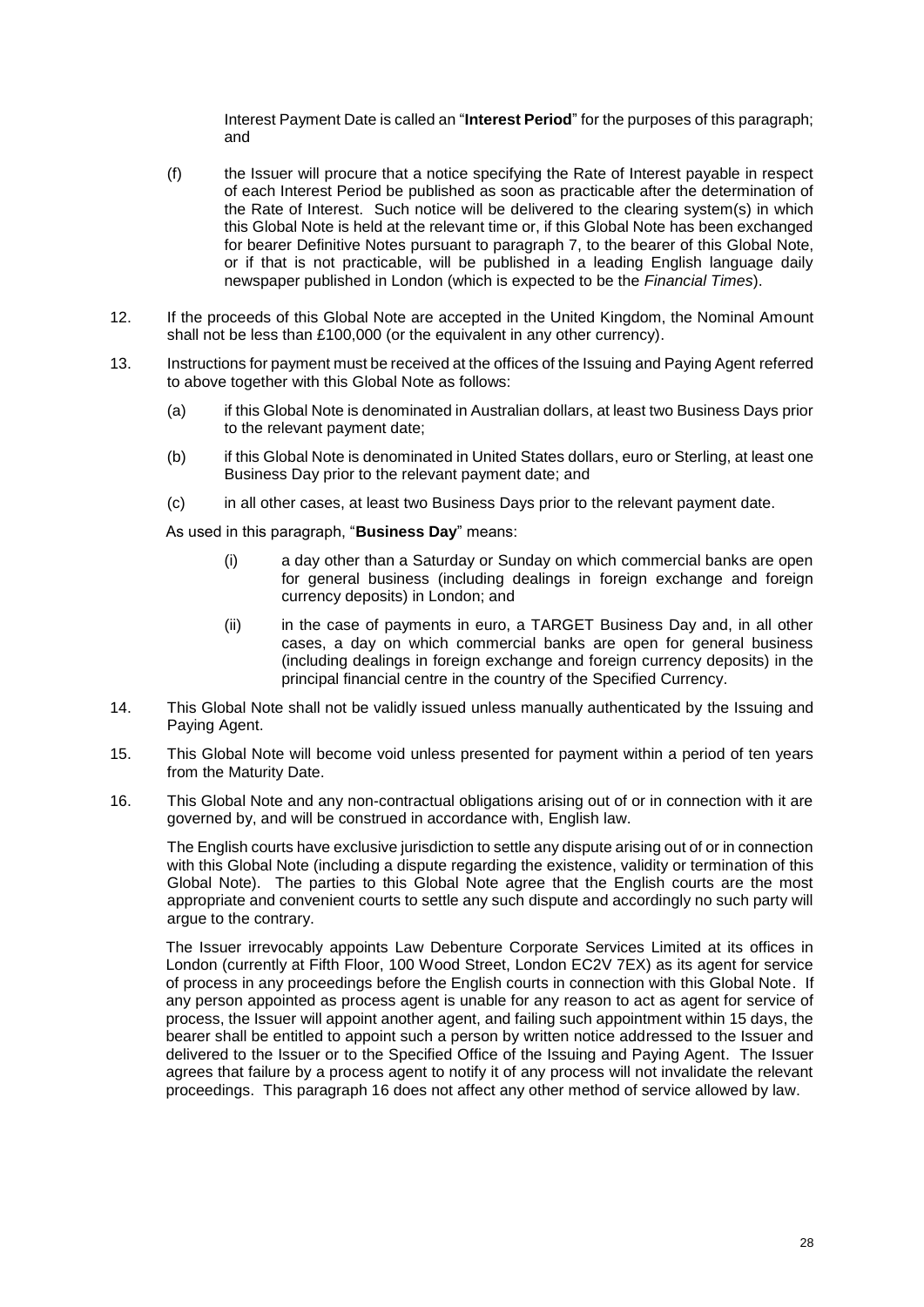17. No person shall have any right to enforce any provision of this Note under the Contracts (Rights of Third Parties) Act 1999 but this does not affect any right or remedy of any person which exists or is available apart from that Act.

Signed in facsimile on behalf of **Bank of Queensland Limited**

By: By: (Authorised Signatory) (Authorised Signatory)

**AUTHENTICATED** by **Citibank, N.A., London Branch** Without recourse, warranty or liability and for authentication purposes only

By: By: (Authorised Signatory) (Authorised Signatory)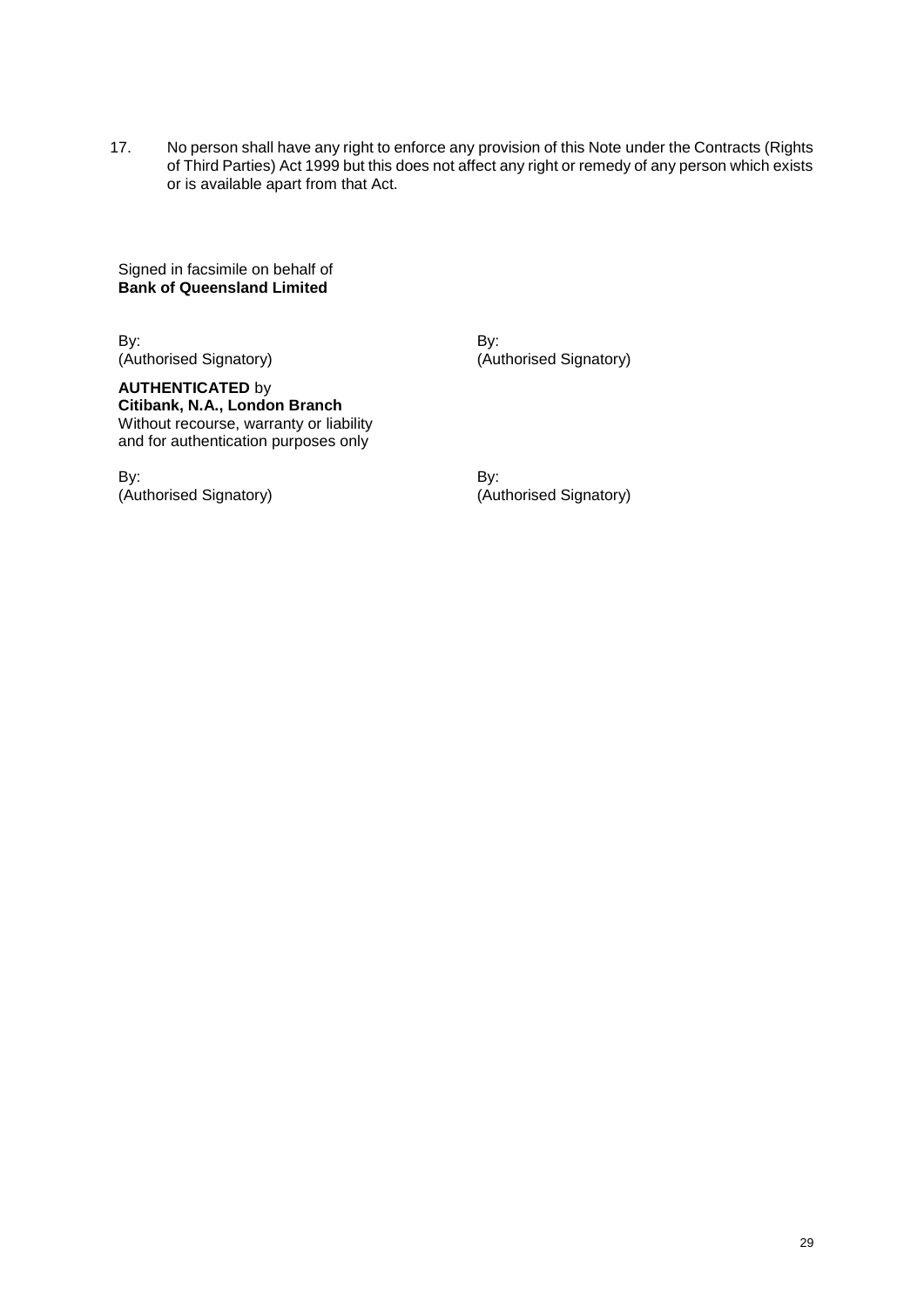## **SCHEDULE**

## **Payments of Interest**

The following payments of interest in respect of this Global Note have been made:

## **Fixed Rate Interest Payments**

| <b>Date Made</b> | <b>Payment From</b> | <b>Payment To</b> | <b>Amount Paid</b> | <b>Notation on</b><br>behalf of Issuing<br>and Paying<br>Agent |
|------------------|---------------------|-------------------|--------------------|----------------------------------------------------------------|
|                  |                     |                   |                    |                                                                |
|                  |                     |                   |                    |                                                                |
|                  |                     |                   |                    |                                                                |
|                  |                     |                   |                    |                                                                |
|                  |                     |                   |                    |                                                                |
|                  |                     |                   |                    |                                                                |
|                  |                     |                   |                    |                                                                |

## **Floating Rate Interest Payments**

| <b>Period From</b> | <b>Period To</b> | <b>Date Made</b> | <b>Interest Rate</b><br>per annum | <b>Amount Paid</b> | <b>Notation on</b><br>behalf of<br><b>Issuing and<br/>Paying Agent</b> |
|--------------------|------------------|------------------|-----------------------------------|--------------------|------------------------------------------------------------------------|
|                    |                  |                  |                                   |                    |                                                                        |
|                    |                  |                  |                                   |                    |                                                                        |
|                    |                  |                  |                                   |                    |                                                                        |
|                    |                  |                  |                                   |                    |                                                                        |
|                    |                  |                  |                                   |                    |                                                                        |
|                    |                  |                  |                                   |                    |                                                                        |
|                    |                  |                  |                                   |                    |                                                                        |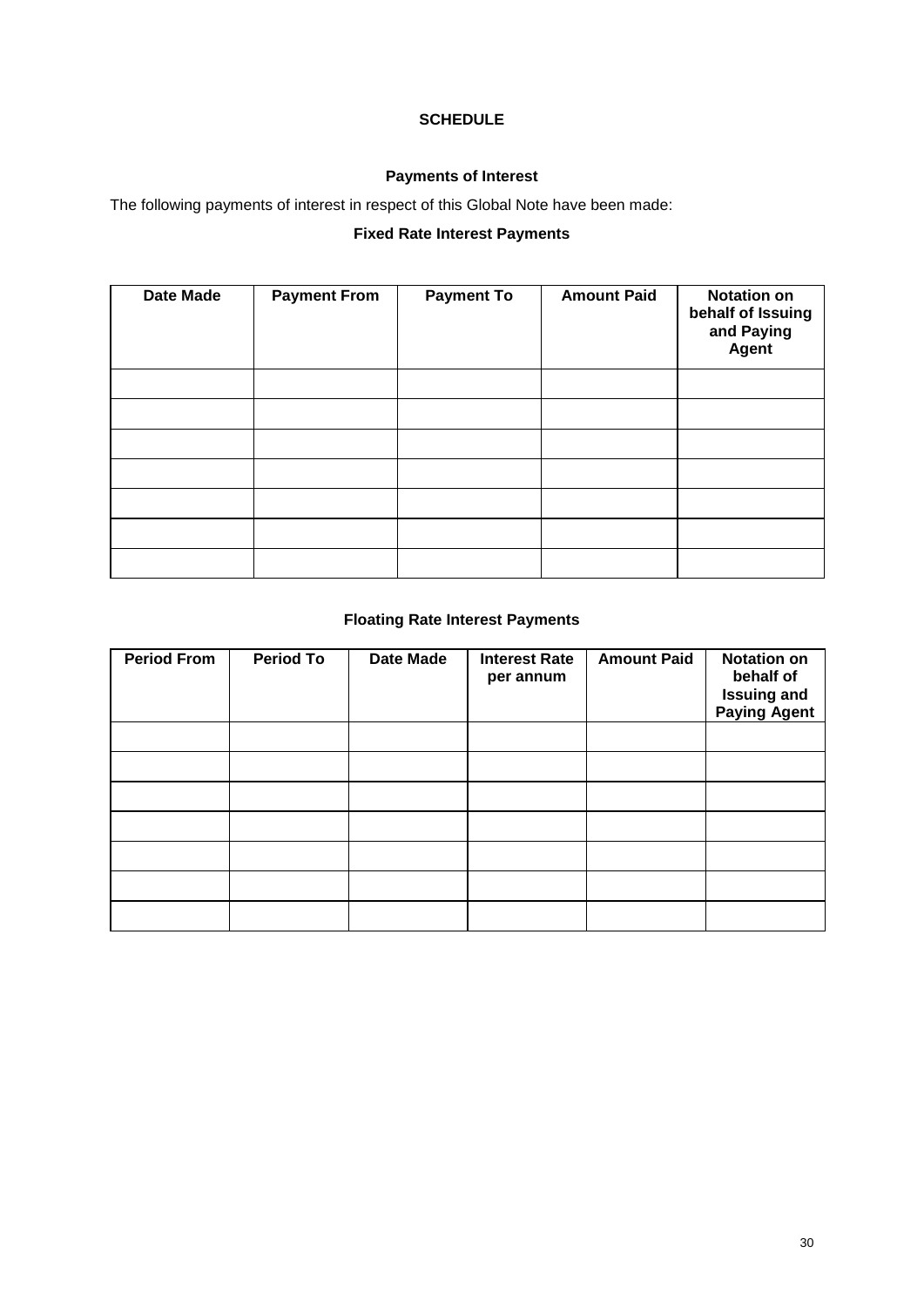#### **Part 2 - Form of Definitive Note**

#### **BANK OF QUEENSLAND LIMITED ABN 32 009 656 740**

*(Incorporated with limited liability in Australia)*

#### **Legal Entity Identifier (LEI): 549300WFIN7T02UKDG08**

THE SECURITIES REPRESENTED BY THIS DEFINITIVE NOTE HAVE NOT BEEN AND WILL NOT BE REGISTERED UNDER THE UNITED STATES SECURITIES ACT OF 1933, AS AMENDED ("**SECURITIES ACT**") OR ANY U.S. STATE SECURITIES LAWS AND MAY NOT BE OFFERED, SOLD OR DELIVERED WITHIN THE UNITED STATES OR TO, OR FOR THE ACCOUNT OR BENEFIT OF, U.S. PERSONS (AS DEFINED IN REGULATION S UNDER THE SECURITIES ACT ("**REGULATION S**")) UNLESS AN EXEMPTION FROM THE REGISTRATION REQUIREMENTS OF THE SECURITIES ACT IS AVAILABLE AND IN ACCORDANCE WITH ALL APPLICABLE SECURITIES LAWS OF ANY STATE OF THE UNITED STATES AND ANY OTHER JURISDICTION. THIS LEGEND SHALL CEASE TO APPLY UPON THE EXPIRY OF THE PERIOD OF 40 DAYS AFTER THE COMPLETION OF THE DISTRIBUTION OF ALL THE SECURITIES OF THE TRANCHE OF WHICH THIS SECURITY FORMS PART. TERMS USED IN THIS PARAGRAPH HAVE THE MEANINGS GIVEN TO THEM IN REGULATION S.

| LIBOR/EURIBOR/[OTHER]: <sup>3</sup> |  |
|-------------------------------------|--|
|                                     |  |
|                                     |  |
|                                     |  |
|                                     |  |

1. For value received, Bank of Queensland Limited (ABN 32 009 656 740) ("**Issuer**") promises to pay to the bearer of this Definitive Note on the Maturity Date the Nominal Amount, together with interest thereon at the rate and at the times (if any) specified herein.

All such payments shall be made in accordance with an Issuing and Paying Agency Agreement dated 6 September 2019 (as amended, replaced or supplemented from time to time) between,

<sup>1</sup> Not to be more than 364 days from (and including) the Issue Date. For Hong Kong dollar denominated Fixed Rate Notes consider applying modified following business day convention to the Interest Payment Date and the Maturity Date.

<sup>2</sup> Use words and figures if a Sterling denominated Note.

<sup>3</sup> Complete/delete as appropriate.

Complete for floating rate interest bearing Notes only if a Reference Rate other than LIBOR, EURIBOR is specified. If the specified Reference Rate is LIBOR OR EURIBOR leave blank as these provisions are covered in Condition 11.

<sup>5</sup> Complete for fixed rate interest bearing Notes only.

Complete for floating rate interest bearing Notes only.

<sup>7</sup> Complete for all floating rate interest bearing Notes.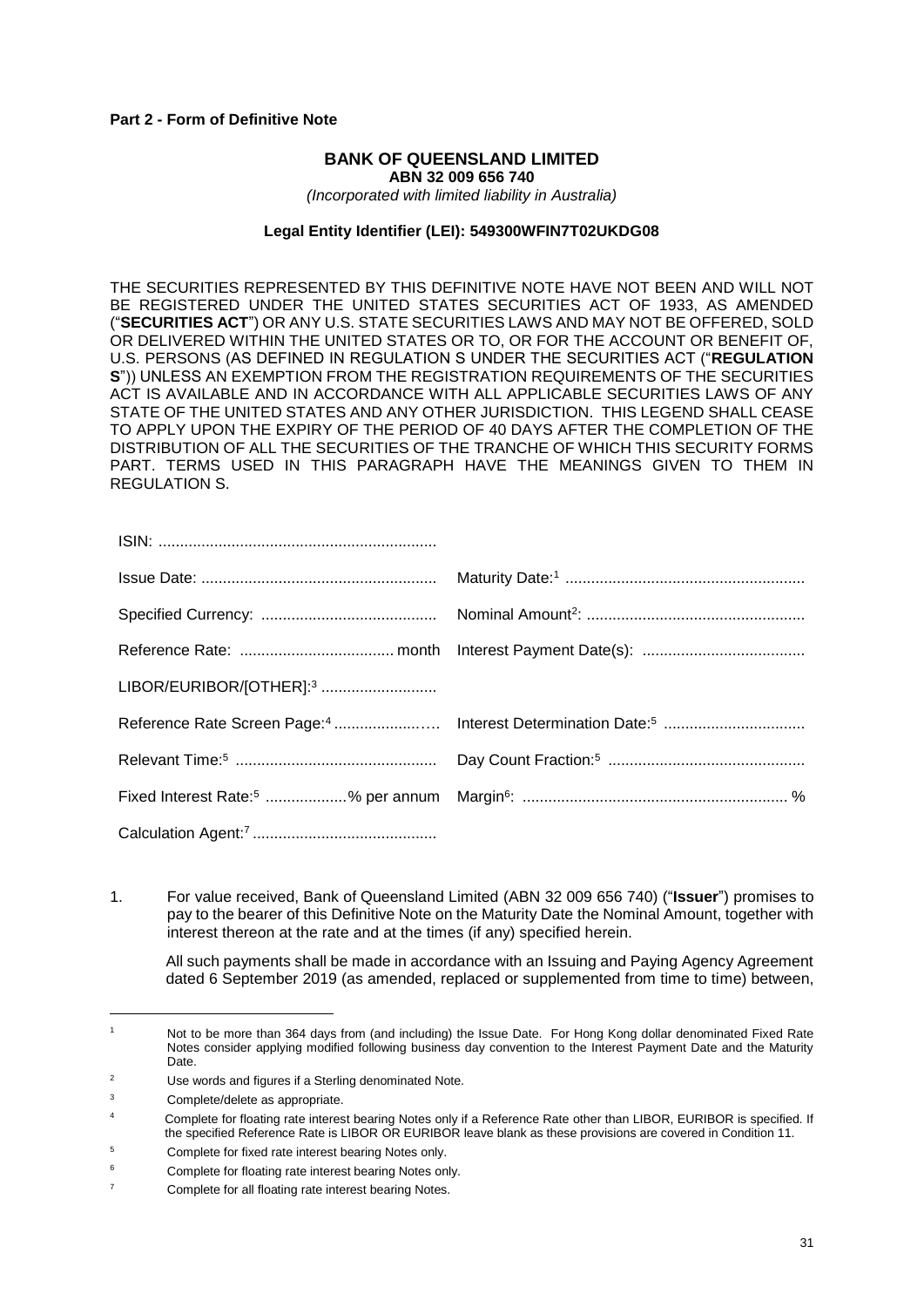inter alia, the Issuer and Citibank, N.A., London Branch as principal paying agent and as issuing agent ("**Issuing and Paying Agent**"), a copy of which is available for inspection at the office of the Issuing and Paying Agent at Citigroup Centre, Canada Square, Canary Wharf, London E14 5LB, United Kingdom, and subject to and in accordance with the terms and conditions set forth below. All such payments shall be made upon presentation and surrender, of this Definitive Note at the office of the Issuing and Paying Agent referred to above by transfer to an account denominated in the Specified Currency maintained by the bearer with (a) a bank in the principal financial centre in the country of the Specified Currency or (b) if this Definitive Note is denominated in or payable in euro by transfer to a euro account (or any other account to which euro may be credited or transferred) maintained by the payee with a bank in the principal financial centre of any member state of the European Union.

Notwithstanding the foregoing, presentation and surrender of this Definitive Note shall be made outside the United States and no amount shall be paid by transfer to an account in the United States, or mailed to an address in the United States. In the case of a Definitive Note denominated in U.S. Dollars, payments shall be made by transfer to an account denominated in U.S. Dollars in the principal financial centre of any country outside of the United States that the Issuer or Issuing and Paying Agent so chooses.

- 2. All payments in respect of this Definitive Note by or on behalf of the Issuer shall be made without set-off, counterclaim, fees, liabilities or similar deductions and free and clear of, and without deduction or withholding for or on account of taxes, levies, duties, assessments or charges of any nature now or hereafter imposed, levied, collected, withheld or assessed by or on behalf of the Commonwealth of Australia or the State of Queensland or any political subdivision thereof or by any taxing authority therein or thereof having power to tax and/or any jurisdiction through or from which payments are made ("**Taxes**"), unless the withholding or deduction of Taxes is required by law. In that event, the Issuer shall pay such additional amounts ("**Additional Amounts**") as shall be necessary in order that the net amounts received by the bearer of this Definitive Note after such deduction or withholding shall equal the respective amount which would have been receivable hereunder in the absence of such deduction or withholding, except that no such Additional Amounts shall be payable with respect to any Note:
	- (a) presented for payment by or on behalf of a holder who is liable for such Taxes in respect of such Note by reason of his having some connection with the Commonwealth of Australia or the State of Queensland other than the mere holding of such Note provided that such holder shall not be regarded as being connected with the Commonwealth of Australia for the reason that such holder is a resident of the Commonwealth of Australia within the meaning of the Income Tax Assessment Act 1936 of Australia ("**Tax Act**") where, and to the extent that, such Tax is payable by reason of section 128B(2A) of the Tax Act;
	- (b) in relation to Taxes imposed on the net income of the holder;
	- (c) presented for payment by or on behalf of a holder who could lawfully avoid (but has not so avoided) such withholding or deduction by complying or procuring that any third party complies with any statutory requirements or by making or procuring that any third party makes a declaration of non-residence or other similar claim for exemption to any tax authority in the place where such Note is presented for payment;
	- (d) presented for payment more than 30 days after the Relevant Date (as defined below) except to the extent that the holder thereof would have been entitled to an Additional Amount on presenting the same for payment on such thirtieth day;
	- (e) where such withholding or deduction is required to be made pursuant to a notice or direction issued by the Commissioner of Taxation under section 255 of the Tax Act or section 260-5 of Schedule 1 to the Taxation Administration Act 1953 of Australia or any similar law;
	- (f) where such Taxes are payable in respect of a payment to, or to a party on behalf of, a holder of such Note, if that person has not supplied an appropriate tax file number or Australian Business Number (or details of an applicable exemption from these requirements);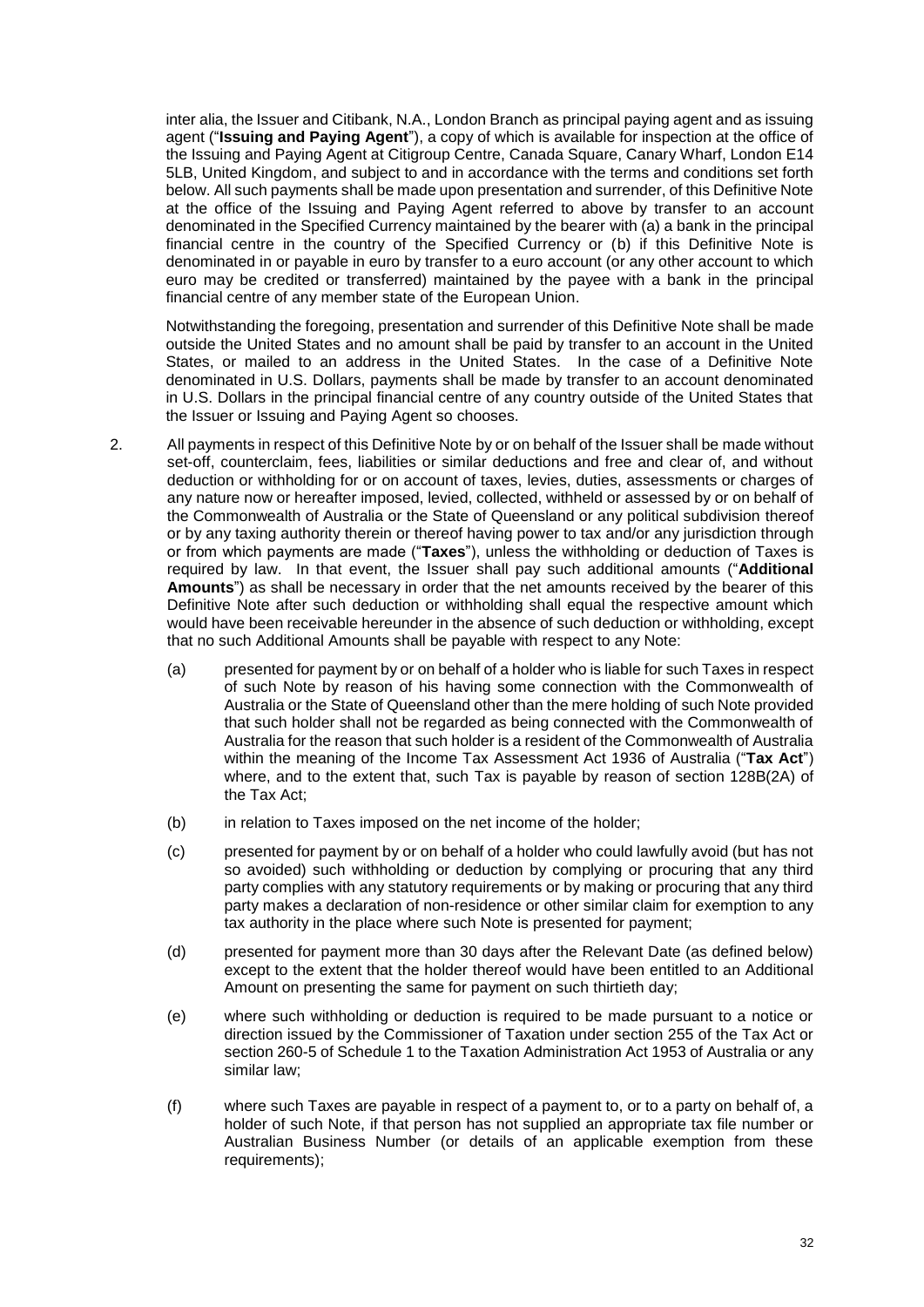- (g) to the extent that the Issuer is obliged to pay tax in respect of a payment made to, or to a party on behalf of, a holder of such Note under section 126 of the Tax Act by reason of the holder being an Australian resident or a non-resident that carries on business at or through a permanent establishment in Australia and not having disclosed to the Issuer its name and address;
- (h) presented for payment by or on behalf of a holder who is liable to such Taxes in respect of the relevant Note by reason of their being an Offshore Associate of the Issuer; or
- (i) to a holder that is not the beneficial owner of such Note to the extent that the beneficial owner thereof would not have been entitled to the payment of such Additional Amounts had such beneficial owner been the holder of such Note.

Notwithstanding any other provision of these terms and conditions, if the Issuer, or any other person through whom payments on the Notes are made, is required to withhold or deduct amounts under or in connection with, or in order to ensure compliance with FATCA, the Issuer or that other person shall be entitled to make such withholding or deduction and shall have no obligation to gross up any payment under these terms and conditions or to pay any Additional Amount or other amount for such withholding or deduction.

As used herein:

#### "**FATCA**" means:

- (a) sections 1471 to 1474 of the U.S. Internal Revenue Code of 1986 (as amended) or any associated regulations;
- (b) any treaty, law or regulation of any other jurisdiction, or relating to an intergovernmental agreement between the U.S. and any other jurisdiction, which (in either case) facilitates the implementation of any law or regulation referred to in paragraph (a) above; or
- (c) any agreement pursuant to the implementation of any treaty, law or regulation referred to in paragraphs (a) or (b) above with the U.S. Internal Revenue Service, the U.S. government or any governmental or taxation authority in any other jurisdiction;

"**Relevant Date**" means the date on which such payment first becomes due, except that, if the full amount of the moneys payable has not been duly received by the Issuing and Paying Agent on or prior to such due date, it means the date on which, the full amount of such moneys having been so received, notice to that effect is duly given to the holders; and

"**Offshore Associate**" means an associate (as defined in section 128F(9) of the Tax Act) that is either:

- (a) a non-resident of Australia for Australian tax purposes which does not acquire the Note in the course of carrying on a business at or through a permanent establishment in Australia; or
- (b) a resident of Australia for Australian tax purposes that acquires the Note in the course of carrying on a business at or through a permanent establishment outside Australia,

which is not:

- (c) acquiring the Note in the capacity of a dealer, manager or underwriter in relation to the placement of the Note, or in the capacity of a clearing house, custodian, fund manager or responsible entity of a registered scheme; or
- (d) receiving payment under the Note in the capacity of a clearing house, paying agent, custodian, fund manager or responsible entity of a registered scheme.
- 3. If the Maturity Date or, if applicable, the relevant Interest Payment Date is not a Payment Business Day (as defined herein), payment in respect hereof will not be made and credit or transfer instructions shall not be given until the next following Payment Business Day (unless that date falls more than 364 days after the Issue Date, in which case payment shall be made on the immediately preceding Payment Business Day) and neither the bearer of this Definitive Note nor the holder or beneficial owner of any interest herein or rights in respect hereof shall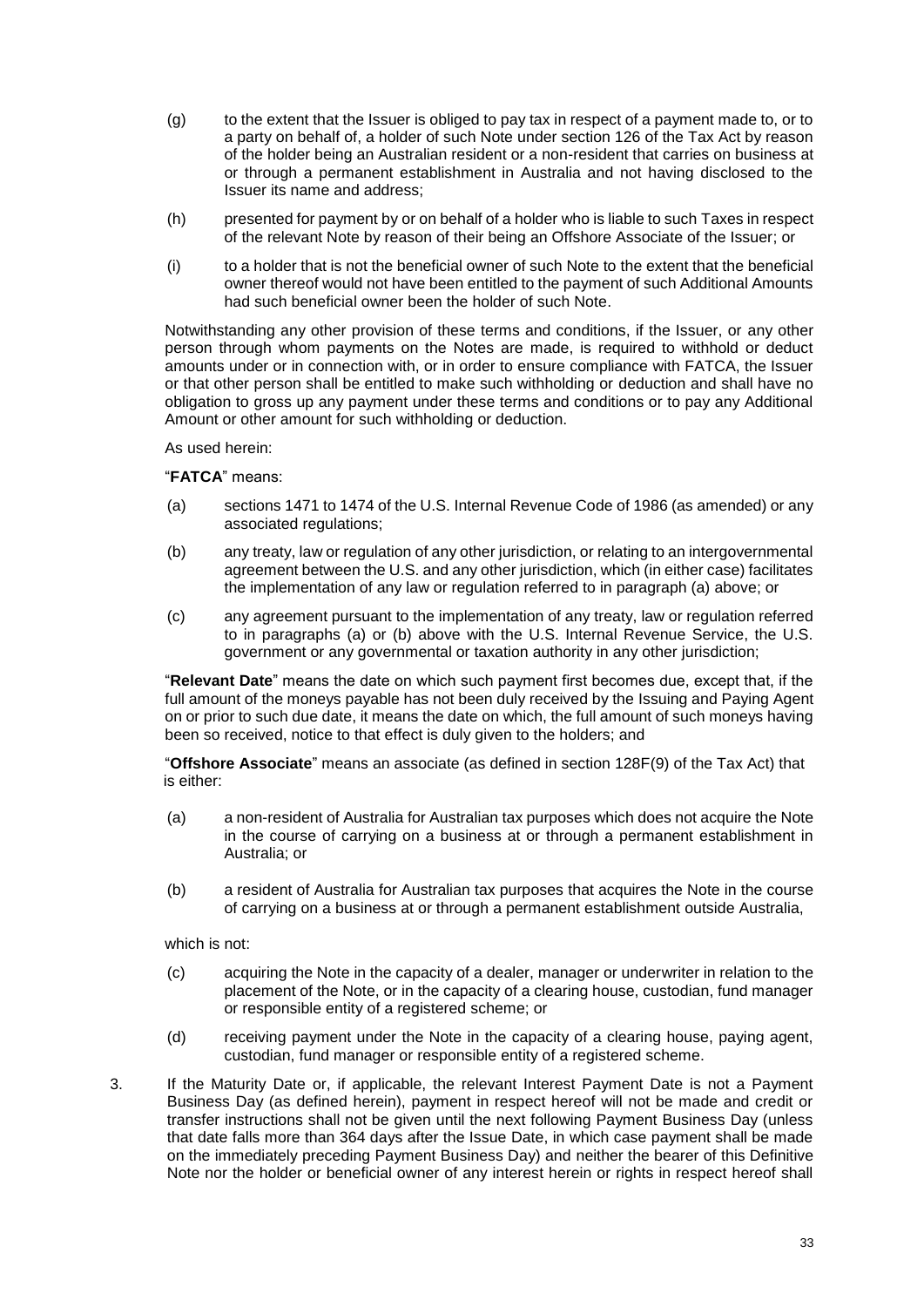be entitled to any interest or other sums in respect of such postponed payment.

As used in this Definitive Note:

"**Payment Business Day**" means any day, other than a Saturday or a Sunday, which is either (a) if the above-mentioned Specified Currency is any currency other than euro, a day on which commercial banks and foreign exchange markets settle payments and are open for general business (including dealings in foreign exchange and foreign currency deposits) in the principal financial centre of the country of the relevant Specified Currency (which, in the case of Australian Dollars, shall be Sydney) or (b) if the Specified Currency is euro, a day which is a TARGET Business Day); and

"**TARGET Business Day**" means a day on which the Trans-European Automated Real-time Gross Settlement Express Transfer (TARGET2) System, which utilises a single shared platform and which was launched on 19 November 2007, or any successor thereto, is operating credit or transfer instructions in respect of payments in euro.

Provided that if the Issuing and Paying Agent determines with the agreement of the Issuer that the market practice in respect of euro denominated internationally offered securities is different from that specified above, the above shall be deemed to be amended so as to comply with such market practice and the Issuing and Paying Agent shall procure that a notice of such amendment is published in accordance with paragraph 8(g) not less than 15 days prior to the date on which any payment in euro falls due to be made in such manner as the Issuing and Paying Agent may determine.

- 4. The payment obligation of the Issuer represented by this Definitive Note constitutes and at all times shall constitute a direct and unsecured obligation of the Issuer ranking at least *pari passu* with all present and future unsecured and unsubordinated obligations of the Issuer other than obligations mandatorily preferred by law (which include the claims referred to in section 13A of the Banking Act 1959 of Australia and section 86 of the Reserve Bank Act 1959 of Australia).
- 5. This Definitive Note is negotiable and, accordingly, title hereto shall pass by delivery and the bearer shall be treated as being absolutely entitled to receive payment upon due presentation hereof free and clear of any equity, set-off or counterclaim on the part of the Issuer against any previous bearer hereof.
- 6. If this is an interest bearing Definitive Note, then:
	- (a) notwithstanding the provisions of paragraph 1 above, if any payment of interest in respect of this Definitive Note falling due for payment prior to the Maturity Date remains unpaid on the fifteenth day after falling so due, the Nominal Amount shall be payable on such fifteenth day or, if earlier, on the Maturity Date;
	- (b) upon each payment of interest (if any) prior to the Maturity Date in respect of this Definitive Note, the Schedule hereto shall be duly completed by the Issuing and Paying Agent to reflect such payment; and
	- (c) if no Interest Payment Dates are specified on this Definitive Note, the Interest Payment Date shall be the Maturity Date.
- 7. If this is a fixed rate interest bearing Definitive Note, interest shall be calculated on the Nominal Amount as follows:
	- (a) interest shall be payable on the Nominal Amount in respect of each successive Interest Period (as defined below) from the Issue Date to the Maturity Date only, in arrear on the relevant Interest Payment Date, on the basis of the actual number of days in such Interest Period and a year of 360 days or, if this Definitive Note is denominated in Sterling or if market practice so dictates (as determined by the Issuing and Paying Agent), 365 days at the Fixed Interest Rate with the resulting figure being rounded to the nearest amount of the Specified Currency which is available as legal tender in the country or countries (in the case of the euro) of the Specified Currency (with halves being rounded upwards); and
	- (b) the period beginning on (and including) the Issue Date and ending on (but excluding) the first Interest Payment Date and each successive period beginning on (and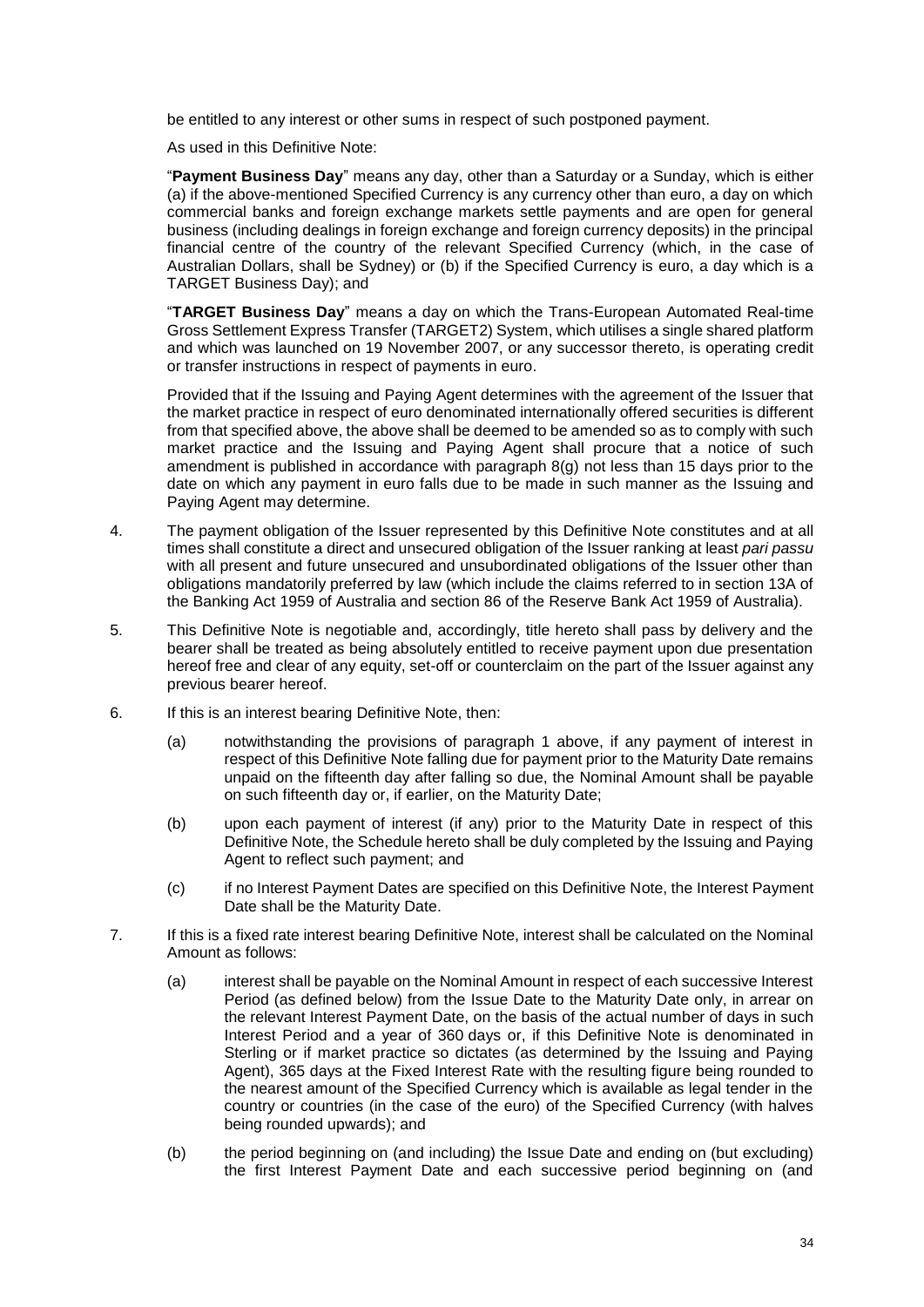including) an Interest Payment Date and ending on (but excluding) the next succeeding Interest Payment Date is an "**Interest Period**" for the purposes of this paragraph.

- 8. If this is a floating rate interest bearing Definitive Note, interest shall be calculated on the Nominal Amount as follows:
	- (a) in the case of a Definitive Note which specifies LIBOR as the Reference Rate on its face, the Rate of Interest will be the aggregate of LIBOR and the Margin (if any) above or below LIBOR. Interest shall be payable on the Nominal Amount in respect of each successive Interest Period (as defined below) from the Issue Date to the Maturity Date only, in arrear on the relevant Interest Payment Date, on the basis of the actual number of days in such Interest Period and a year of 360 days or, if this Definitive Note is denominated in Sterling or if market practice so dictates (as determined by the Issuing and Paying Agent), 365 days.

As used in this Definitive Note:

"**LIBOR**" shall be equal to the rate defined as "LIBOR-BBA" in respect of the Specified Currency (as defined in the 2006 ISDA Definitions published by the International Swaps and Derivatives Association, Inc., as amended, updated or replaced as at the date of this Definitive Note, (the "**ISDA Definitions**")) as at 11.00 a.m. (London time) or as near thereto as practicable on the second London Banking Day before the first day of the relevant Interest Period (or, if this Definitive Note is denominated in Sterling, on the first day thereof) (a "**LIBOR Interest Determination Date**"), as if the Reset Date (as defined in the ISDA Definitions) was the first day of such Interest Period and the Designated Maturity (as defined in the ISDA Definitions) was the number of months specified on the face of this Definitive Note in relation to the Reference Rate; and

"**London Banking Day**" shall mean a day on which commercial banks are open for general business (including dealings in foreign exchange and foreign currency deposits) in London;

(b) in the case of a Definitive Note which specifies EURIBOR as the Reference Rate on its face, the Rate of Interest will be the aggregate of EURIBOR and the Margin (if any) above or below EURIBOR. Interest shall be payable on the Nominal Amount in respect of each successive Interest Period (as defined below) from the Issue Date to the Maturity Date only, in arrear on the relevant Interest Payment Date, on the basis of the actual number of days in such Interest Period and a year of 360 days.

As used in this Definitive Note, "**EURIBOR**" shall be equal to EUR-EURIBOR-Reuters (as defined in the ISDA Definitions) as at 11.00 a.m. (Brussels time) or as near thereto as practicable on the second TARGET Business Day before the first day of the relevant Interest Period (a "**EURIBOR Interest Determination Date**") as if the Reset Date (as defined in the ISDA Definitions) was the first day of such Interest Period and the Designated Maturity (as defined in the ISDA Definitions) was the number of months specified on the face of this Definitive Note in relation to the Reference Rate;

- (c) in the case of a Definitive Note which specifies any other Reference Rate on its face, the Rate of Interest will be the aggregate of such Reference Rate and the Margin (if any) above or below such Reference Rate. Interest shall be payable on the Nominal Amount in respect of each successive Interest Period (as defined below) from the Issue Date to the Maturity Date only, in arrear on the relevant Interest Payment Date, on the basis of the Day Count Fraction specified hereon. As used in this Definitive Note, the Reference Rate shall be equal to the Reference Rate which appears on the relevant Screen Page as at the Relevant Time on the Interest Determination Date as each such term is specified hereon;
- (d) the Calculation Agent will, as soon as practicable after 11.00 a.m. (London time) on each LIBOR Interest Determination Date or 11.00 a.m. (Brussels time) on each EURIBOR Interest Determination Date or at the Relevant Time on each other specified Interest Determination Date (as the case may be), determine the Rate of Interest and calculate the amount of interest payable (the "**Amount of Interest**") for the relevant Interest Period. "**Rate of Interest**" means the rate which is determined in accordance with the provisions of paragraph  $8(a)$ , (b) or (c) (as the case may be). The Amount of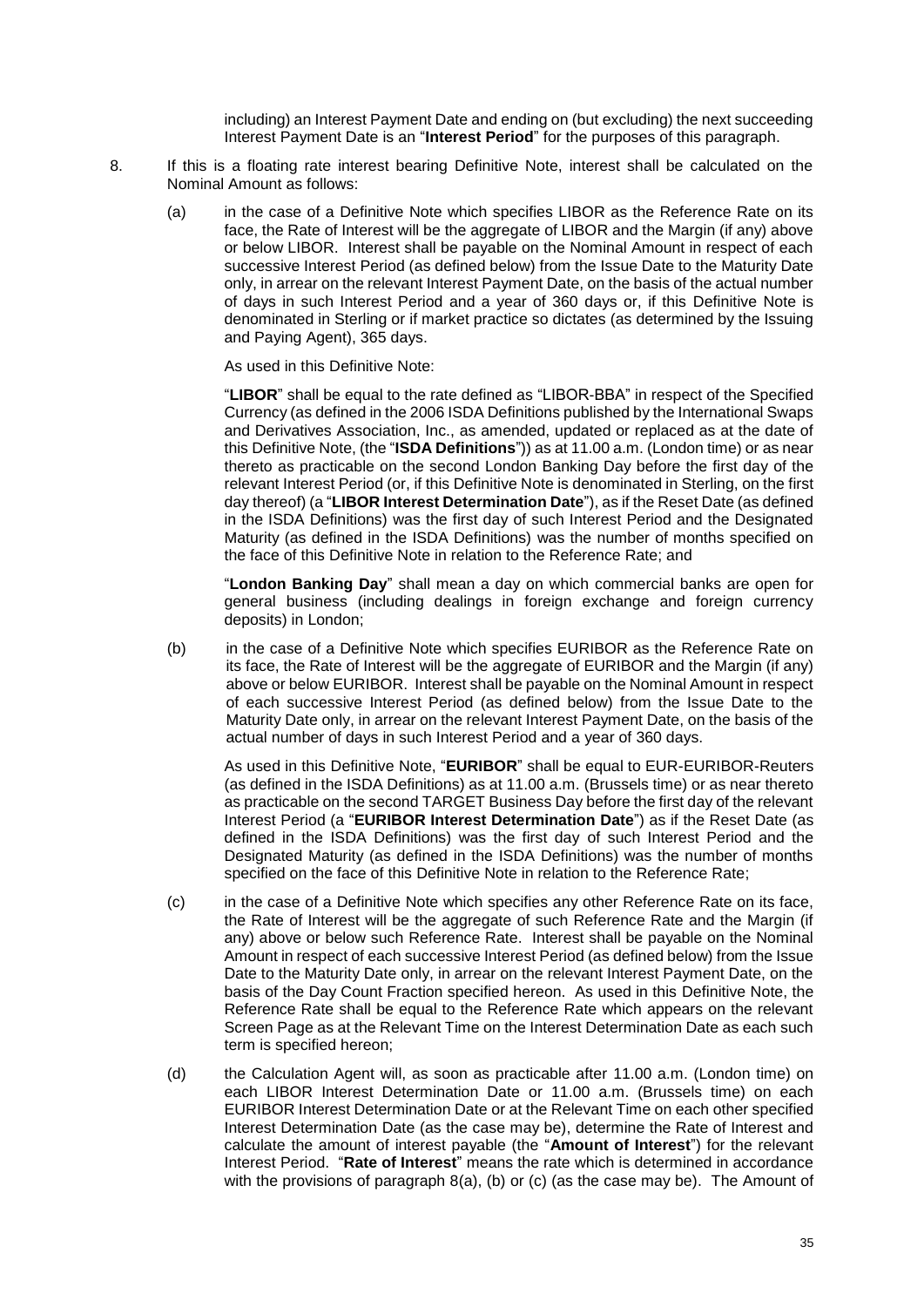Interest payable per Note shall be calculated by applying the Rate of Interest to the Nominal Amount, multiplying such product by the actual number of days in the Interest Period concerned divided by 360 or, if this Definitive Note is denominated in Sterling, by 365 or the relevant Day Count Fraction and rounding the resulting figure to the nearest amount of the Specified Currency which is available as legal tender in the country or countries (in the case of the euro) of the Specified Currency (with halves being rounded upwards). The determination of the Rate of Interest and the Amount of Interest by the Calculation Agent named above shall (in the absence of manifest error) be final and binding upon all parties;

- (e) the period beginning on (and including) the Issue Date and ending on (but excluding) the first Interest Payment Date and each successive period beginning on (and including) an Interest Payment Date and ending on (but excluding) the next succeeding Interest Payment Date is called an "Interest Period" for the purposes of this paragraph; and
- (f) the Issuer will procure that a notice specifying the Rate of Interest payable in respect of each Interest Period be published as soon as practicable after the determination of the Rate of Interest. Such notice will be delivered to the bearer of this Definitive Note, or if that is not practicable, will be published in a leading English language daily newspaper published in London (which is expected to be the *Financial Times*).
- 9. If the proceeds of this Definitive Note are accepted in the United Kingdom, the Nominal Amount shall not be less than £100,000 (or the equivalent in any other currency).
- 10. Instructions for payment must be received at the offices of the Issuing and Paying Agent referred to above together with this Definitive Note as follows:
	- (a) if this Definitive Note is denominated in Australian dollars, at least two Business Days prior to the relevant payment date;
	- (b) if this Definitive Note is denominated in United States dollars, euro or Sterling, at least one Business Day prior to the relevant payment date; and

in all other cases, at least two Business Days prior to the relevant payment date.

As used in this paragraph, "**Business Day**" means:

- (i) a day other than a Saturday or Sunday on which commercial banks are open for general business (including dealings in foreign exchange and foreign currency deposits) in London; and
- (ii) in the case of payments in euro, a TARGET Business Day and, in all other cases, a day on which commercial banks are open for general business (including dealings in foreign exchange and foreign currency deposits) in the principal financial centre in the country of the Specified Currency.
- 11. This Definitive Note shall not be validly issued unless manually authenticated by the Issuing and Paying Agent.
- 12. This Definitive Note will become void unless presented for payment within a period of ten years from the Maturity Date.
- 13. This Definitive Note and any non-contractual obligations arising out of or in connection with it are governed by, and will be construed in accordance with, English law.

The English courts have exclusive jurisdiction to settle any dispute arising out of or in connection with this Definitive Note (including a dispute regarding the existence, validity or termination of this Definitive Note). The parties to this Definitive Note agree that the English courts are the most appropriate and convenient courts to settle any such dispute and accordingly no such party will argue to the contrary.

The Issuer irrevocably appoints Law Debenture Corporate Services Limited at its offices in London (currently at Fifth Floor, 100 Wood Street, London EC2V 7EX) as its agent for service of process in any proceedings before the English courts in connection with this Definitive Note. If any person appointed as process agent is unable for any reason to act as agent for service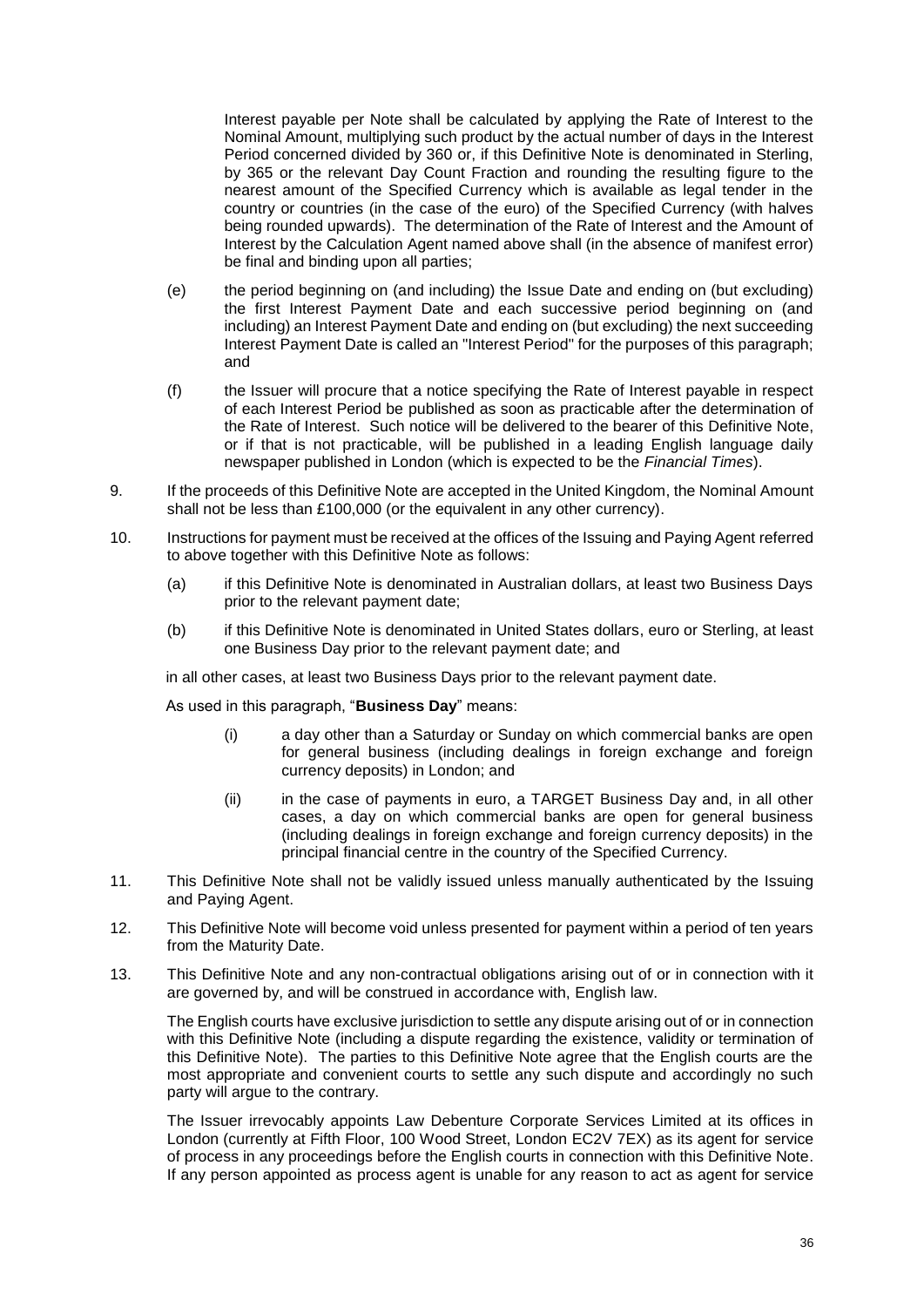of process, the Issuer will appoint another agent, and failing such appointment within 15 days, the bearer shall be entitled to appoint such a person by written notice addressed to the Issuer and delivered to the Issuer or to the Specified Office of the Issuing and Paying Agent. The Issuer agrees that failure by a process agent to notify it of any process will not invalidate the relevant proceedings. This paragraph 13 does not affect any other method of service allowed by law.

14. No person shall have any right to enforce any provision of this Note under the Contracts (Rights of Third Parties) Act 1999 but this does not affect any right or remedy of any person which exists or is available apart from that Act.

Signed in facsimile on behalf of **Bank of Queensland Limited**

By: By: (Authorised Signatory) (Authorised Signatory)

**AUTHENTICATED** by **Citibank, N.A., London Branch**  Without recourse, warranty or liability and for authentication purposes only

By: By: (Authorised Signatory) (Authorised Signatory)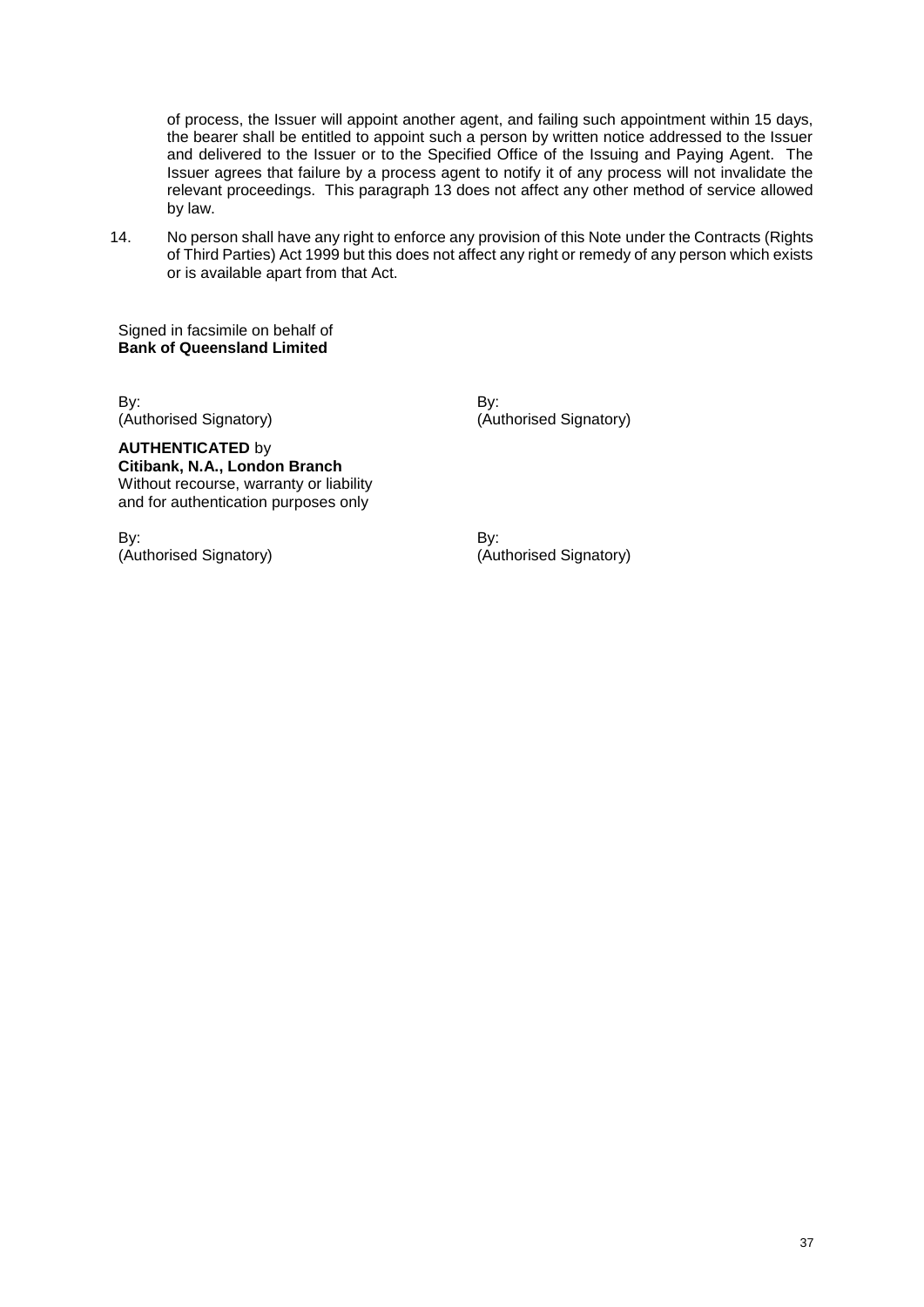## **SCHEDULE**

## **Payments of Interest**

The following payments of interest in respect of this Definitive Note have been made:

## **Fixed Rate Interest Payments**

| <b>Date Made</b> | <b>Payment From</b> | <b>Payment To</b> | <b>Amount Paid</b> | <b>Notation on</b><br>behalf of<br><b>Issuing and</b><br><b>Paying Agent</b> |
|------------------|---------------------|-------------------|--------------------|------------------------------------------------------------------------------|
|                  |                     |                   |                    |                                                                              |
|                  |                     |                   |                    |                                                                              |
|                  |                     |                   |                    |                                                                              |
|                  |                     |                   |                    |                                                                              |
|                  |                     |                   |                    |                                                                              |
|                  |                     |                   |                    |                                                                              |
|                  |                     |                   |                    |                                                                              |

## **Floating Rate Interest Payments**

| <b>Period From</b> | <b>Period To</b> | <b>Date Made</b> | <b>Interest Rate</b><br>per annum | <b>Amount Paid</b> | <b>Notation on</b><br>behalf of<br><b>Issuing and<br/>Paying Agent</b> |
|--------------------|------------------|------------------|-----------------------------------|--------------------|------------------------------------------------------------------------|
|                    |                  |                  |                                   |                    |                                                                        |
|                    |                  |                  |                                   |                    |                                                                        |
|                    |                  |                  |                                   |                    |                                                                        |
|                    |                  |                  |                                   |                    |                                                                        |
|                    |                  |                  |                                   |                    |                                                                        |
|                    |                  |                  |                                   |                    |                                                                        |
|                    |                  |                  |                                   |                    |                                                                        |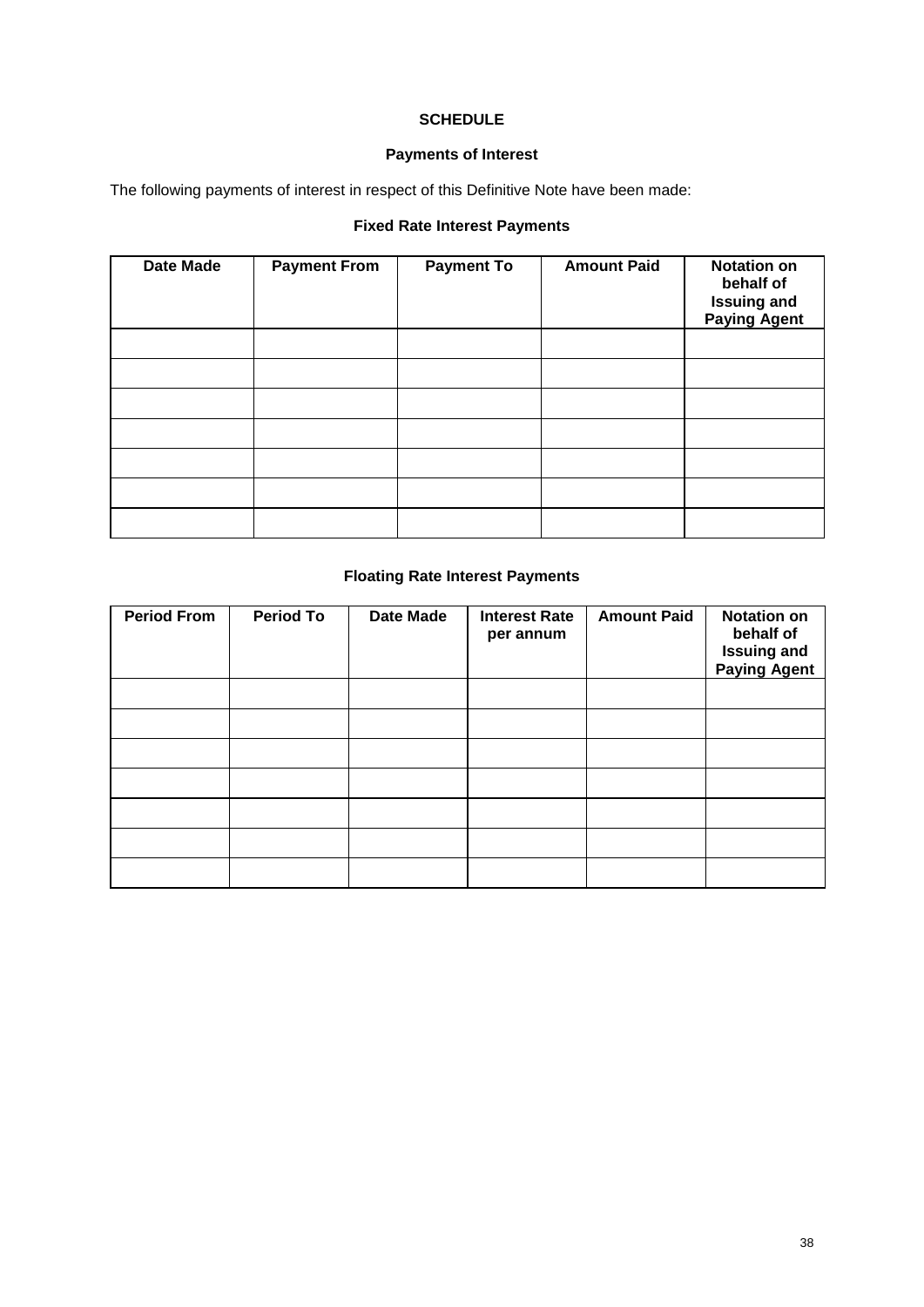#### **ISSUER**

#### <span id="page-39-0"></span>**Bank of Queensland Limited** (ABN 32 009 656 740)

Level 6, 100 Skyring Terrace Newstead QLD 4006 Australia Telephone: +61 7 3212 3438 Fax: +61 7 3067 9320 Contact: Treasury Department

#### **ARRANGER**

#### **UBS AG London Branch**

5 Broadgate London EC2M 2QS United Kingdom Telephone: +44 20 7567 2324 Contact: ECP Desk

#### **DEALERS**

#### **Bank of America Merrill Lynch International DAC**

Two Park Place Hatch Street Dublin 2 Ireland Telephone: +353 (0) 1 243 8500 Fax: +353 (0) 1 243 8501 Email: [stfidesksupport@baml.com](mailto:stfidesksupport@baml.com) Contact: ECP Desk

#### **Citigroup Global Markets Limited**

Citigroup Centre Canada Square Canary Wharf London E14 5LB United Kingdom Telephone: +44 20 7986 9070 Fax: +44 20 7986 6837 Contact: Short-Term Fixed Income Desk

#### **Barclays Capital Asia Limited**

41/F Cheung Kong Center 2 Queen's Road Central Hong Kong

Telephone: +852 2903 2000 Fax: +852 2903 2999 Contact: Debt Syndicate

#### **ING Bank N.V.**

Foppingadreef 7 1102 BD Amsterdam The Netherlands

Telephone: +31 20 563 8181 Fax: +31 20 501 3888 Contact: ECP Desk/TRC 00.114